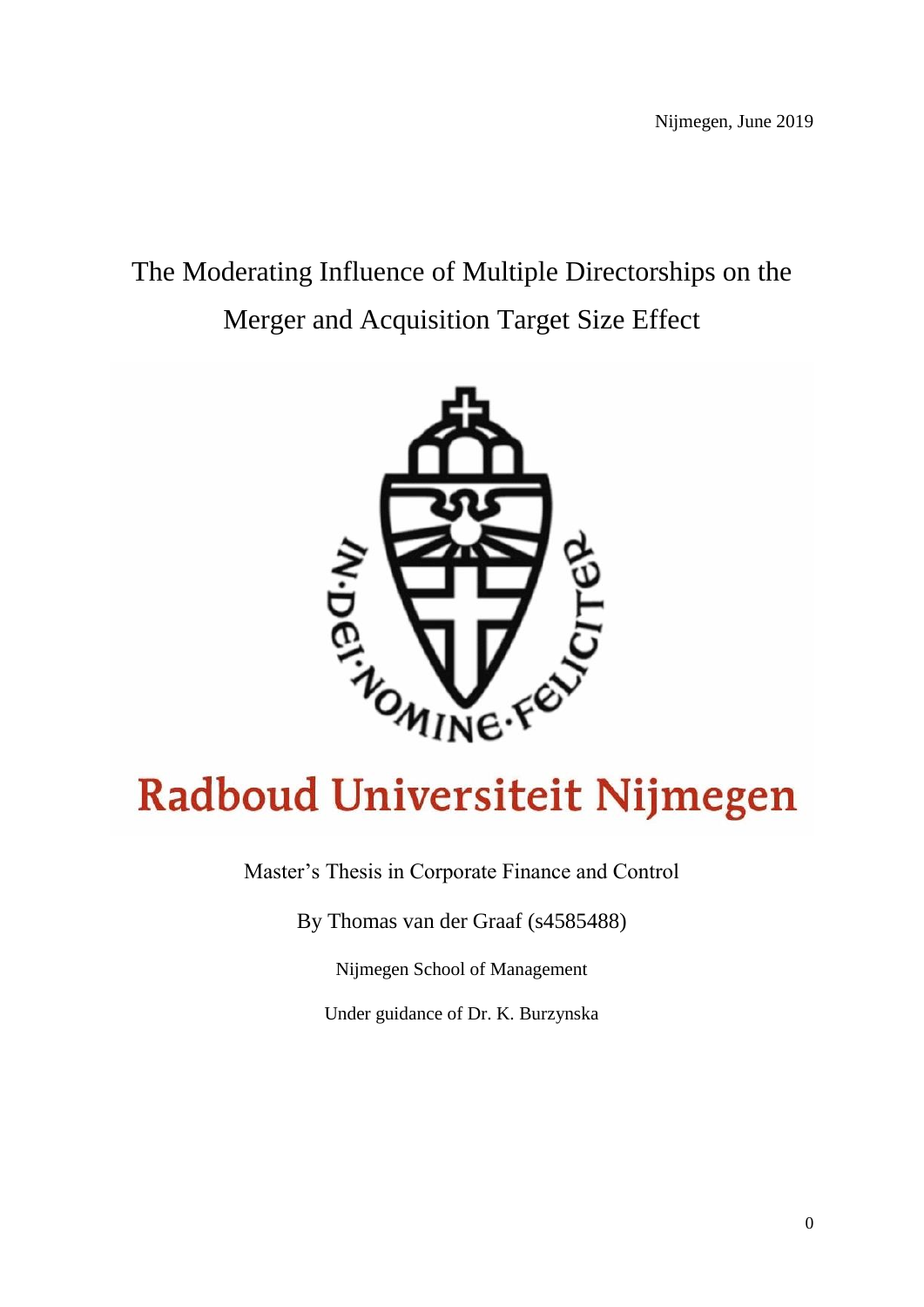# <span id="page-1-0"></span>*Abstract*

This study poses to identify the possible moderating effect of multiple directorships on the target size effect in China. Previous studies have found that target size impacts merger and acquisition (M&A) performance negatively, and therefore poses that smaller targets are more efficient, based on a purely U.S. study. Furthermore, the effect of multiple directorships on M&A performance is unclear in prior literature. This study uses an OLS event-study regression in which the following is found: <sup>1</sup> The target size effect does not hold in China. Moreover, it is found to have the opposite direction.  $2$  Multiple directorships only influence M&A performance directly in the long run.<sup>3</sup> Most importantly, multiple directorships only influence the target size effect positively in the long run, but this effect is economically negligible. This study contributes to the literature by indicating that cultural differences are important when generalizing theories. Furthermore, only the long-term effect is significantly important. Practitioners can use these results to better coordinate their M&A strategies and achieve higher M&A performance. Future researchers are expected to take into account cultural differences, and might even explore these differences further. Furthermore, they can use better proxies for target size or focus on multiple directorships in more detail.

**Key words: Mergers and Acquisitions, M&A performance, multiple directorships, cultural differences, target size effect**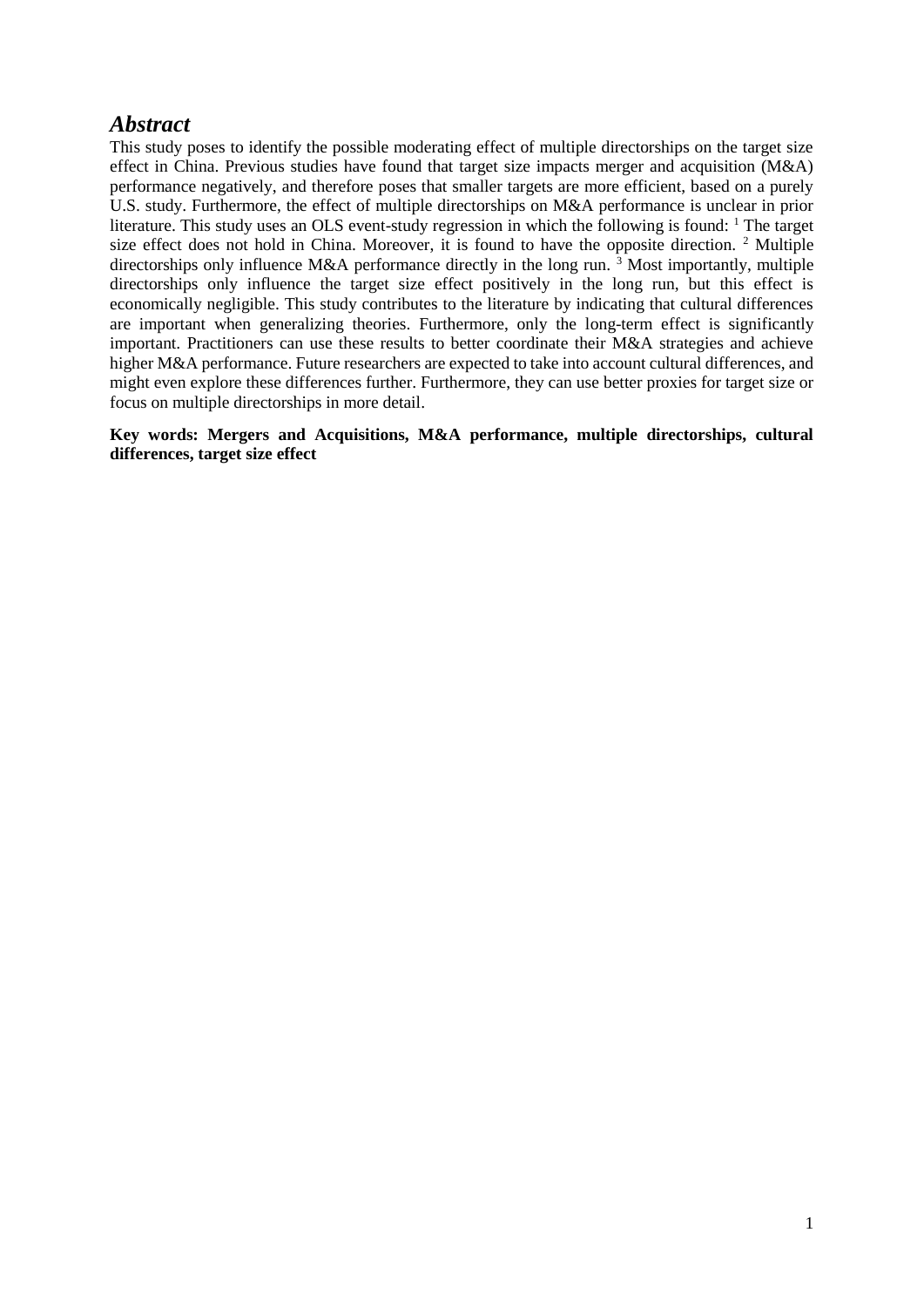# **Table of Contents**

| Introduction 3         |  |
|------------------------|--|
|                        |  |
|                        |  |
|                        |  |
|                        |  |
|                        |  |
|                        |  |
|                        |  |
|                        |  |
|                        |  |
| Control variables 21   |  |
| Research Model 23      |  |
|                        |  |
| Descriptive results 27 |  |
|                        |  |
|                        |  |
|                        |  |
|                        |  |
| $Conclusions$ 43       |  |
| $Conclusions$ 43       |  |
|                        |  |
|                        |  |
|                        |  |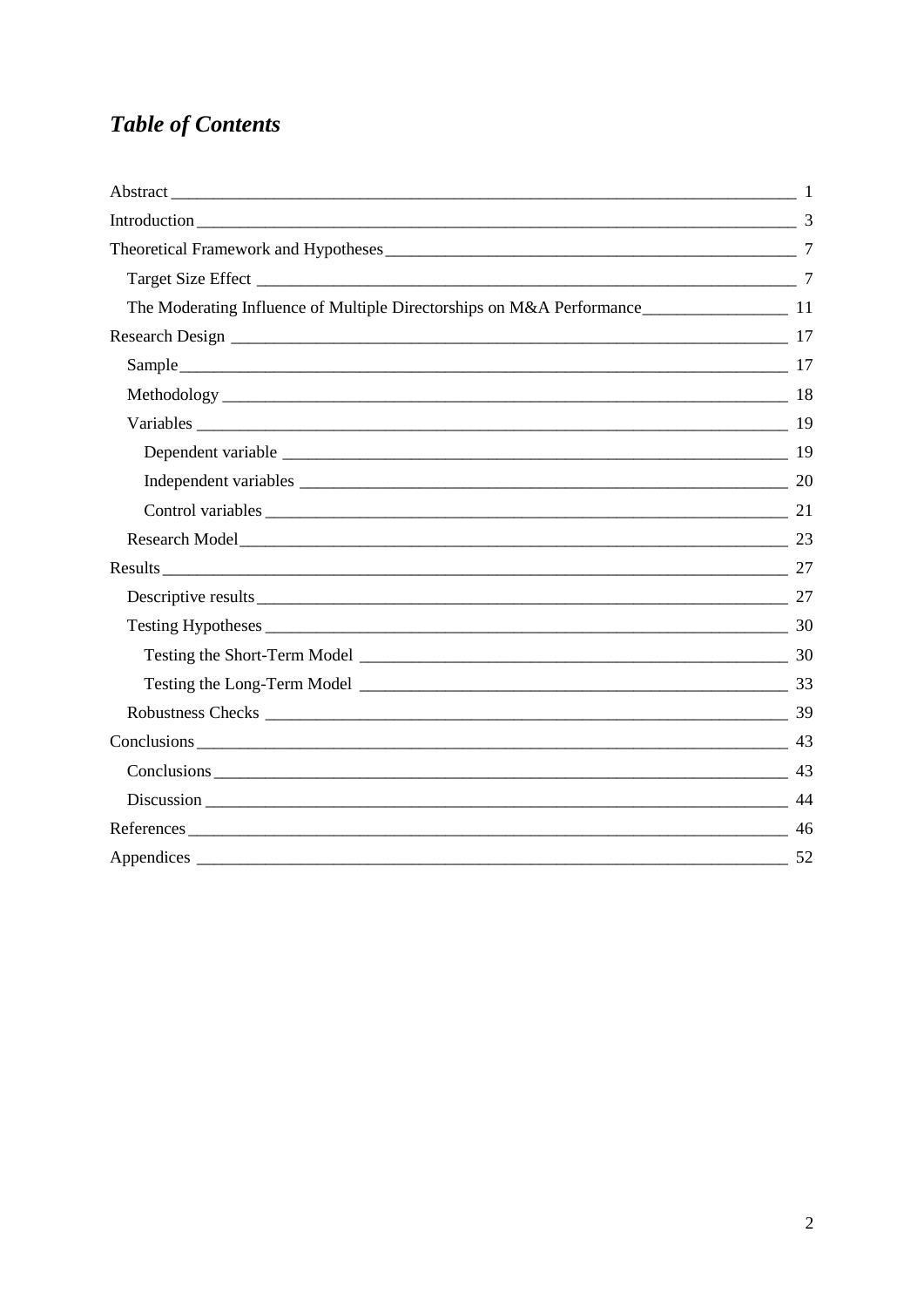# <span id="page-3-0"></span>*Introduction*

"Economists, political scientists and emerging market pundits have been talking for decades about the coming of the Asian Age, which will supposedly mark an inflection point when the continent becomes the new centre of the world" (Financial Times, 2019). The Asian markets have become increasingly more influential since the turn of the century, with the Chinese and Indian markets taking a predominant role in particular. China currently accounts for around 19 percent of the total world's output and is the leading country in terms of purchasing power parity (PPP) (Financial Times, 2019). Not only trade is becoming more common, but also macroeconomic sound policy, saving and foreign direct investment (FDI) are increasing in size (Financial Times, 2019). A result of this is the evolution of mergers and acquisitions (M&A) inside China since the early twentieth century, when Chinese companies started expanding their market share by acquiring their competitors (Grave, Vardiabasis & Yavas, 2012). By becoming bigger and consolidating, M&A enabled these Chinese companies to become increasingly more efficient. In the present day, Chinese multinational companies use M&A to diversify their markets and the M&A market they operate in has become the second largest recipient of FDI (UNCTAD (2007) World Investment Report 2007; Wang 2009). The current research in the Chinese market shows that this market differs significantly from the American and European market, due to different cultural, social and legal structures (Boyle & Winter, 2010). Therefore, this study will take several M&A theories of the western world and test these in a Chinese setting. More specifically, a focus will be put on how M&A performance differs for Chinese acquirers between different Chinese targets.

Within the M&A literature there has been a lot of debate whether the acquisition of small companies or large companies yields better results. Small targets can bring innovative technologies to the portfolios of large acquirers, which can be very profitable (Maney. Hamm & O'Brien, 2011). Furthermore, even though small firms do not generate large excessive cash flows, they have higher cash to total assets ratios than large firms (Moeller, Schlingemann & Stulz, 2003). Research of Vijh and Yang (2012) has identified that the acquisition of small firms within the United States yields larger abnormal returns for the acquirer than the acquisition of large firms, what they call the target size effect. They state that both in absolute returns and in relative returns of acquisitions of both small and large targets, small targets outperform the large targets for both stock, mixed and cash acquisitions (Vijh  $\&$  Yang, 2012). Thus, small targets might be more desirable to consider for acquisitions than larger targets, due to their easy incorporation into the firm and often innovative technologies that they developed (Maney et al., 2011). This is referred to as the target size effect.

However, M&A theories such as the target size effect have been criticized for not fitting settings outside of the United States (Cartwright and Schoenberg, 2006). Since most theories about M&A performance have been located in the U.S. (Lu, Tsang & Peng, 2008) and not so much in China, one has to be careful to simply copy the theories to other settings (Cartwright and Schoenberg, 2006). Therefore, it may not be possible to generalize western theories to the Chinese setting, without looking closer at the conditions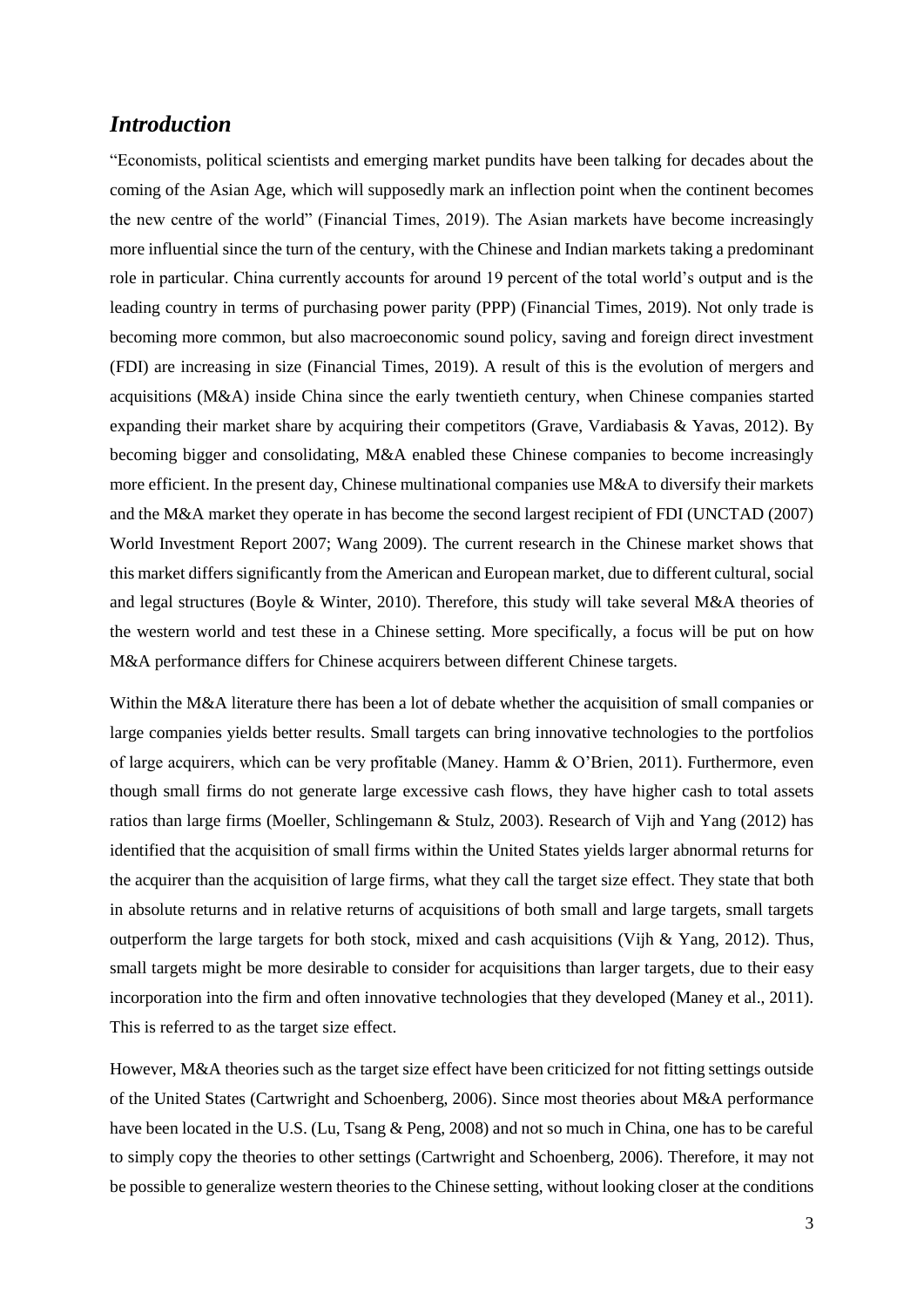that drive M&A in this market (Li & Peng, 2008). The current theories focus too much on economic and financial explanations to be relevant to the more social setting and relational embeddedness of China (Cartwright & Schoenberg, 2006). Understanding how these two markets differ will enable research to test and generalize U.S. based theories to a Chinese setting better. This is crucial for both Chinese-U.S. cross-border M&A (Cooke, 2006; Peng, 2006) and intra-Chinese M&A (Zhou, Guo, Hua & Doukas, 2015). The reason these results cannot be generalized properly is due to the atomistic view of separating firms from their environment and not taking into account the difficulties they might have in finding the correct targets or partners (Yang, Sun, Lin & Peng, 2010). This atomistic view states that firms can be looked at as individual and unrelated entities, and relational, social and other factors are not that important to take into account (Gulati & Gargiulo, 1999). Research has found that these factors are important to take into account when measuring M&A performance (Cooke, 2006, Peng, 2006; Yang et al., 2010).

Since the focus of this study is the inter-Chinese M&A market, social and relational factors need to be accounted for to at least some extent. To do so, this study considers a form of acquirers' social capital in the broadest sense of the term, which considers how an acquirer that is conducting M&A can use its relations or networks in this acquisition process (Garguilo & Benassi, 2000). More specifically, multiple directorships will be looked at, which takes into account whether a director of the board of directors of the acquirer also holds a concurrent position at another board, creating a board interlock. Board interlocks are situations where a director of one company also holds a seat on the board of another. A multiple directorship emerges when a member of the board of directors of a company also holds a position in the board of another company, creating a board interlock (Tuschke, Sanders & Hernandez, 2014). Multiple directorships are found to have an important impact on managerial decisions such as acquisitions or mergers (Beckman & Haunschild, 2002). Multiple directorships have an important factor in M&A decisions both in the U.S and in China (Peng, Zhang & Li, 2007), and are thus the form of social capital this study will consider.

Prior research on the topic of multiple directorships has yet to evaluate whether a positive or negative effect on firm performance is present. Moreover, the effect of multiple directorships on M&A decisions as one of the corporate strategies is also still not clear (Liu & Paul, 2015). There is a discussion going on in the literature of multiple directorships and M&A, whether multiple directorships have a positive effect on firm and M&A performance, or a negative one. Having more directorships can signal a director's experience and reputation, which is referred to as the reputational view of multiple directorships (Ljungqvist & Raff, 2017), but can also limit the director's ability to properly monitor the firm, which is called the overcommitment view of multiple directorships (Fich & Shivdasani, 2006). Commonly, a director is referred to as busy if it holds three or more directorships (Fich & Shivdasani, 2006), which is found to be optimal, maximizing the net benefits of multiple directorships (Bar-Hava,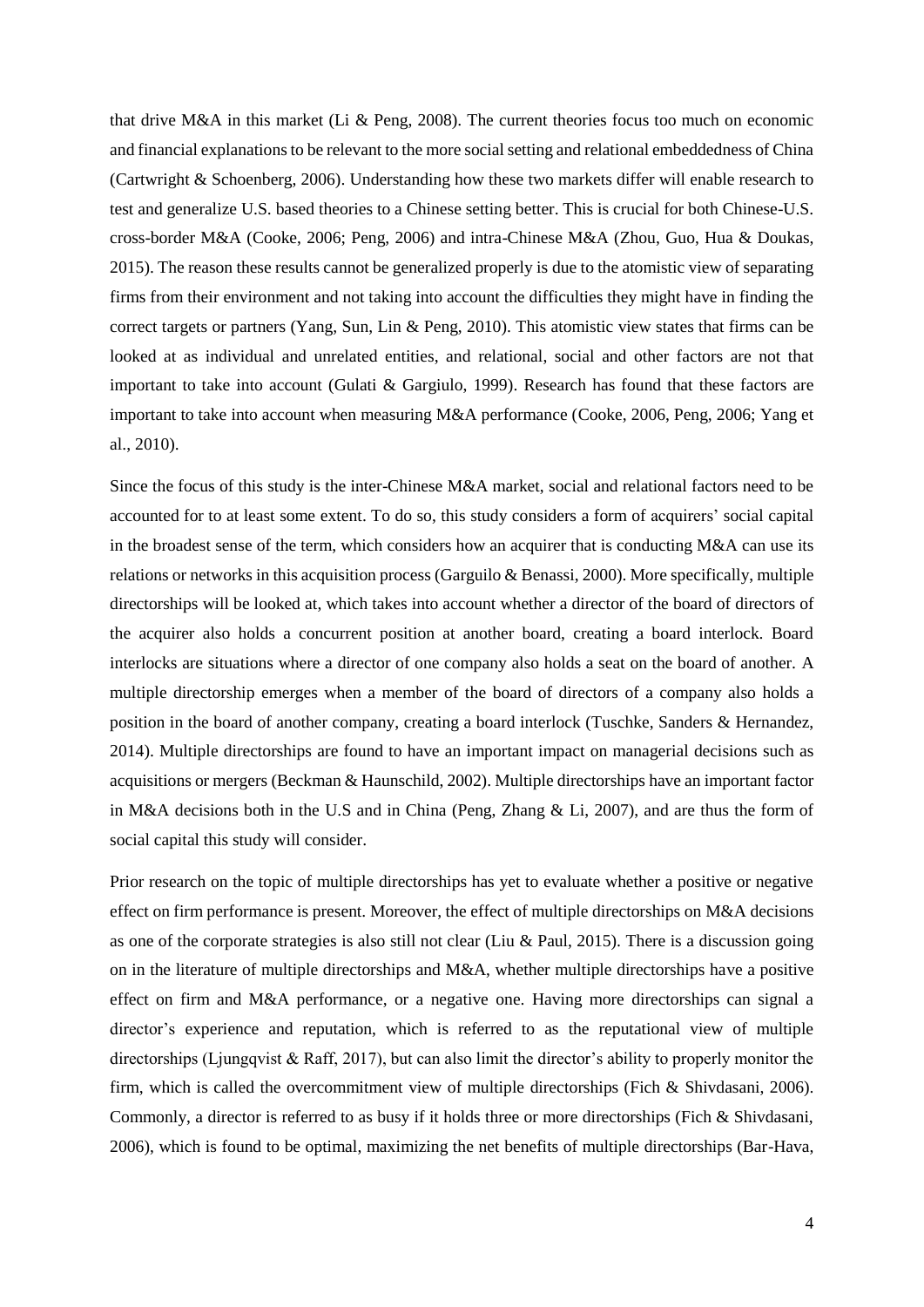Feng & Lev, 2013). This study will incorporate multiple directorships as a moderating variable, to study the effect of director interdependences on the target size effect of M&A.

There is a clear research gap in the literature of M&A performance. Not only has there been insufficient focus on the Chinese M&A markets (Peng et al., 2007) when building theories on M&A performance, such as the size effect, but also has the effect of multiple directorships not yet been linked to M&A performance. Of course are there plenty of M&A performance studies out there, and the effects of multiple directorships and director busyness have been studied widely by previous research on factors such as firm performance and M&A activity, (Cotter, Shivdasani & Zenner, 1997; Reagans & Zuckerman, 2001; Peng et al., 2007; Burt & Opper, 2017; Ferris, Jayaraman & Liao, 2018), but to the best of my knowledge, is this the first paper of its kind to investigate the moderating influence of multiple directorships on the target size effect of M&A acquirer performance. Having multiple directorships can influence the target size effect as discussed above, since smaller targets in China are less likely to have multiple directorships, due to their limited capacity, credibility and creditworthiness, and their tendency to exploit their networks in order to build their company (Fletcher & Harris, 2012; DePamphilis, 2015).

Following the literature, a research question is formed: *How do multiple directorships influence the target size effect of Merger and Acquisition acquirer performance within the inter-Chinese M&A market?*

This study finds that the target size effect does not hold in China. Not only is the effect not present in the data, an opposite reaction of M&A performance to target size is found in both the short- and the long-term model. Furthermore, having multiple directorships is found to have no effect on M&A performance directly, indicating that having more directorships on average on a board does not impact the reaction of the market to the announcement of the takeover (Zollo & Meier, 2008). On the long run, however, a positive relation between multiple directorships and M&A performance is found, implying that the potential synergies are realized more easily or to a higher degree, compared to when these directorships are not present. The theories behind multiple directorships find conflicting results of their effect on M&A performance. This study proposes a solution to these conflicting results, as no effect is found in the short-term model, and a positive effect is found in the long-term model, indicating that the difference in scope might explain the different findings in literature. This has also been suggested by Ferris et al. (2018), who state that the effect of multiple directorships only become clear in years one and two after the announcement of a takeover. The effect of multiple directorships on the target size effect is found to be positive and significant in the long-term model, indicating that even having more directorships positively influences the effect that target size has on M&A performance.

This has several implications for practitioners in the field. First of all, this paper emphasizes that theories in the west are not always expected to hold in other countries as well, due to factors such as cultural differences (Cartwright and Schoenberg, 2006). The target size effect, as stated in the United States is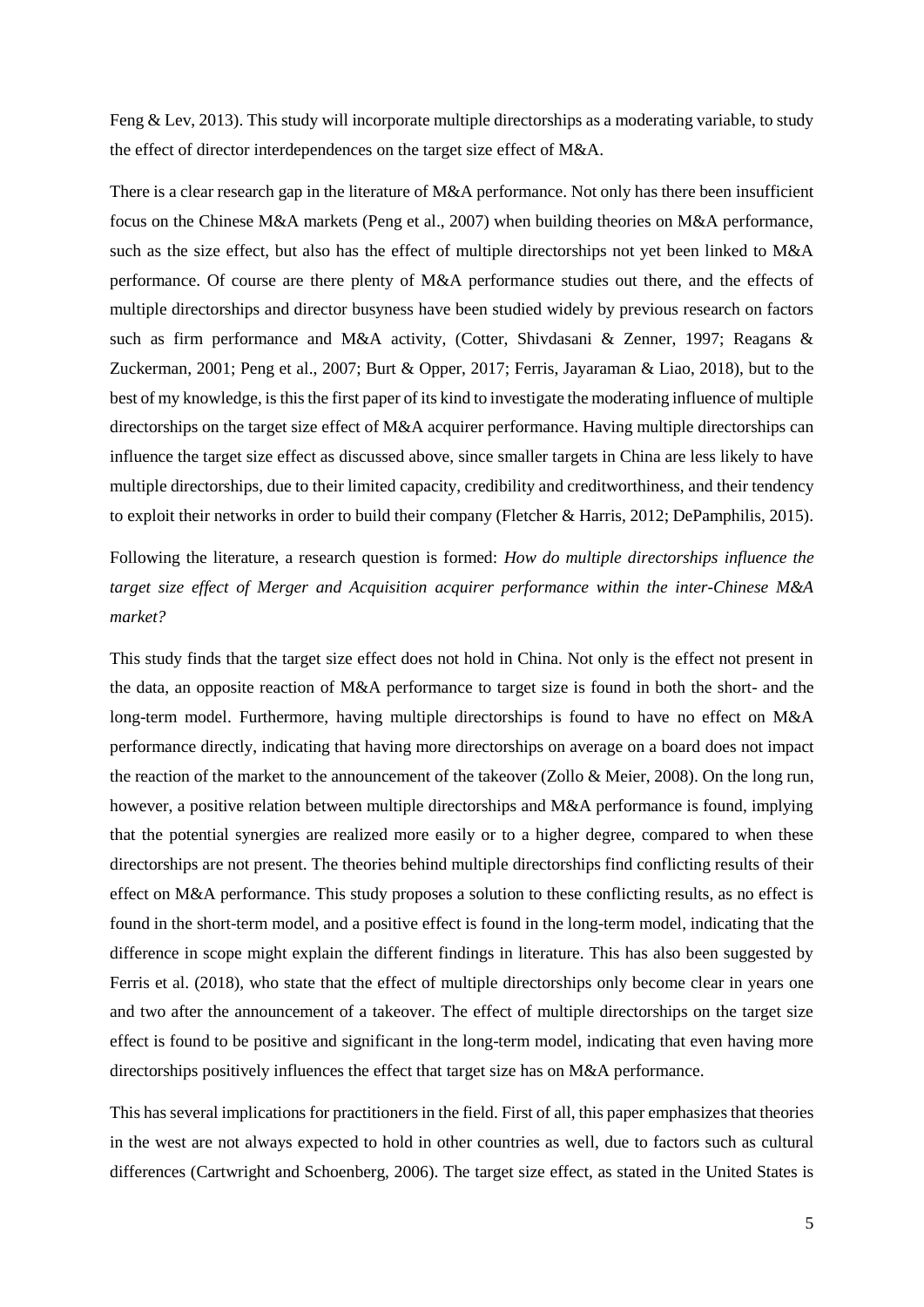found to not hold in a Chinese setting, and even have a reverse significant effect. Secondly, managers that are currently engaged in inter-Chinese M&A can use these results to determine whether acquiring a small firm is more advantageous than merging with a large firm from the view of acquirer M&A performance. In this sample, firms are found to experience better M&A performance with the acquisition of a larger target. In line with Moeller et al. (2003), this study finds that M&A performance is even higher if the acquirer itself is smaller. Lastly, managers can learn from the conclusions about whether having a certain level of directorates leads to higher performance. In the short run, having more directorships can reduce the reaction of the market to the announcement of the takeover, whereas in the long run, it can improve M&A performance.

The remainder of this thesis is structured as follows. In the following chapter, a literature review on the target size effect is given and the moderating role of multiple directorships is discussed further. In the third chapter, the sample and model of the study are laid down, including the measurements of variables and the research methodology. Then, in chapter four, some descriptive results, the regression results and robustness checks are explained. After that, this thesis will end with some conclusions, discussions, limitations and suggestions for future research.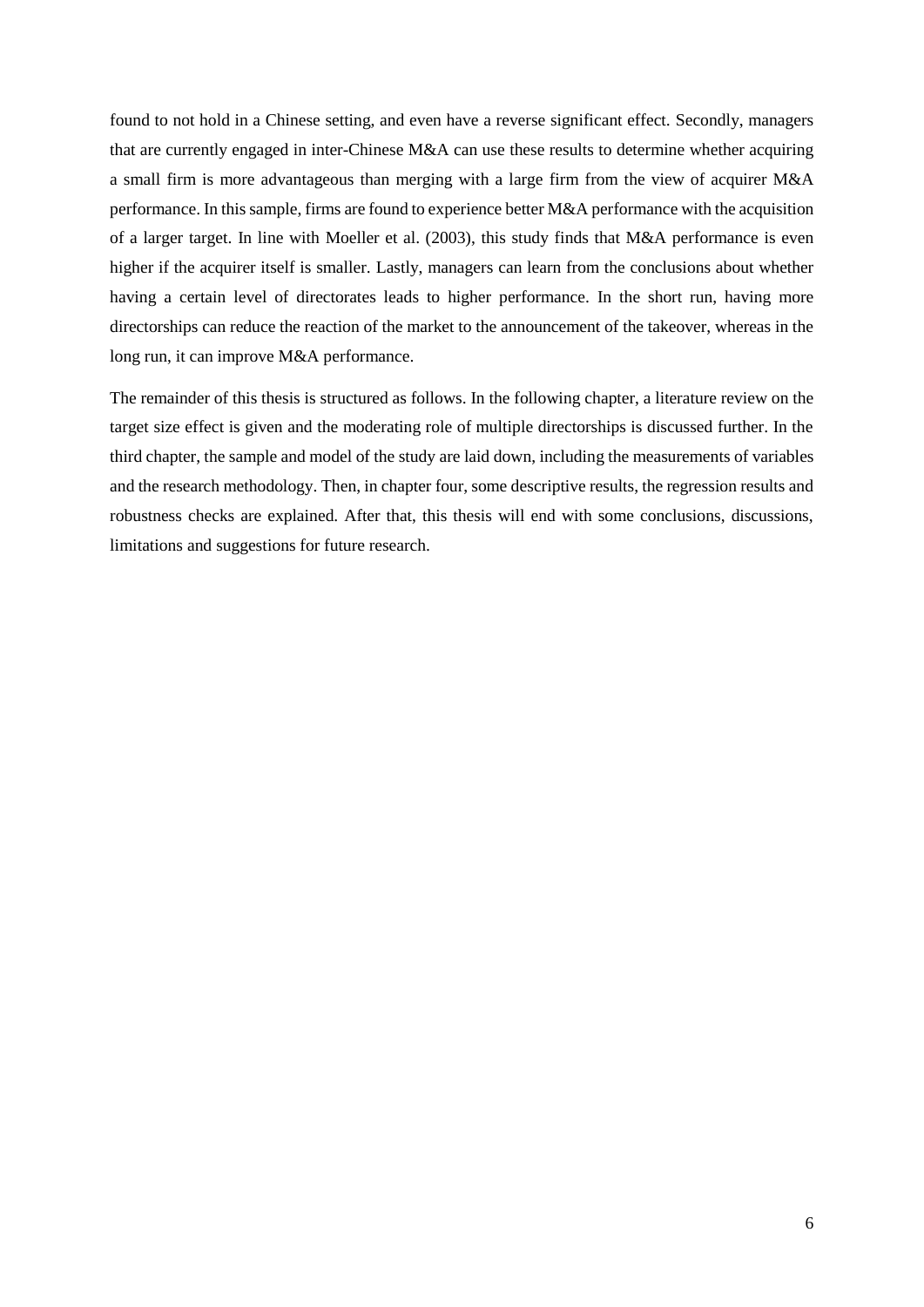# <span id="page-7-0"></span>*Theoretical Framework and Hypotheses*

# <span id="page-7-1"></span>*Target Size Effect*

Prior research has found contradicting results in the field of the target size effect. This effect, as named by Vijh & Yang (2012), states that acquiring small firms leads to better M&A performance than does acquiring large firms. In theory, two opposing views exist. On one side, small firms offer only a small increase in revenues, and will therefore not be very attractive to growth-seeking multinationals (Maney et al., 2011). These small firms are also better able to spot and reject overvalued acquirer stocks, in which case the acquirer would have signaled to the public that it perceives its stock as overvalued (Vijh & Yang, 2012). On the other side of this reduction in targetiveness stands that small targets are less overvalued than the acquirers, making an acquisition potentially profitable. Furthermore, with the notion that small targets are better able to spot overvalued stocks and will accept the deal with the least overvalued acquirer, the negative reaction of the market to the acquisition will be lower, and positive acquirer returns are found (Vijh & Yang, 2012). In comparison to large targets, an excess return difference of as much as 22.5% is found. When looking at choice of payment method this size effect matters too. Performance is found to be greater for stock-only acquisitions than for mixed payment methods, using both stock and cash to pay for an acquisition, and even greater than cash-only payments (Moeller et al., 2003; Vijh & Yang, 2012; Yang, Guariglia & Guo, 2017). This size effect is amplified when small firms are the targets of the acquisition (Vijh & Yang, 2012).

The target size effect might occur for several reasons. One theory behind the target size effect states that small firms operate in a different way than large firms do. This would imply that management would set different goals and focus on different aspects of operating the company (Fletcher & Harris, 2012). Therefore, directors of smaller companies might not be focused on protecting their company from potential takeovers by, for instance, using takeover defences such as poison pills, and thus becoming attractive takeover targets. This difference in operation is found to originate in the different business model these companies have. Starting or immature firms are most likely to follow an effectual business model instead of the causal model of large and mature firms (Sarasvathy, 2001; Dew, Read, Sarasvathy & Wiltbank, 2009). This effectual business model is first introduced by research of Sarasvathy (2001), stating that entrepreneurs in immature firms operate differently from managers in mature companies. These entrepreneurs act with four principles in mind. First, they do not choose to follow the decisions that generate the highest return, but rather they choose for decisions that create more options in the future, from an affordable loss perspective. Second, they reduce uncertainty by committing in alliances with stakeholders instead of taking a more competitive viewpoint. Third, they try to exploit contingencies and unexpected market situations rather than to exploit expertise and comparative advantages. Lastly, they try to control future situations, rather than to try to predict them (Sarasvathy, 2001).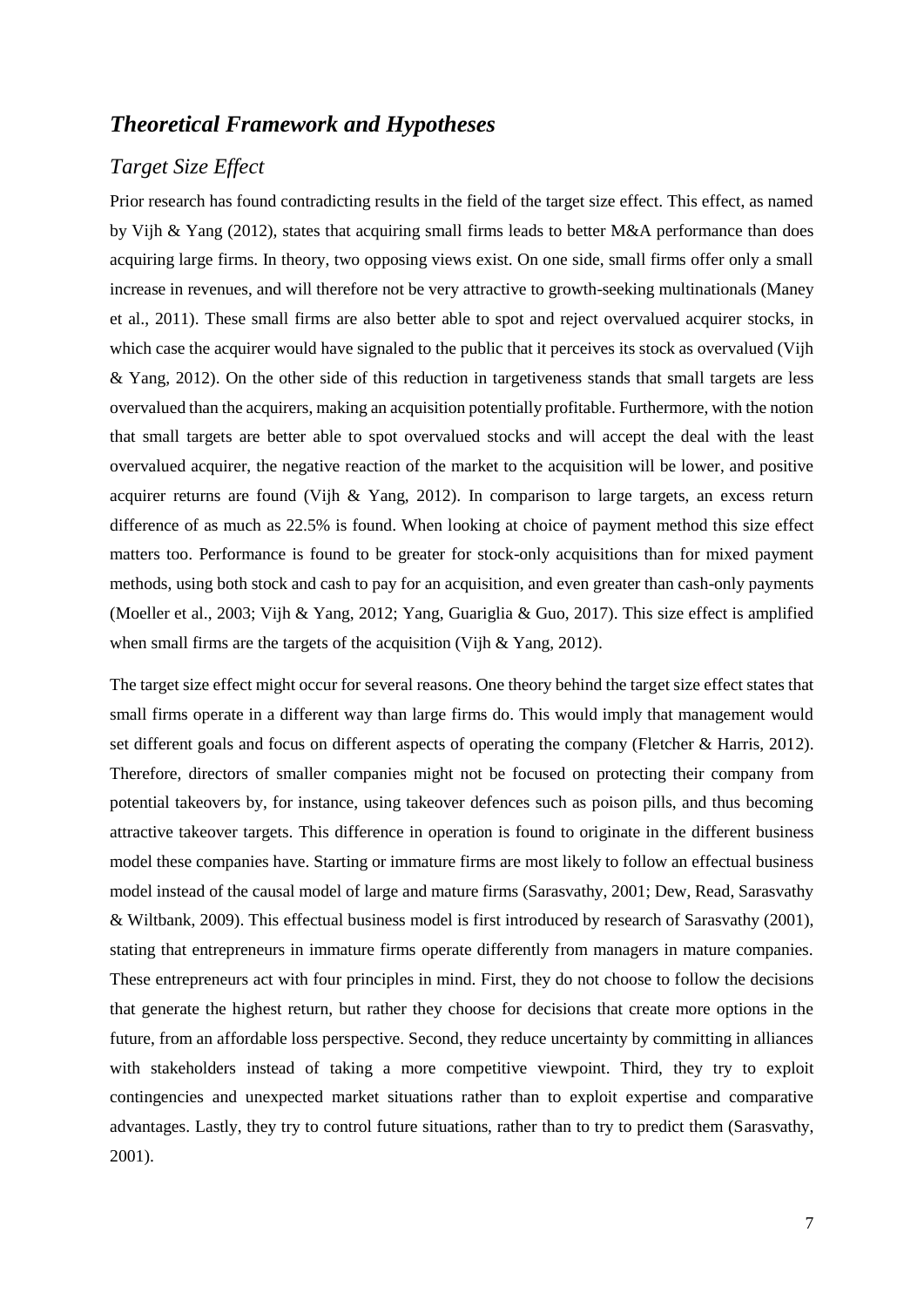In China, this difference in operations of a firm between smaller and larger firms is also present. Guanxi is found to be more common in large firms, than in smaller firms. The reason for this is that large firms have the time and resources to maintain relations, whereas starting entrepreneurs are mostly depleting these relations for the benefit of starting their company (Burt & Burzynska, 2017). Directors of smaller companies do not focus on maintaining their guanxi, as their priorities are different. These managers focus more on the daily operations of their firm and trying to grow bigger than on the creation of networks and guanxi (Sarasvathy, 2001; Hines, 2007), indicating that in China smaller companies operate in a different way than larger companies as well. Since the focus of smaller companies in China is different than that of larger companies, it might be the case that manager focuses less on protecting their company from takeover threats and becoming more attractive takeover targets, as they are preoccupied with the daily operations of their firm to a bigger degree. This might be one of the causes of the target size effect, as a small firm that is not looking to maximize returns and does not put up a competitive stance in the market might be more likely to be undervalued (Vijh & Yang, 2012). If a company is relatively undervalued compared to the other companies in the industry, it might have a higher targetiveness. A companies' level of targetiveness indicates its desirability in the M&A market. Thus, a company that has a higher targetiveness is more likely to become a more suitable takeover target (Vijh & Yang, 2012).

Another theory states that smaller firms simply do not have the capacity, credibility and creditworthiness that large firms have (DePamphilis, 2015). Smaller firms would therefore not be able to obtain bank loans without paying lots of interest, or be able to afford a large-scale market research in their industry. This would reduce the profitability that these companies have, compared to firms that do have the capacity, credibility and creditworthiness to do so. In this case, acquiring a small firm would then enable the acquiring company to use the acquired companies' full potential, since efficiency would increase (DePamphilis, 2015). This would create substantial operating synergies, and thus be profitable in the long run. However, smaller firms are found to try to adopt the corporate strategies of large enterprises. One example is the imitation of M&A deals that make the news with large deals that change the market and industry they are competing in (Abrahamson, 1991; Moeller et al., 2003; Grave et al., 2012). This means that even though the smaller firms do not have the capacity, credibility and creditworthiness that large firms have, they still try to operate in the same way, reducing their profitability and increasing their targetiveness. For Chinese companies, similar results are found. One of the main reasons behind M&A in China is due to the empire building activities of managers. Empire building activities imply that a manager of a firm uses excess cash reserves or equity to finance big mergers and other large acquisitive strategies in order to gain a better reputation as a manager (Martynova & Renneboog, 2009). These types of activities are found to decrease firm value, and empire building motives often lead to value-decreasing mergers and acquisitions. But this implies that large rather that small targets are bought. A manager that initiates an acquisition of a smaller firm is more likely to do so based on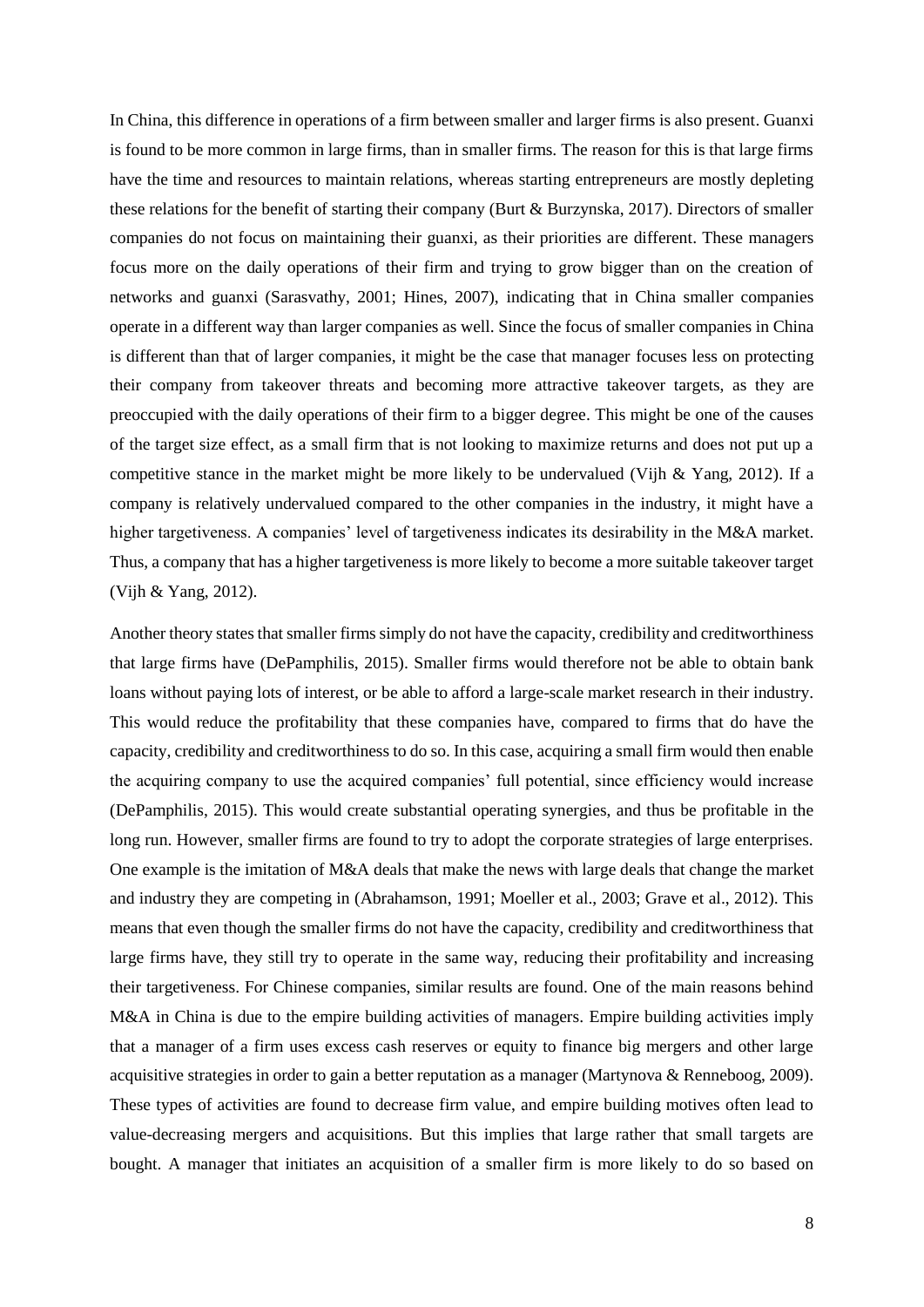efficiency or targetiveness reasons than be driven by empire building. Therefore, acquiring smaller firms would be beneficial. The market would respond positively to the acquisition being likely to not be driven by empire building, but rather efficiency motives, and long-term synergies can be realized.

Information availability is also a widely considered theory behind the target size effect. Directors of smaller firms have less and different information available than do directors of large firms. Information availability is an important factor of the daily operations of a firm. Knowing how well, and how, competitors in the market operate, could drive an entrepreneur to change its business model or prices (Sarasvathy, 2001). Larger firms have the ability to gather and purchase information about their competitors and possible takeover targets, whereas smaller firms do not (Haunschild & Beckman, 1998). This can result in smaller firms not knowing their true value, being more likely to be undervalued in the market and thus becoming a desirable target for takeovers (Chatterjee, John & Yan, 2012). Smaller firms are also found to use different types of information, as they tend to use readily available sources, such as the internet and trade journals, for gathering information, since they do not have the time and liquidity to afford significant information gathering in their markets (Reed, Walsh & Grice, 2002). In China, information about competitors and the market is somewhat harder to gather, due to the lower transparency of the operations of Chinese local companies. Therefore, a critical due diligence toolbox has to be developed before acquiring a Chinese company (Boyle & Winter, 2010). Examples of issues that may arise are: ego-driven local management, difficulties with value propositions and valuation methods, different enforcement and concept of law, targets looking for competing offers etc. (Boyle & Winter, 2010). Since information is even harder, and thus more expensive to gather, companies need to dedicate even more funds to stay informed, increasing the gap in information availability between large and small firms in China. The smaller companies then have even higher levels of targetiveness and thus the target size effect should still be present.

Lastly, the differences in networks could explain why the target size effect exists. Having a bigger network could increase the information that a firm has available at any time. If, for instance, a firm has an alliance with another firm, relevant information could be shared and information gathering activities could be combined and coordinated (DePamphilis, 2015). Larger firms have the resources to set up these alliances and networks, whereas smaller firms might not. Nonetheless, smaller firms in the U.S. rely heavily on networks as their core source of knowledge and information in the markets (Johanson & Vahlne, 2003; 2009). Having a relevant network could thus greatly increase the information availability that a firm has, and thus be better able to be informed about possible takeover threats (Fletcher & Harris, 2012).

In China, this effect might be even stronger. To explain this, the typical Chinese concepts of guanxi and mianzi need to be taken into account. These two aspects of Chinese culture are rooted so deeply that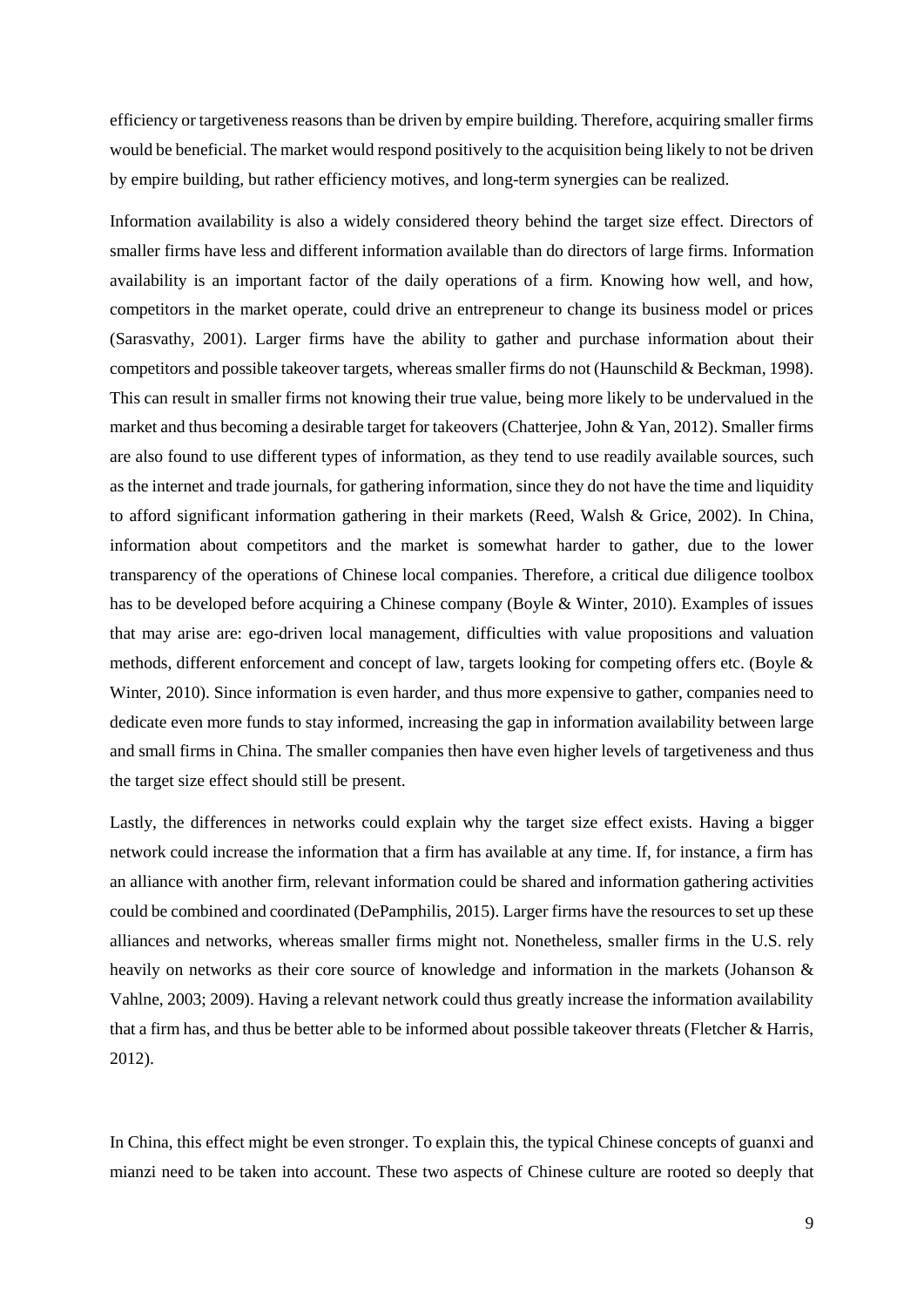they will most definitely affect business roles within a Chinese company (Hines, 2007). Guanxi finds its foundation in reciprocity of gifts and favors. Chinese spend a large amount of time assembling and maintaining a strategically chosen social network of friends, family and acquaintances (Hines, 2007; Burt & Opper, 2017). This network is formed using three levels: the first level is for family only, the second is for friends and acquaintances and the third for strangers (Burt & Burzynska, 2017). The level of trust and reciprocity is based on the level of guanxi the relationship is based in, and based on experiences one can either ascend from the third to the second level or vice versa. Mianzi ('face') refers to reputation and social standing. If one fails to maintain guanxi, one loses face and thus reputation. This especially holds for business roles as well, in which one is to respect the hierarchy and not treat everybody equally, making it important to consider as part of due diligence, even within China (Hines, 2007; Boyle & Winter, 2010).

Since networks are very important in Chinese corporate culture, they might increase the target size effect. In China, smaller firms are found to rely heavily on networks to get their businesses started. In their personal life, entrepreneurs have gathered a big network, following the concepts of guanxi and mianzi (Hines, 2007). After they get their business started, these entrepreneurs try to make use of this network to expand their business further, limiting their levels of guanxi (Burt & Opper, 2017). Examples of this are using political connections to receive permits and bypass regulations (Song, Yang & Zhang, 2011), or using friends and family in bigger organisations to give advise or even buy their company. When these firms get bigger, not much of their network is left, as most of it has been exploited to grow the business. These entrepreneurs do not have the time, funds or experience to build this network back up (Fletcher & Harris, 2012), limiting the information that this entrepreneur has available and increasing the takeover threat to his company.

For any of the theories behind the target size effect that are discussed in this paragraph, a negative relation between target size and acquirer performance is expected. The Chinese setting influences this relation slightly, as for the difference in operations, capacity and information availability between small and large firms, the effect should be similar. For the difference in networks, the size effect is expected to be even stronger. Therefore, the acquirer is expected to have better M&A performance if the target is small, resulting in the first hypothesis: *H1: The size of the target is negatively associated with short- and long-term acquirer intra-China M&A performance.*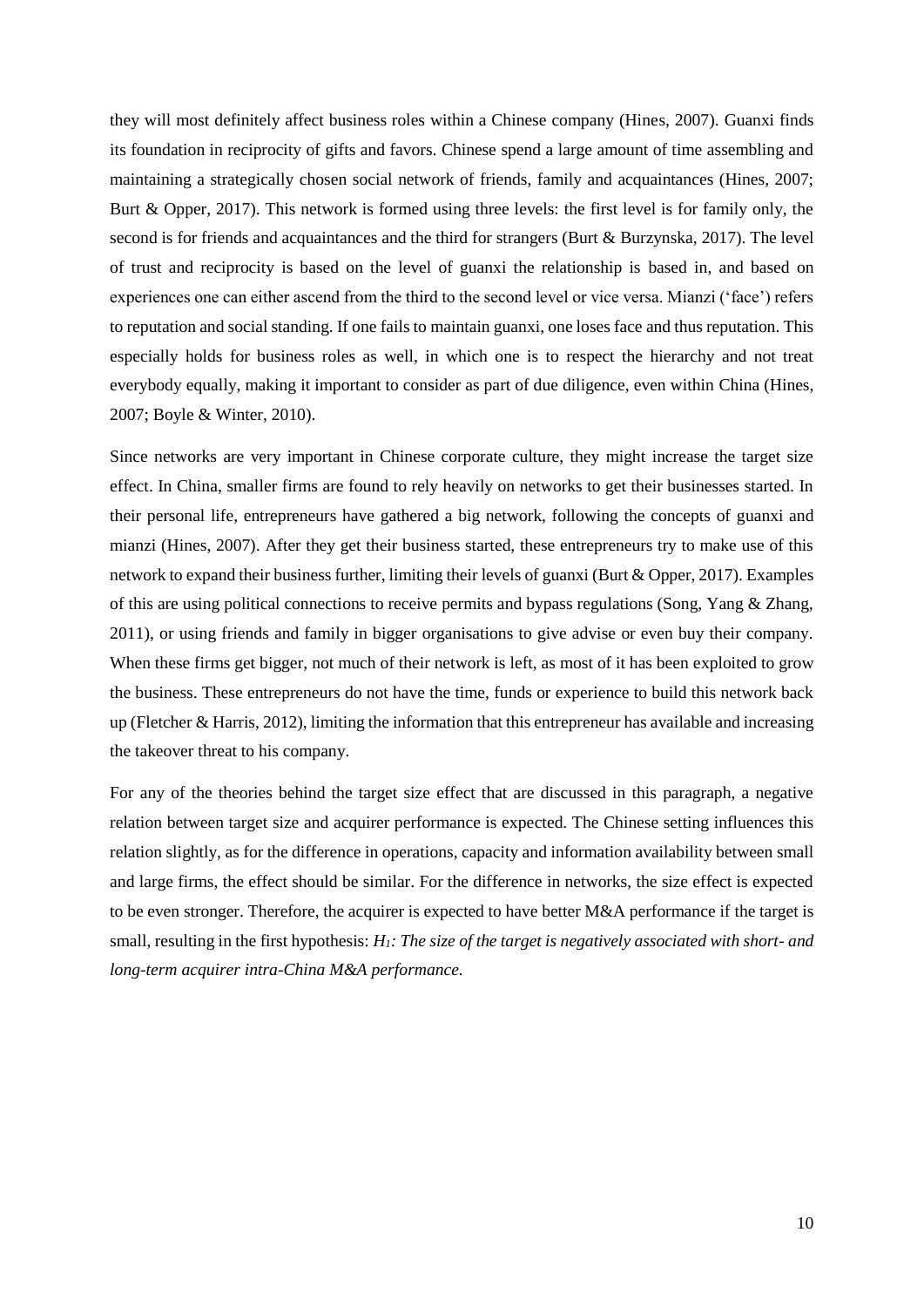### <span id="page-11-0"></span>*The Moderating Influence of Multiple Directorships on M&A Performance*

Current research on the effect of multiple directorships and director busyness on firm and M&A performance is divided. Mainly, there are two competing theories for which researchers have found conflicting results. On the one hand, there is the 'overcommitment view' of multiple directorships, which states that multiple board appointments create busy directors, that are over-committed in time (Liu & Paul, 2015). These busy directors are then not able to fulfill their duties, mainly consistent of monitoring and advising, as they have to allocate their time over all the boards, they hold a position in (Ferris et al., 2018). These directors are not capable to provide the careful monitoring that they are required to do (Ferris, Jaganathan and Pritchard, 2003), their monitoring abilities will be diminished (Fich & Shivdasani, 2006), which has a negative effect on the performance of a firm (Liu & Paul, 2015). On the other hand, research argues that holding multiple directorships signal the directors quality and reputation as an expert monitor and advisor (Liu & Paul, 2015). This 'reputational view' of multiple directorships states that directors gain valuable experience from having multiple board appointments, gaining skills and competencies that make them desirable board members (Ferris et al., 2018). This experience makes them better monitors, such that they can monitor multiple firms efficiently at the same time (Ljungqvist  $\&$  Raff, 2017). These directors are expected to positively impact firm performance through their certified human capital (Liu & Paul, 2015).

Since this study is interested in the moderating effect of multiple directorships on the target size effect, the four theories that are discussed in the previous section are focused on. For each of the theories behind the target size effect, the effect of multiple directorships on these theories is theorized. The first theory considers the difference in operations between smaller and larger firms. The second theory looks at the difference in capacity between smaller and larger firms. The third theory focusses on the difference in information availability, and the fourth theory studies differences in networks.

Because smaller firms are found to operate in a different way compared to large and mature firms, they focus on different aspects of running a business. Therefore, smaller firms might not be properly protecting themselves from takeover threats, and thus become more attractive takeover targets. This becomes even more apparent when multiple directorships are involved. In line with the overcommitment view of multiple directorships, directors have less time to monitor a firm if they hold more directorships. Recent findings suggest that the market responds negatively to the announcement of a merger by a busy acquirer board, due to their perceived inability to provide oversight to realize the anticipated synergies of the merger (Ferris et al., 2018). The daily operations of the firm might shift from managerial goals, resulting in the firms becoming less efficient, because when firms are monitored less, their daily operations might not be in line with managerial goals and KPI's of the firm (Cashman, Gillan & Jun, 2012). As discussed earlier, less efficient firms are more desirable takeover targets (Zollo & Meier, 2008). For smaller firms, this might be less important, as they are less likely to have multiple directorships. Furthermore, the monitoring of a smaller firm is relatively simple, and not very time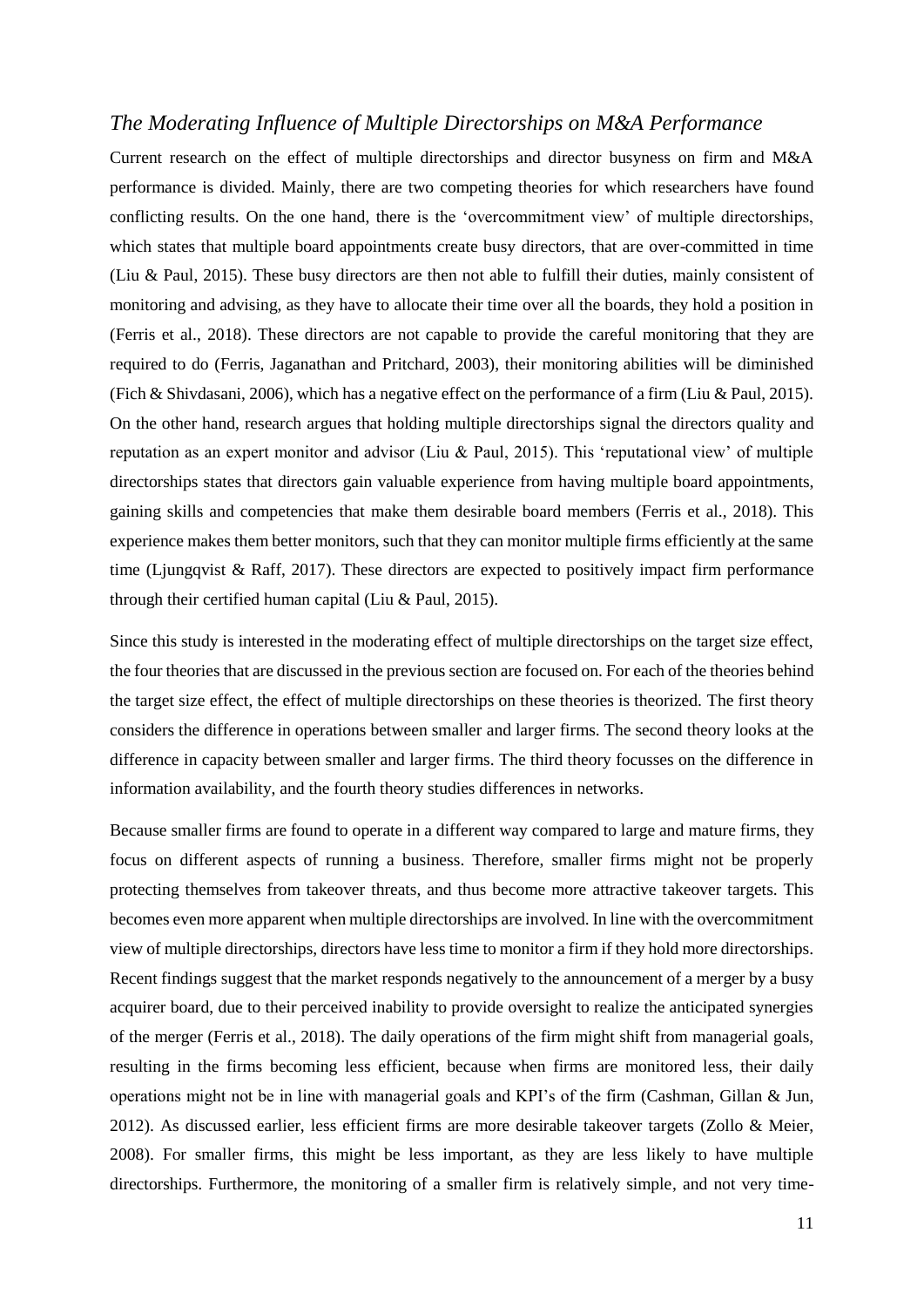consuming, compared to larger firms (Cashman et al., 2012). Since the monitoring of smaller firms is less complex, directors of a small firm that hold multiple directorships can allocate more time to protect the firm from potential takeover threats, for example by using poison pills (DePamphilis, 2015), and thus reduce its desirability in the market. This would reduce or flip the target size effect as predicted earlier.

In China, the reputation of directors is even more important. Di Pietra et al. (2008) state that the board of directors vary considerably between different countries, firms and industries, and they are not the only ones (Ferris et al., 2018). Their study is based in Italy, a country that is known for family-like relations and low legal protection, much like China (Hines, 2007). Here, too, director busyness is associated with superior market performance of firms, consistent with the reputational view of multiple directorships. Di Pietra et al. (2008) find that in these family-like settings with low legal protection, like Italy and China, directors that are well connected and have reputable social, political and corporate links are considered more desirable. They are perceived to be expert monitors and they signal successes in their business activities to the markets (Di Pietra et al., 2008). This effect is enhanced further if the markets are relatively less developed and information is relatively less available. Investors in China rely relatively more on the reputation of directors and companies, and thus their effect is amplified (Zhang & He, 2014). When focussing on smaller firms, who are less able to signal a good reputation due to them having very little historical records to show, a lesser degree of efficiency is expected. The markets will perceive these smaller firms to be inefficient, as they are not able to project a good reputation. Acquiring firms will notice this inefficiency and see the potential for synergies in the case of a takeover (DePamphilis, 2015). These smaller can use multiple directorships to signal that they do have a good reputation and thus reduce the target size effect.

Secondly, since smaller firms do not have the capacity, credibility and creditworthiness to obtain effective bank loans or contracts, making the firms inefficient. Larger firms notice that they can gain efficiency synergies by acquiring the smaller inefficient firms and operating them with the capacity, credibility and creditworthiness of the combined firm. This makes smaller firms more desirable takeover targets. When one considers multiple directorships, the capacity, credibility and creditworthiness of a firm becomes bigger. A director becomes more reputable, increasing the credibility the board of a firm has (Ferris et al., 2003). A director that is desired to serve on multiple boards is also more likely to be an experienced monitor (Ferris et al., 2018), increasing the efficiency of the board. A better-connected board of directors might also be able to bargain better interest rates on loans or signal better credibility and creditworthiness of a firm in another way. These findings all suggest that a better-connected board of directors might increase efficiency, credibility and creditworthiness, and in line increase the firm's ability to efficiently realize the synergies of a takeover. For smaller firms, who are most likely to have less connected boards of directors, the credibility and creditworthiness of the firm will be relatively low,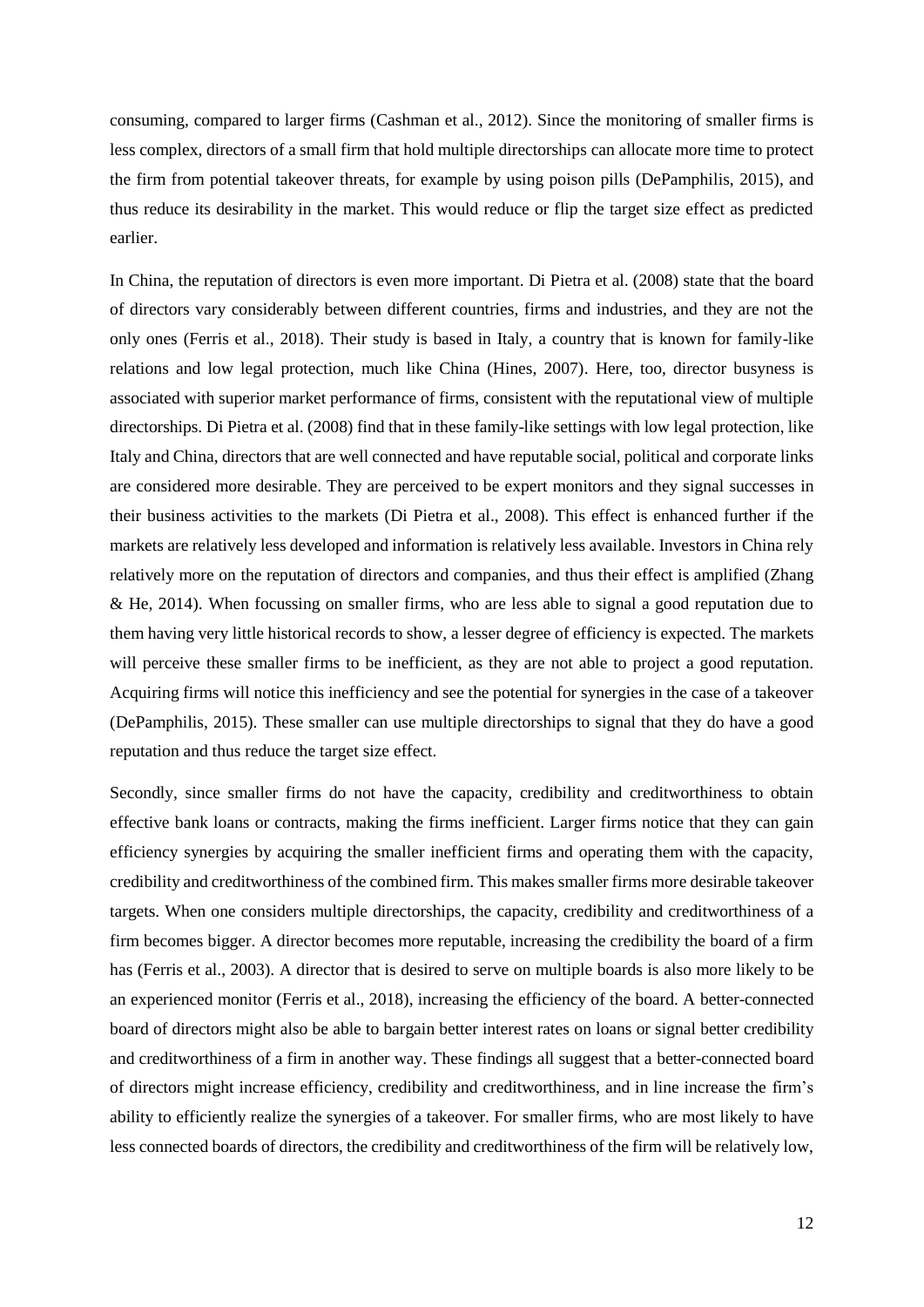making them more desirable targets for other firms. These firms would be interested in the potential synergies that may be present due to the target being ineffective (DePamphilis, 2015).

Looking at China in more detail, it becomes clear that the unique setting and large cultural differences make it difficult to generalize theories from the United States. One of the most distinct cultural differences is the importance of trust, cohesion and reciprocity (guanxi). In China the firm that maintains guanxi is found to be most efficient in the market they operate in (Hines, 2007; Yang et al., 2010; Burt & Opper, 2017). An increased network density, in the form of corporate interlocks and multiple directorships enables actors to develop levels of trust, and thus combine individual interests and aim for collective actions (Coleman, 1988), in line with the practice of guanxi. Having high levels of guanxi enables these firms to use their connections to gather much more information about the markets than their competitors that do not have high levels of guanxi. Especially in China, where markets are relatively less developed (Lin, Peng, Yang & Sun, 2009), and investors are more reliant on reputation and trust, guanxi plays a major role in explaining market behavior. Furthermore, failing to reciprocate, or misusing the trust and reputation that has been given to a director or company will result in losing face, or 'mianzi'. For Chinese directors, this is not only harmful to future business opportunities, but also shameful on a personal level. Hines (2007) already warned for empire building activities of Chinese corporate managers, and the shadow side of Chinese corporations, including bribery, corruption and fraud. Thus, managers will try to maintain guanxi, in order to reap the benefits of having a good reputation. This will in turn enhance the credibility of the firm, reduce its inefficiency, and thus reduce the potential synergies that can be realized by acquiring firms. Therefore, smaller firms in China that use multiple directorships, will reduce the target size effect.

The third theory behind the target size effect considered the difference in information availability between small and large firms. Since firm size is likely to be related to information access (Fletcher & Harris, 2012), as large firms have the means and resources available to acquire more and better-quality information (Haunschild & Beckman, 1998), larger acquirers are more likely to choose the right acquisition target. Choosing the right target can be very important for large corporate strategies, such as M&A decisions, as this choice will be the basis of both market reactions to the announcement and longterm operating performance (Vijh & Yang, 2012). Cai and Sevilir (2012) examine whether a board connection could increase M&A profitability. They state that having a board connection improves information flow between the two firms, enabling them to better understand each others business. This can in turn lead to better M&A performance, as acquirers that hold an information advantage are better able to negotiate and receive better terms and prices (Cai & Sevilir, 2012). Increased information availability between the two firms can also reduce transaction costs, increase synergy potential and lower the need for investment banks and their fees (Cai & Sevilir, 2012). Another problem that would be reduced with better information flows, is that of the winner's curse. This theory states that the firm that eventually acquires the target has overpaid, since the other bidding firms that were aware of the true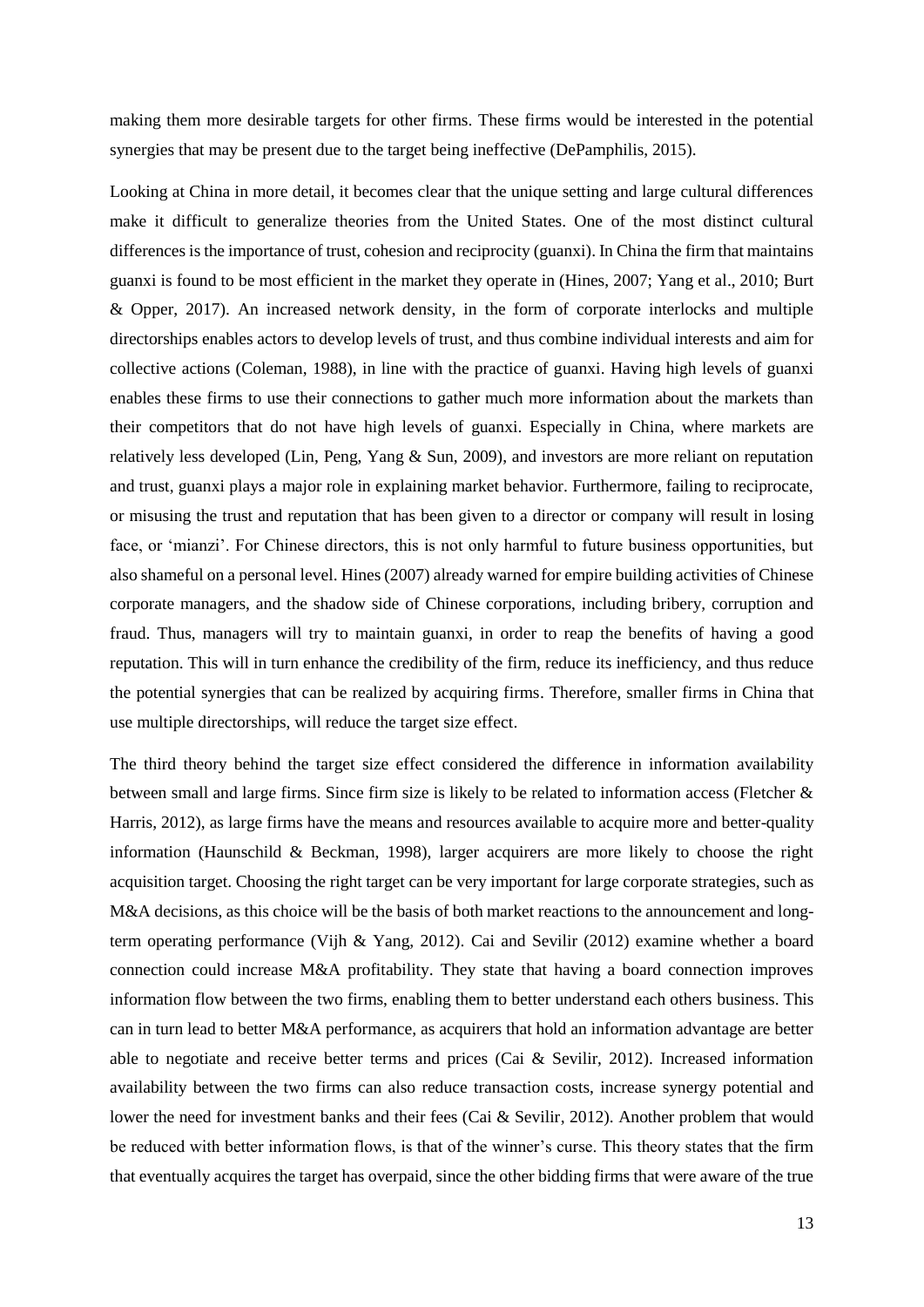value of the target did not overbid the winning firm, who was unaware of this (Peng, 2012). The fear of this winner's curse can deter competing bidders if the target firm has a close connection with one of the bidders, who is thought to be better informed about the true value of the firm (Kagel & Levin, 1986). Taking into account the target size effect as discussed above, it becomes clear that smaller targets are more profitable for acquiring firms to focus on, since they are less able to access information and are therefore likely to be uninformed about potential takeover threats in the market (Zaheer & Bell, 2005; Yang et al., 2010).

When multiple directorships are added to this discussion, this effect is amplified, as firms tend to have better information available if they have more board connections. Firms that are larger, tend to have more directorships that can be used, indicating that they have more information available. Therefore, not only the means of acquiring information by, for instance, doing market research could create a difference in information availability between firms, but also their number of directorships could. Smaller firms are less able to acquire such directorships, since they do not have the capacity or credibility to do so. The information that is received from these connections becomes more valuable if less alternative sources of information are available (Haunschild & Beckman, 1998). This results in board connections being one of the most important sources of information to consider when focussing on small firms, as small firms are found to have little means to gather information in other sources (Sufi, 2007; Pyles & Mullineax, 2008). Thus, small firms are unable to hold lots of multiple directorships, which are an important source of information to them. This will possibly enhance the target size effect, as smaller firms are even less able to access information that might help them protect themselves from takeover threats.

In China, being well connected can lead to several benefits that would not have been present in the U.S. It is very common for managers of Chinese firms to be connected to local government officials or governmental companies. These connections can grant the managers certain types of (illegal) information that can help them perform better. For M&A related decisions, Chinese firms are required to pass many bureaucratic tests and get permissions for which connections with political officials can be very helpful (Liu, Luo & Tian, 2016). Corporations thus have large incentives for bribing government officials, as an important channel to establish political connections (Liu et al., 2014). These connections can be used to broaden the network of a firm and thus increase future firm performance, efficiency (Beck & Maher, 1986), and value (Cheung, Rau & Stouraitis, 2012). Using bribery and corruption in these cases can be a way to surpass the negative effects of low government and legal quality (Meon & Sekkat, 2005). Therefore, knowing the right persons can help decrease the bureaucratic costs of M&A, and thus increase M&A performance. Since smaller firms have far fewer multiple directorships, their connections to local government are likely to be weak. Acquiring these firms would be beneficial, as synergies based on efficiency could be realized.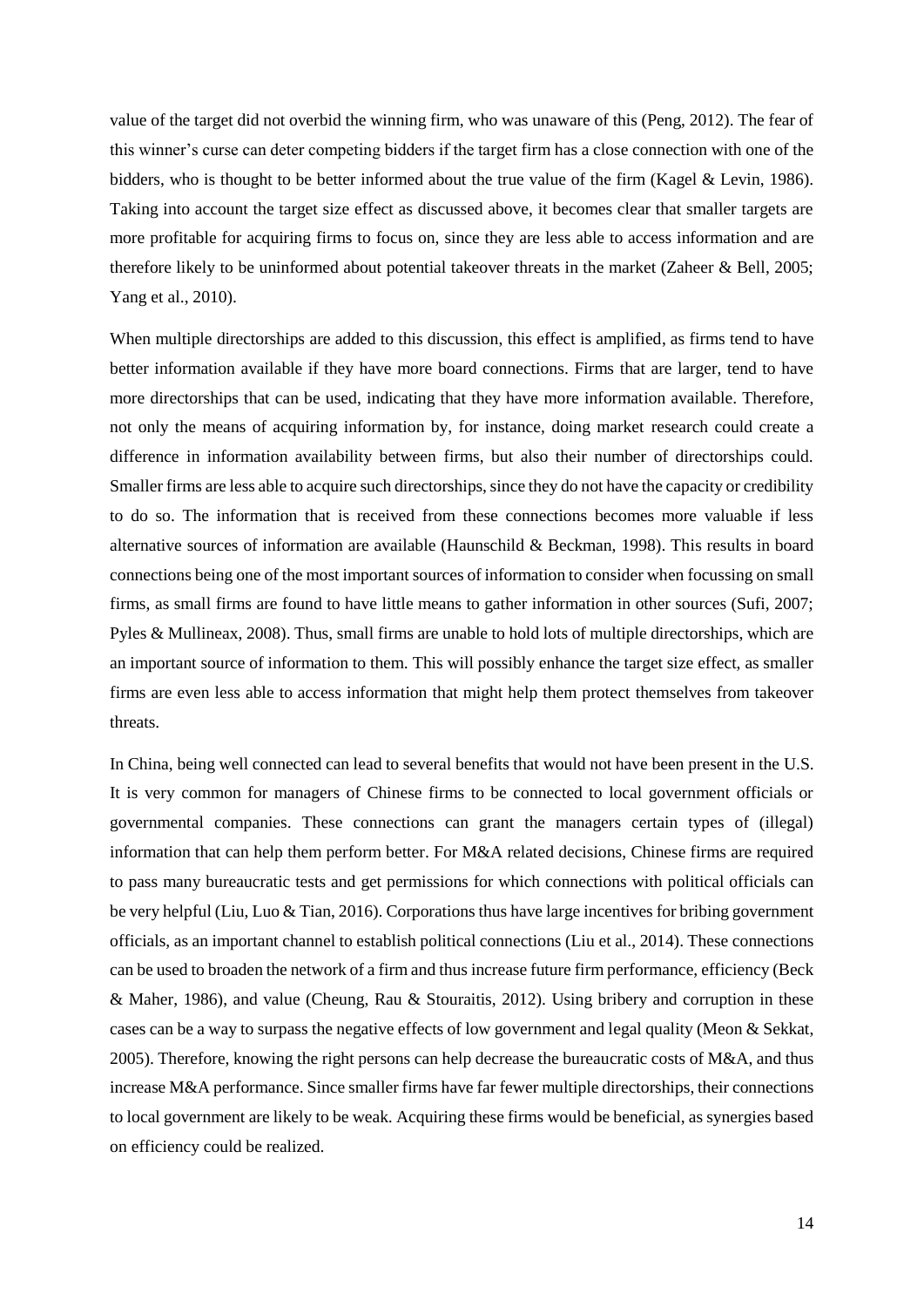However, there is also a negative side to being well connected, or even partially owned by the government. Chinese firms in the past were likely to be affiliated with the Chinese government is through State-Owned Enterprises (SOEs). They are administered by the central government, allowing them to enjoy certain privileges, in the form of government finance, subsidies and regulations (Song et al., 2011). Even in firms that are not or no longer state-owned, still a large portion of shares are held by the central government (Megginson and Netter, 2001). SOEs are perceived to be less efficient in the M&A markets (Zhou et al., 2015), and are even found to be worse performers overall (Dewenter and Malatesta, 2001). Even though the SOEs benefit from political privileges and connections, their takeovers are perceived to be less profitable than their publicly-owned counterparts. One reason for this can be found in the strong incentive of the local governments to intervene in daily operations of the firm, regulating regional economic and social welfare (Yang et al., 2017). Only when SOEs acquire other SOEs, the market reacts slightly positively in the long run. Since M&As have to be approved by the government, SOEs acquiring other SOEs are prone to corruption and wrong incentives, and the market reacts accordingly. If the merger is found to be value-creating in the long run, the market will slightly adapt its reaction over time (Fan, Wong & Zhang, 2007; Zhou et al., 2015). This would imply that being well connected to the government also has its downsides, and can indeed reduce acquirer M&A performance. The target size effect would be reduced or even have a reversed direction in this situation, as acquisitions of smaller firms could be perceived as initiated by the government under perverse intentions.

The last line of reasoning behind the target size effect takes into account the value of networks. Even though networks and information availability are moderately related to each other, these two theories should not be considered as one. Having a better network enables a firm to efficiently gather information about the market or industry it operates in. This view originated from board connections being a form of networks, and networks are found to be important information sources for firms (Fletcher & Harris, 2012). However, having a bigger network also enables them to acquire firms in their network more efficiently, as these companies already are connected to a certain degree, and synergies might be easier to realise. The formation and maintaining of a network are important in M&A markets (Hines, 2007), as the use of these networks can lead to better M&A performance. One example of this is the choice of takeover target. A poor takeover target is likely overvalued, its announcement will be perceived negatively by the market and long-term synergies will not be realized (Moeller et al., 2003). A good takeover target will do the exact opposite, as it can bring valuable resources, such as technology, information or location, to the acquiring firm (Maney et al., 2011). Choosing a takeover target that is within a firm's network, could result in better M&A performance, as this relevant information about this target is already known to the acquirer. Since larger companies are found to have larger networks as well (Yang et al., 2010), they are most likely to be prepared for any takeover attempts. Their network can help them protect themselves from being taken over. Smaller firms, which have smaller networks,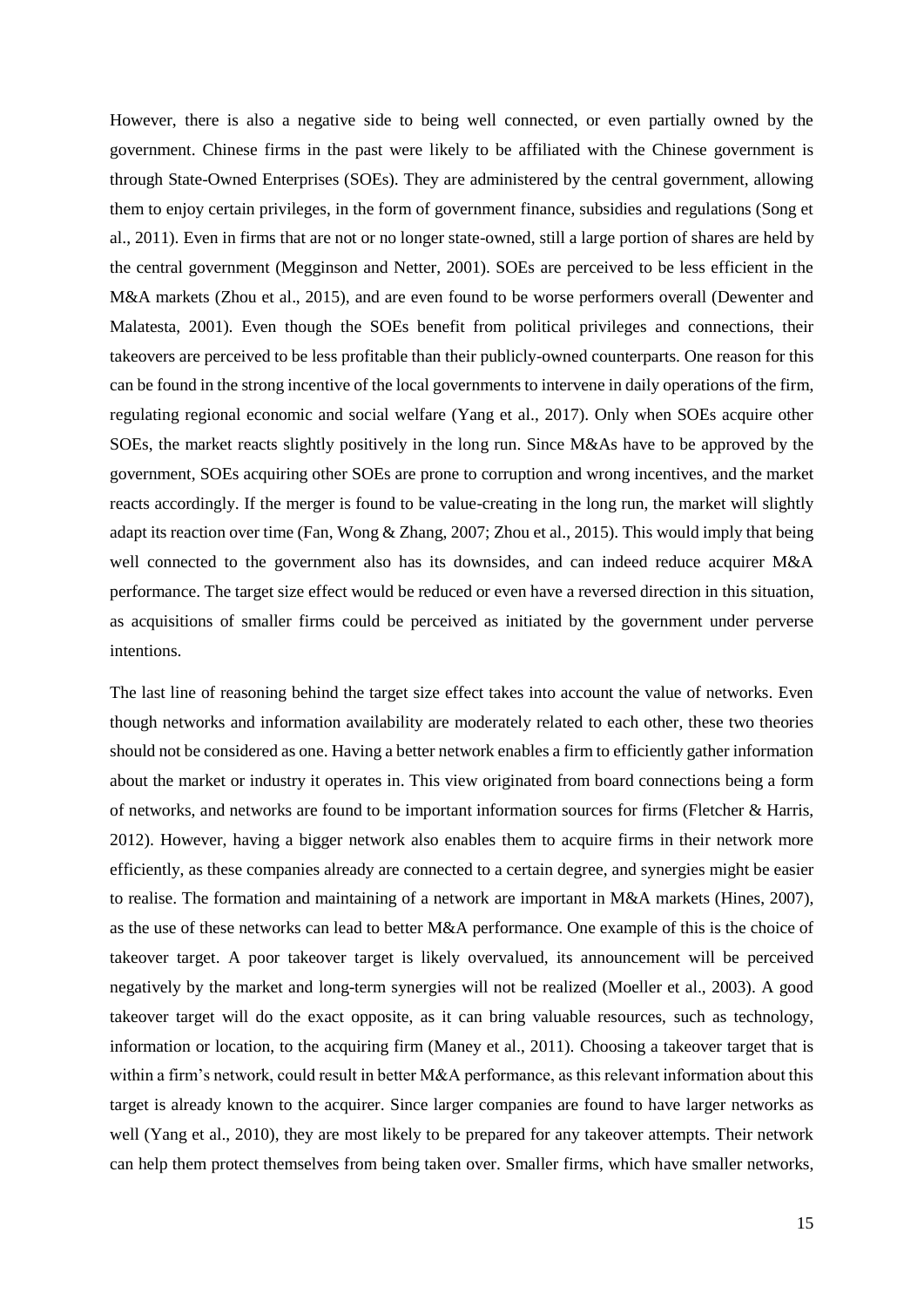can be easier targets, as these firms are less able to do so. Having a connection with a target can make it possible for the acquire to realize long term synergies better. Therefore, these smaller companies are better targets for the acquirer to consider.

In China, this effect is amplified. Cultural differences caused by guanxi, even within China, can change market reactions of M&A announcements, as directors or companies with a bad reputation are punished worse in China than they would be in a European setting (Boyle & Winter, 2010). If reputation is a driver of M&A performance in China, it is only logical that theories from the United States are not to be simply copied to the Chinese setting, as it might change the effect and outcomes of these theories (Cartwright and Schoenberg, 2006). Furthermore, since having guanxi is matched to having a better network, and thus having more board interlocks (Garguilo & Benassi, 2000), it may be indirectly linked to M&A performance as well. Evidently, if this network extends further than simple alliances and trade agreements, but also includes board interlocks, any eventual merger between these firms is bound to be more efficient (Di Pietra et al., 2008). This might indicate that the difference in network size between smaller and larger firms is even bigger in China as it is in the U.S.

Even though the typical Chinese concepts of guanxi and mianzi promote harmony, reciprocity and hierarchy, they are also closely linked to an increased likelihood of corruption and bribery (Hines, 2007; Liu, Luo & Tian, 2016). Therefore, extensive due diligence is required in order to align the target with the acquirer business culture, as this may cause the integration of a firm to be more difficult and thus influence M&A performance (Haspeslagh & Jemison, 1991; Zollo & Meier, 2008). This would increase the pre-announcement costs of a merger. Similar problems arise with Chinese firms acquiring other Chinese firms, as the lack of transparency of the target's operations, and thus the lack of knowledge of the true value of the target (Chatterjee et al., 2012), imply that the takeover is likely to not create value (Alexandridis, Antypas & Travlos, 2017). If these integration issues are found to be too great, firms might choose to forgo M&A completely, and rather focus on a different form expansion (Stähler, Ryan & Raff, 2007; Wang, 2009; Grave et al., 2012). Furthermore, China's institutional framework is not as developed as the ones that can be found in the United States or Europe, making market-based transactions like M&A riskier (Peng, 2003; 2006). Any of these factors can increase the cost of a merger or acquisition, reducing the performance of the  $M&A$ . This will be even more important when looking at the size effect. Smaller firms have smaller networks, and thus need to rely more on corruption and bribery to achieve success. These factors can greatly reduce the profitability of the merger in the long run (Liu et al., 2016). Therefore, the target size effect is expected to be reduced greatly in the Chinese setting, when multiple directorships are involved.

In short, the target size effect is clearly influenced by having multiple directorships. For some of the theories behind the target size effect, this influence is positive, whereas for some other theories, this effect is negative. From the literature, it becomes clear that the effect of multiple directorships does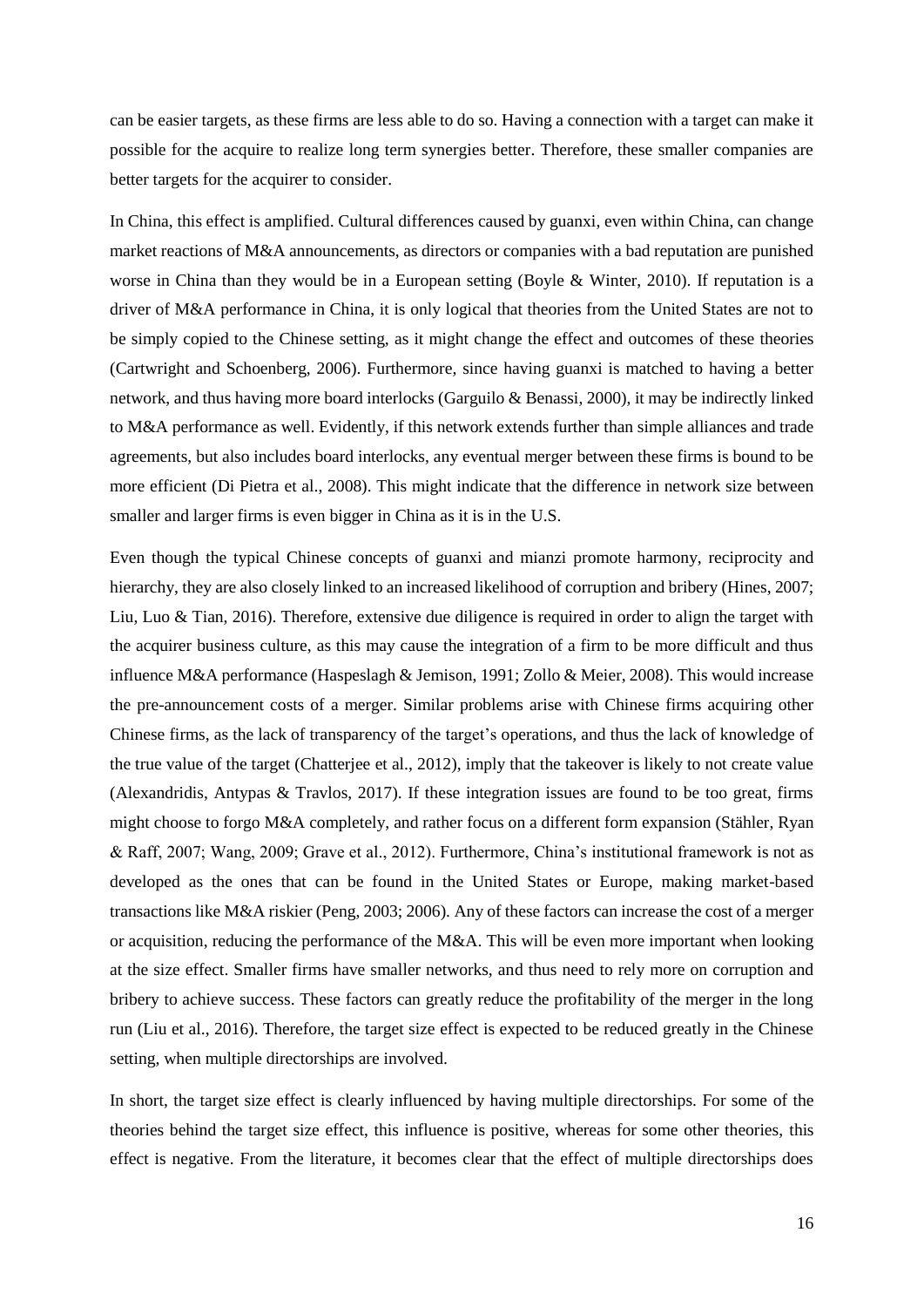differ between large and small firms, due to the capacity and information availability of these firms (Fletcher & Harris, 2012). This is important to consider, as small firms might not be aware of potential takeover threats and large firms might be able to use the information to find the best acquisition target (Zaheer & Bell, 2005). Large firms are found to have superior knowledge of the markets they operate in, whereas small firms tend not to. Furthermore, in the Chinese setting, guanxi is another factor that is regarded as important. Guanxi is mostly found in larger firms, that are able to devote more resources, like time, to maintain high levels of social connections and reciprocity (Hines, 2007). One example of these social connections might be a multiple directorship. Prior literature is yet unsure what the effect of multiple directorships is on the target size effect in China. Therefore, two hypotheses are set up: *H2a: Acquirer multiple directorships have a negative effect on the target size effect of acquirer inter-China M&A performance.* 

*H2b: Acquirer multiple directorships have a positive effect on the target size effect of acquirer inter-China M&A performance.*

# <span id="page-17-0"></span>*Research Design*

#### <span id="page-17-1"></span>*Sample*

The total sample of this study will incorporate all inter-Chinese deals that are extracted from the Thomson One Eikon database. In this database, the deal screener is used to generate a dataset for inter-Chinese M&A deals from 2006 to 2017. The year 2006 is chosen, as the M&A deal data before 2006 is not as reliable as after according to the Eikon deal screener, since announcement dates before 2006 are only estimated and not recorded, therefore market reactions are likely to be measured at the wrong date. The end year of 2017 is chosen to allow for a one-year estimation of long-term performance of the deal. Furthermore, the sample is reduced further to only incorporate deals in which both the acquiring company and target company are Chinese. Next, only mergers and acquisitions, and not asset restructures, controlling interests and other investments are considered, as the market reaction to these types of investment might differ from that of M&A, since these investments do not fully acquire the target, but only parts of it. Finally, only completed deals are considered relevant. An incomplete deal might not show the actual long-term performance of the M&A for the acquirer, as the integration is not yet complete. The output from the deal screener considers mostly target firms that are private or subsidiaries, and no financial data on these targets is available. The type of listing status of the target is not relevant for the research on M&A performance, as has been shown by prior research (Moeller et al., 2003), but private Chinese firms have no financial data available in Eikon, and without a stock code it cannot be linked to other databases. Since this study needs a proxy for target firm size, the final deal value is used, corrected for the percentage of shares acquired. The percentage of shares acquired can be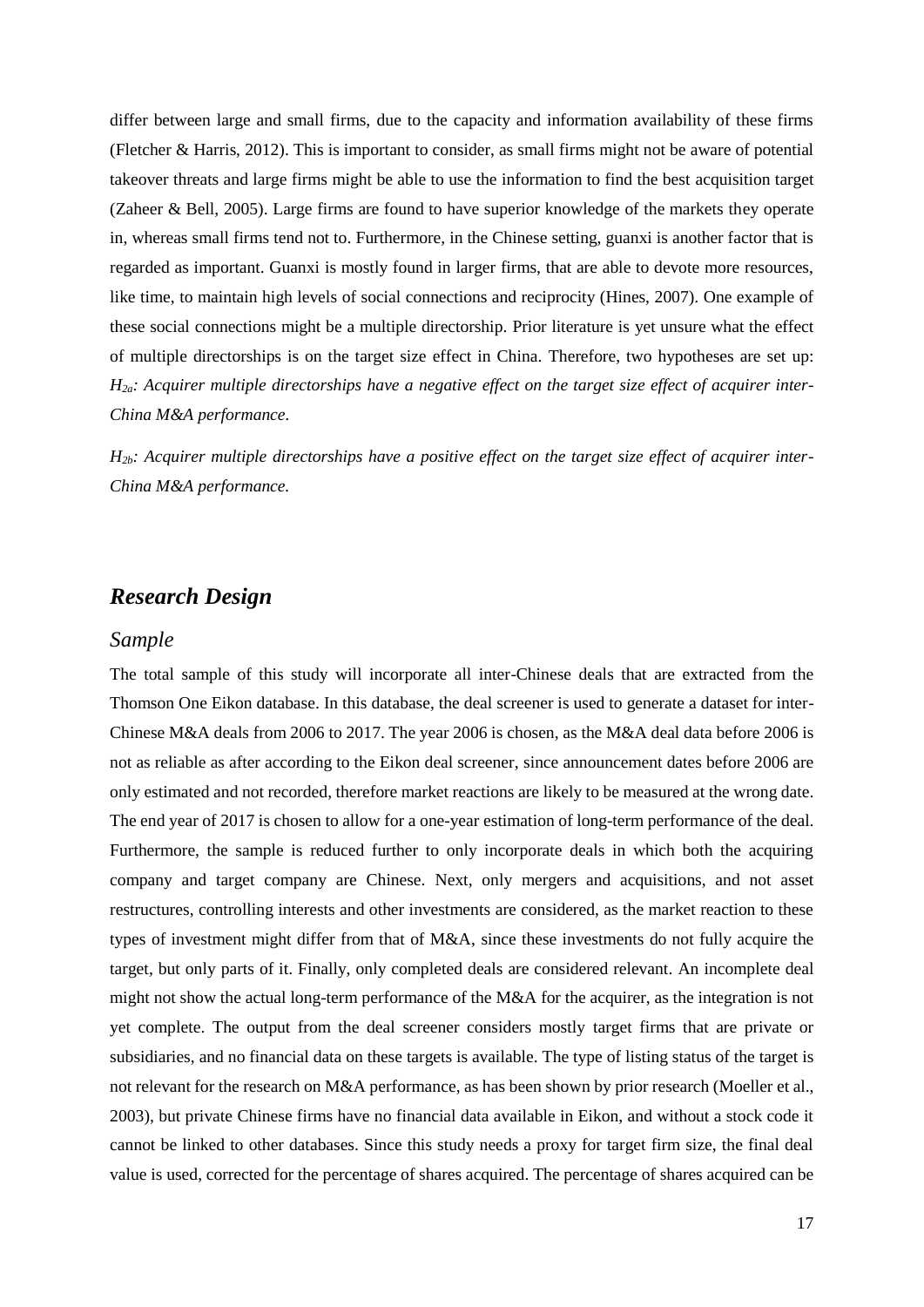below a hundred percent even if the type of investment is a merger or acquisition. This is the case if either the acquirer already holds some shares of the target company in its portfolio, or if a minority interest is left with either the former directors of the target or the state government. This measure of target size will yield a good proxy for firm value in the absence of financial data of the target. Cai and Sevilir (2012) also use this measure to proxy for relative size of the target to the acquirer, and reckon it is a good enough proxy if true size data is unavailable.

As stated above, the output from the Eikon Thomson One database will be linked to the CSMAR database of Chinese firms. This database contains information about Chinese markets, accounting measures and board structures and members. This database is used to access the data for the measure of board interdependence, and will be linked to the Eikon database through ISIN codes. From the Eikon dataset, Cusip codes are found, which can be transformed into ISIN codes through a formula in the system. The company output of CSMAR is linked in stock codes, which can be transformed into ISIN codes through a conversion document provided by the RU library team. These ISIN codes then form the best possible link between the two databases that are used. This is, as noted earlier, impossible to do so for firms that do not have ISIN codes (private firms), which is one of the limitations to this study.

From the Eikon deal screener database, 2.128 deals are extracted with a known value of deal value. Of these deals, only 1.904 deals are collected with a known stock code and ISIN code. This is the number of deals for the 1990 to 2019 period. For the main sample, only 2006 to 2018 are considered, resulting in 1.794 observations. When event study data is added to the dataset, 1.596 companies remain that have known data for both target size, event study CARs and board interlock data available, making this the final sample size. Some of the companies do not have data for the control variables, slightly reducing the sample used for regressions.

# <span id="page-18-0"></span>*Methodology*

With the use of these datasets and sample size, a quantitative study is preferred. Prior research has executed a simple ordinary least squares (OLS) type of regression for M&A performance quite a lot (e.g. Moeller et al., 2003; Alexandridis, Fuller, Terhaar & Travlos, 2013; Humphery-Jenner & Powell, 2014; and others), and considering the variables and their measurements below, this study will continue this trend. Each deal is considered an independent construct, and even though some firms conduct multiple deals over the timespan of the study, a lot of firms do not. It is inappropriate, or even impossible to use either time series or panel data, as mergers and acquisitions do not happen continuously. The data will be examined in a similar way to prior research, using cross-sectional OLS regressions (Humphery-Jenner & Powell, 2014; Rao-Nicholson, Salaber & Cao, 2016). The possible moderating effect of multiple directorships on the primary regression analysis of the effect of target size on acquirer M&A performance is included in the model by using an interaction effect. If a significant effect is found, an interaction effect of the moderating variable and the independent variable is said to be present in the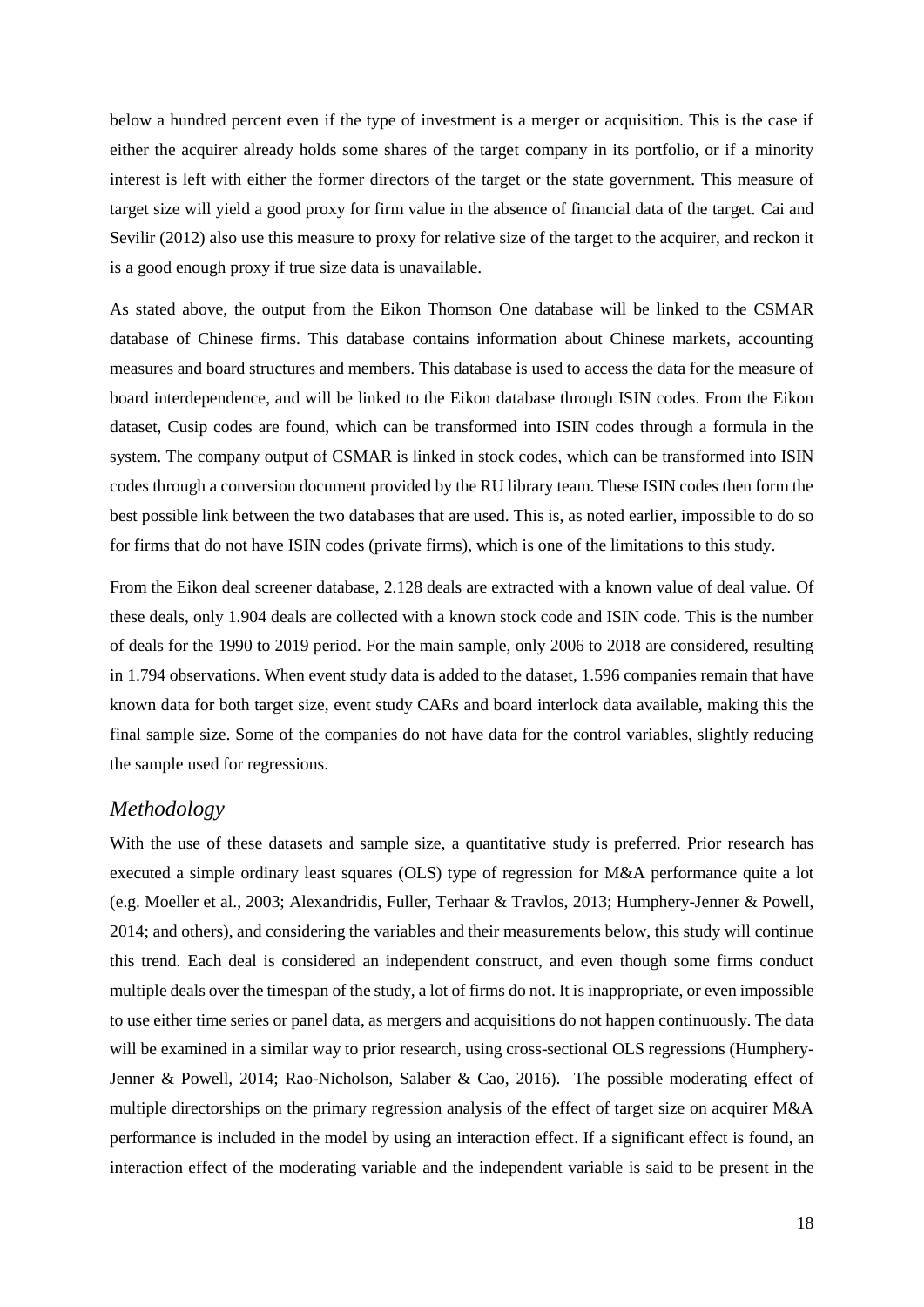model (Fairchild & MacKinnon, 2009). The interaction effect is present in literature and will therefore be present, independent of statistical significance, in both models. Nonetheless, for robustness, the regressions will also be ran without the interaction effect present, and the results will be compared to each other. It might also be true that having boards with multiple directorships affects M&A performance even if the size effect does not hold, which is why it is included in the model as an independent variable.

# <span id="page-19-0"></span>*Variables*

#### <span id="page-19-1"></span>*Dependent variable*

The dependent variable of this study will be 'M&A performance', both in a short and a long-time horizon, to be able to capture total performance (Moeller et al., 2003; Zollo & Meier, 2008). The shortterm performance will be operationalized by looking at cumulative abnormal returns (CARs) to the acquiring company's stock in a short time horizon starting one day before the announcement and lasting until one day after the announcement, thus looking at three days in total (Moeller et al., 2003; Alexandridis et al., 2013). This variable looks at how the market responds to the announcement of a merger or acquisition while having very little information about the actual acquisition or merger (Zollo & Meier, 2008). CARs are found to be an unbiased estimate of whether a merger serves acquirer shareholders interests (Lehn & Zhao, 2006; Ferris et al., 2018) and signal value creation potential of the takeover (Liu & McConnell, 2013).

Zollo and Meier (2008) warn for the use of short-term event study windows, as they state that this type of research does not truly measure short-term performance of M&A, but rather measure the market expectation of firm performance. To be sure to measure true performance, long-term event studies can be used as a complement, which is why long-term performance needs to be a part of the study as well. Ferris et al. (2018) find a positive correlation between the market reaction in the short run and long-term M&A performance, leading this study to expect similar results. Long term M&A performance will be operationalized with the buy-and-hold return on the acquiring company's stock over a longer time horizon, which can be a good fit when controlled for size (Lyon, Barber, and Tsai, 1999), which is the case as both target and relative size are included in the regression models (see 3.4). Research has found that long term operating performance of a firm, and too for M&A transactions, is visible after less than one year (Hackbarth & Morellec, 2006; Humphery-Jenner & Powell, 2014). Even the labor market, which is known for its rigidity and slower implementation of market reactions, shows significant results after one year since a merger announcement (Ferris et al., 2018). For these reasons, this study will use a one-year period for examining long term M&A returns. The one-year return considers a window starting one day after the announcement of the merger and lasts until 252 trading days after that  $[+1, 0]$ +253] (Hackbarth & Morellec, 2008).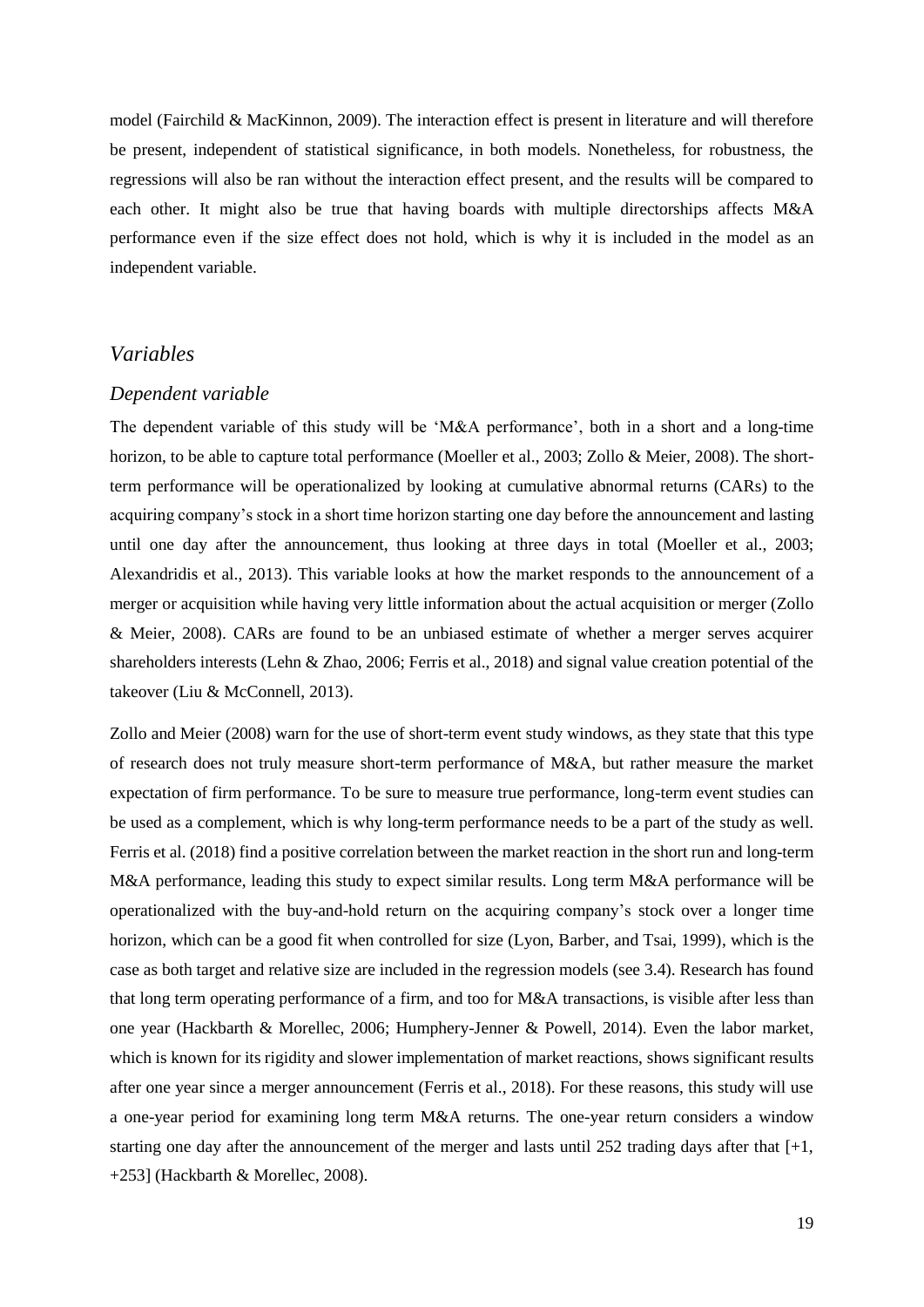The counterfactuals for this data are computed with previous returns of the company compared to the market, with the market returns being either the Shenzhen stock exchange (SZSE) or the Shanghai stock exchange (SSE), depending on the exchange the acquirer is listed. To do so, the CAPM model of counterfactuals is used, using the risk-free rate, market returns and market premia to calculate the respective beta of the acquirer (DePamphilis, 2015). More concretely, the returns from trading day -253 to trading day -42 are used for this, as Schwert (1996) identified that the period from trading day -42 to trading day -1 are considered the bid period or merger talks period (Brown & Warner, 1985), where the M&A process has already begun (Schwert, 1996; Fu, Lin & Officer, 2013; Alexandridis et al., 2017). The merger talks period is the time before the actual merger is announced, but after the acquirer and target started discussing and planning the deal. Therefore, this period may thus include biased information and expectations of the M&A due to insider trading and information leaks, and is thus excluded from the counterfactual.

#### <span id="page-20-0"></span>*Independent variables*

There are two main independent variables to this study. First of all, the target size effect needs to be examined in the Chinese setting. To do so, as stated earlier, the proxy for the size of the target is chosen to be the value of the deal corrected for the percentage of total shares of the target that is acquired. The absence of stock data for the targets, due to their listing status makes it impossible to calculate target size in any other way, this is a limitation to the study. Note that the delisting effect, such that stocks are delisted and other stocks are enlisted in a certain stock exchange, in China is negligible (Zhou et al., 2015). The measure for target size is very skewed, in the sense that a far from perfect normal distribution can be found. To be able to generate better generalizable results, the natural logarithm of target size is used. This is in line with prior research that uses this method to account for skewed variables (Alexandridis et al., 2017). No outliers seem to be present in the distribution, so the measure for target size is not winsorized at any level.

The second main independent variable concerns multiple directorships of the directors in the board of acquiring firms. Multiple directorships will measure the level of relational ties the company has available during the acquisition process. Prior research has used interlocking directorates, multiple directorships and board or director busyness (Haunschild & Beckman, 1998; Gulati & Garguilo, 1999; Xiao & Tsui, 2007; Yang et al., 2010; Liu et al., 2015; Ferris et al., 2018) to measure this construct. Multiple directorships have been identified by the number of boards that board members have concurrent positions (Fich and Shivdasani, 2006; Di Pietra et al., 2008). Haunschild and Beckman (1998) focus on board interlocks with a measure of simple degree network centrality, operationalized by the total number of interlock ties to other firms. This would imply that a board of directors of a firm increase their number of board interlocks by either allowing their directors to gain appointments at different firms or simply adding more directors to the board. A measure of multiple directorships is used, following prior research (Cashman et al., 2012; Liu & Paul, 2015; Ferris et al., 2018), concerning the total number of concurrent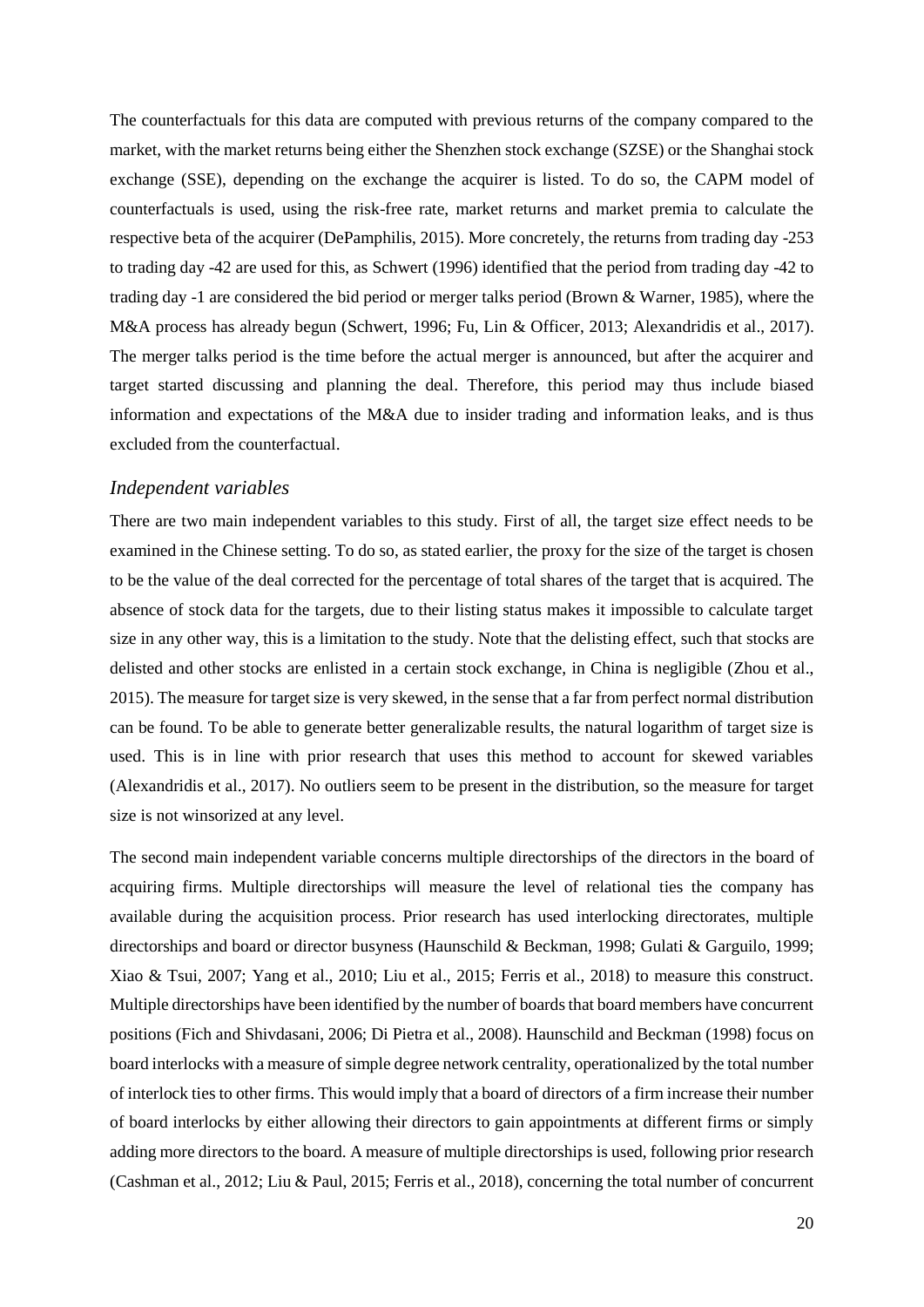positions the acquiring board at the time of the merger or acquisition is holding. This measure, however, is not without its flaws (Fich & Shivdasani, 2006), but it is considered a good measure for this type of study (Haunschild & Beckman, 1998; Yang et al., 2010). For this reason, the average number of directorships a director holds are used as a more specific measure for multiple directorships.

Andres, Van Den Bongard and Lehmann (2013) warn that this type of measure might yield inconsistent results, as the relative importance of different directorate positions might differ. Just taking an average might underestimate the importance of certain directorships and overestimate the importance of others. They state that being a central player in a big network of important actors, but having only a value of one for busyness, might be at least as important as being connected to dozens of smaller firms and holding many positions that are not as time consuming. Moreover, interlocking with a firm that has a relatively large board size would mean that the monitoring activities are spread over more directors, and thus require less time per director, due to monitoring synergies (Ljungqvist & Raff, 2017). Smaller firms and bigger boards thus imply that a director can hold relatively more board seats given its time, influencing the optimal number of board seats for a director to have. Furthermore, this would imply that a director holding three directorates with smaller firms is not as busy as one holding three with bigger firms. Ferris et al. (2018) have tested different measures of board and director busyness. Their results are robust to different measures of board busyness, leading them to conclude that it is not relevant for future research like this one to go through the process of testing these different measures for board busyness and multiple directorships again.

The interaction effect that is included in the model measures the effect of multiple directorships on the target size effect and is used to answer the second hypothesis. The interaction effect is calculated by multiplying the centred values of target size with the centred values of multiple directorships. No winsorizing or natural logarithms were present when calculating the interaction effect.

#### <span id="page-21-0"></span>*Control variables*

The Price-Earnings ratio is measured by the share price of acquirers at the end of the year divided by the total earnings of a firm over that same year (Vasconcellos & Kish, 1996). The Price-Earnings ratio indicates how much an investor is willing to pay for one Yuan of earnings. It is expected to have a value between twenty and twenty-five, which is considered as average (Moeller et al., 2003). The priceearnings ratio of some acquirers was found to be too high to make sense economically, even a value of 4500 was found in the dataset. Therefore, the price-earnings ratio is winsorized at the 99% level.

Leverage (Maloney et al., 1993) will be measured as the level of acquirer equity divided by the book value of acquirer assets. This value, in theory cannot become one, as it would indicate that a firm has more equity than assets, which is not possible in theory. This value should also not become negative, which would indicate a negative level of equity and thus signal impeding bankruptcy (Fuhrmann, Ott, Looks & Guenther, 2017). Since the distribution of this variable was very skewed, and thus was prone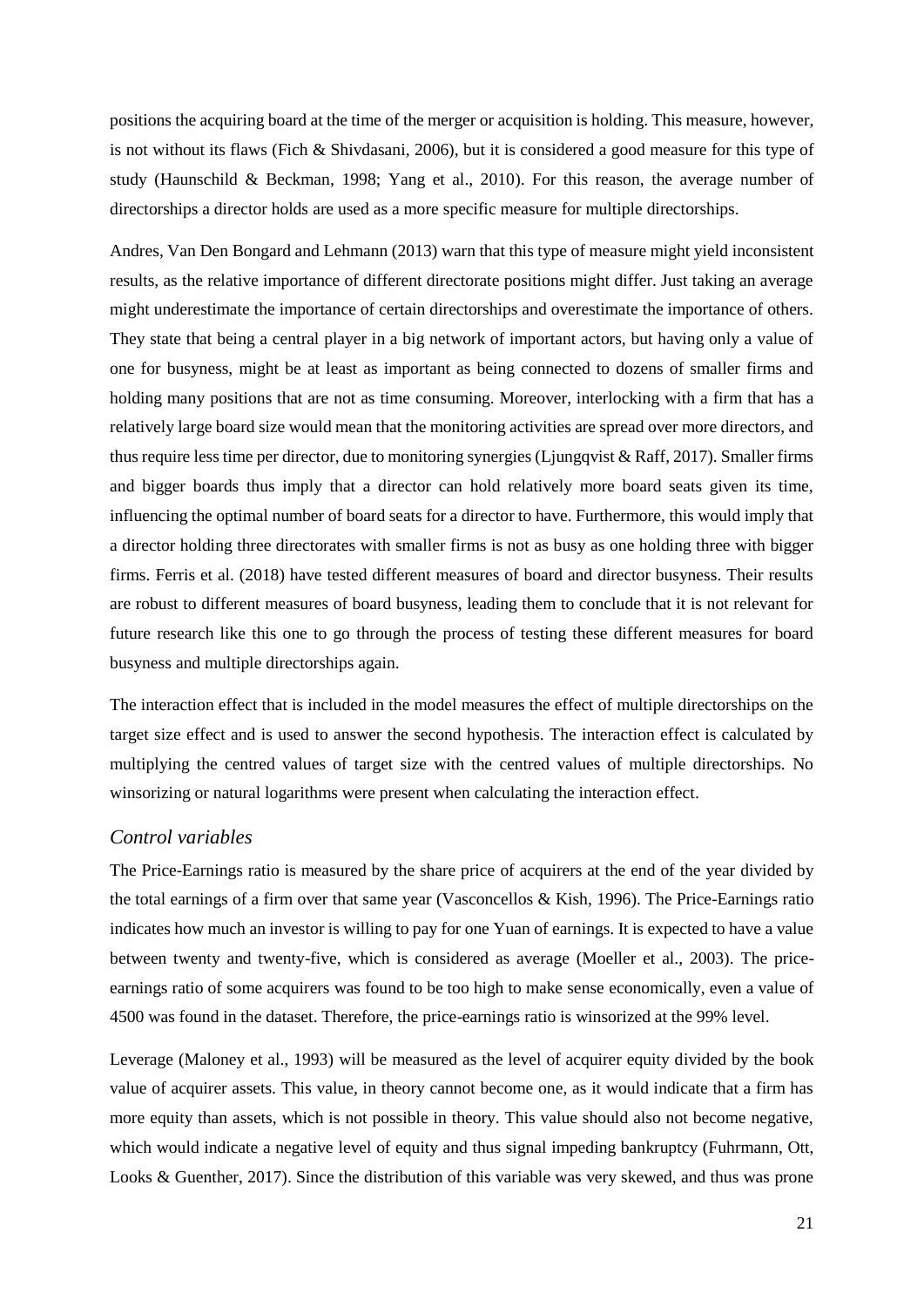to errors, the natural logarithm of leverage is used in the model. The differences in leverage among acquirer firms was too big to be able to use the absolute value of leverage. Furthermore, some absolute levels of leverage were reported to be negative or extraordinarily high, which is why this variable was winsorized at both the 1% and the 99% level.

Tobin's Q (Moeller et al., 2003) will be measured by the market value of the acquiring firm, divided by the total amount of assets of the firm. This total amount of assets will represent the replacement costs of the firm's assets. If the value is lower than one, the company is considered undervalued, whereas the firm would be considered as overvalued if the value rises above one. For this sample, all acquirers are expected to be overvalued, as a proper defence for takeovers and for using overvalued stock to pay for a takeover (Moeller et al., 2003; Vijh & Yang, 2012). The measure for Tobin's Q resulted in a largely skewed distribution, as the differences between firms was too big to be able to use in the model. For this reason, the natural logarithm of the Tobin's Q ratio is used as a variable. Moreover, Tobin's Q is winsorized at the 99% level, since there were some outliers in this distribution.

The Market-to-Book ratio (Dong, Hirshleifer & Teoh, 2006) will be measured by the market value of assets divided by the book value of assets. Firms scoring high on the market-to-book ratio are more likely to be overvalued. Larger firms are more likely to score high on this measure, as they have a relatively high market value of assets when comparing them to the average small company (Moeller et al., 2003). Some of the observations in this distribution did not make sense economically, such as a negative market-to-book ratio. Therefore, the variable is winsorized at the 1% level.

Furthermore, a measure of relative size is added to the model, accounting for the difference in size between the acquirer and target, so not only incorporating the size of either company, but rather a relative measure of size (Moeller et al., 2003; Vijh & Yang, 2012; Alexandridis et al., 2013). Literature shows that this variable is often significant, and explains that not absolute small targets are considered profitable, but rather relatively small targets (Moeller et al., 2003; Vijh & Yang, 2012). Even though the values of relative size were different between different takeovers and the distribution is skewed to the left, no actions were taken to account for this. Relative size is calculated by dividing the absolute size of the acquirer by the absolute size of the target. It will have a value of one when both are equally large.

Even though macroeconomic control variables such as economic cycles, industry output (Melicher, Ledolter, & D'Antonio, 1983), industry M&A activity (Nelson, 1959; Becketti, 1986; Bittlingmayer, 1987; Golbe & White, 1988), GDP and economic freedom (Ruihai, Hongmin & Lirui, 2006) are found to be important to consider in M&A performance research, only industry controls are included. This is self-explanatory when a single country is studied. An industry control for the type of deal, related or unrelated, is added to the model. A dummy variable will have a value of one if the target and acquirer are in the same industry, measured by the first two digits of their respective SIC industry codes, and zero otherwise (Ferris et al., 2018).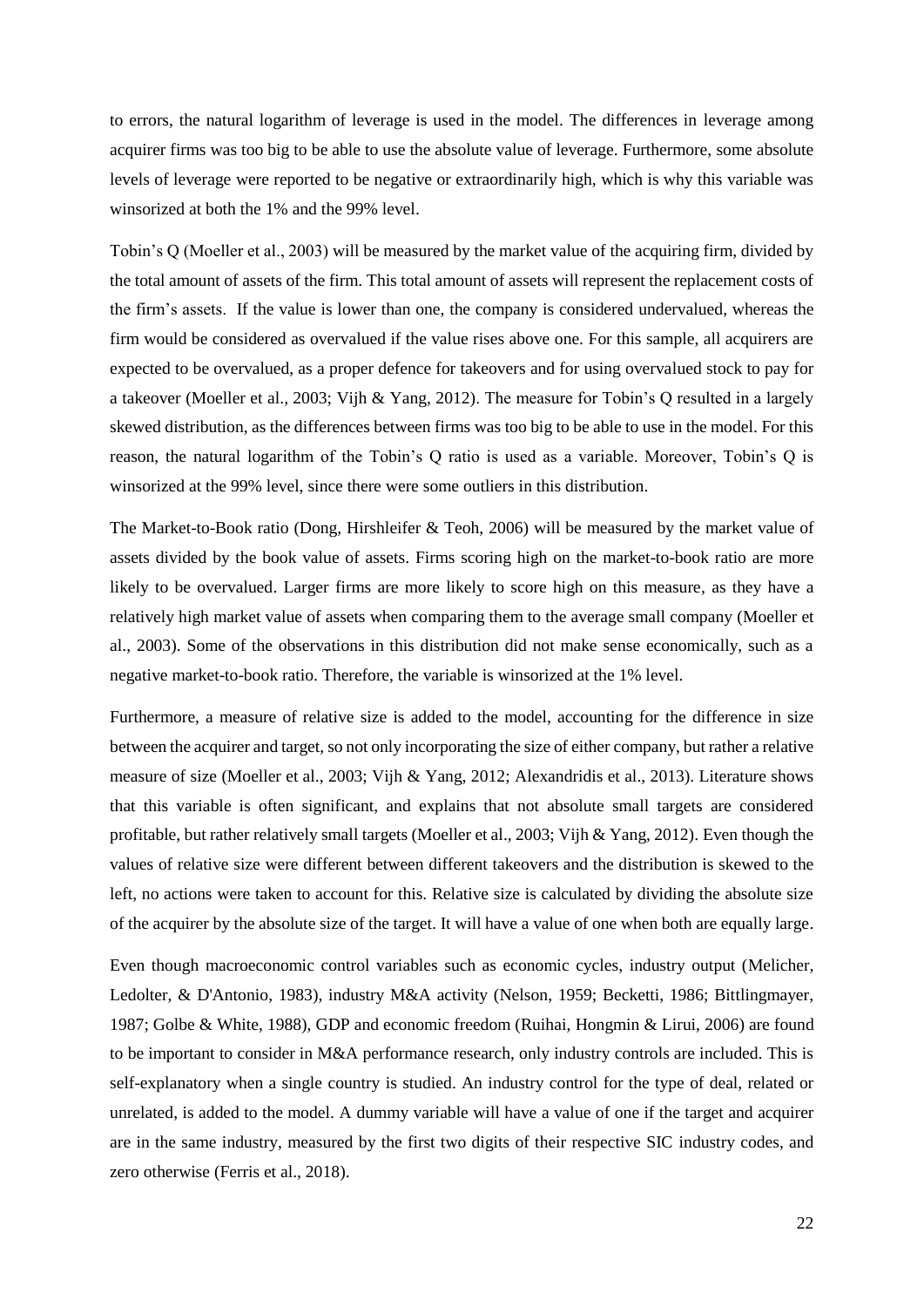Lastly, a measure of acquisition experience is added to control for cognitive learning of companies. Alliances and prior acquisition experience can also be a form of information availability. The resource dependence perspective implies that firms can then use M&A to gain control over the resources in this environment that they need to survive and thrive (Oliver, 1990; Pfeffer & Salancik, 1978). Research has found that one way of coping with the environmental uncertainty is by resorting to prior acquisition experiences (Haleblian, Kim & Rajagopalan, 2006; Hayward, 2002). This way, firms can use prior acquisition experience as a source of learning (Luo & Peng, 1999), which can influence future acquisition behavior. Even prior alliance experience can be used to explain future acquisition behaviors of firms (Cooke, 2006). To take into account the effect of acquisition experience that originate from alliances, a control variable is added to the regression model. This dummy variable will have a value of one if the company has conducted a merger or acquisition before the merger or acquisition in question, based on the data from 1990 to 2019 from the Eikon deal screener, and a value of zero otherwise (Ljungqvist & Raff, 2017; Ferris et al., 2018).

#### <span id="page-23-0"></span>*Research Model*

Using the OLS regression model as discussed earlier, a simple research model can be formulated. Since both target firm size, multiple directorships and the interaction effect need to be tested, all of these will be included in the model. The dependent variable is M&A performance, both in the short and the long run, because of which two models need to be examined. The first regression model will look as follows:

$$
CAR(3d) = \beta 0 + \beta 1 * target firm size + \beta 2 * multiple directorieships + \beta 3 * (target size * multiple directorieships) + \beta 4 * leverage + \beta 5 * Price Earning ratio + \beta 6 * Tobin's Q + \beta 7 * Market to Book ratio + \beta 8 * relative size + \beta 9 * acquire size + \beta 10 * Acquisition experience + \beta 11 * relatedness + \epsilon
$$

For the long run, a similar model is used, only with a different dependent variable:

$$
CAR(1y) = \beta 0 + \beta 1 * target firm size + \beta 2 * multiple directions = \beta 0 + \beta 1 * target frame
$$
  
\n
$$
* multiple directions = \beta 0 + \beta 1 * average + \beta 2 * price\n \text{Examples } * \beta 1 * \beta 2 * \beta 3 * \beta 3 * \beta 4 * \beta 4 * \beta 5 * price\n \text{Examples } * \beta 4 * \beta 5 * relative size + \beta 9
$$
  
\n
$$
* Tobin's Q + \beta 7 * Market to Book ratio + \beta 8 * relative size + \beta 9
$$
  
\n
$$
* acquire rise + \beta 10 * Acquisition experience + \beta 11 * relatedness + \epsilon
$$

To check if these models are sufficient for this study, several elements of the model will be checked. First of all, correlations between variables need to be checked, to ensure that all variables are independent and good measures, and do not pose an issue further on in the study. Looking at the correlations in table 1, it becomes clear that for the short-term model, several significant correlations stand out.

Notably, only two correlations can be labeled as moderate, whereas the other correlations all are considered low. This concerns the 0.284 correlation between market-to-book ratio and price-earnings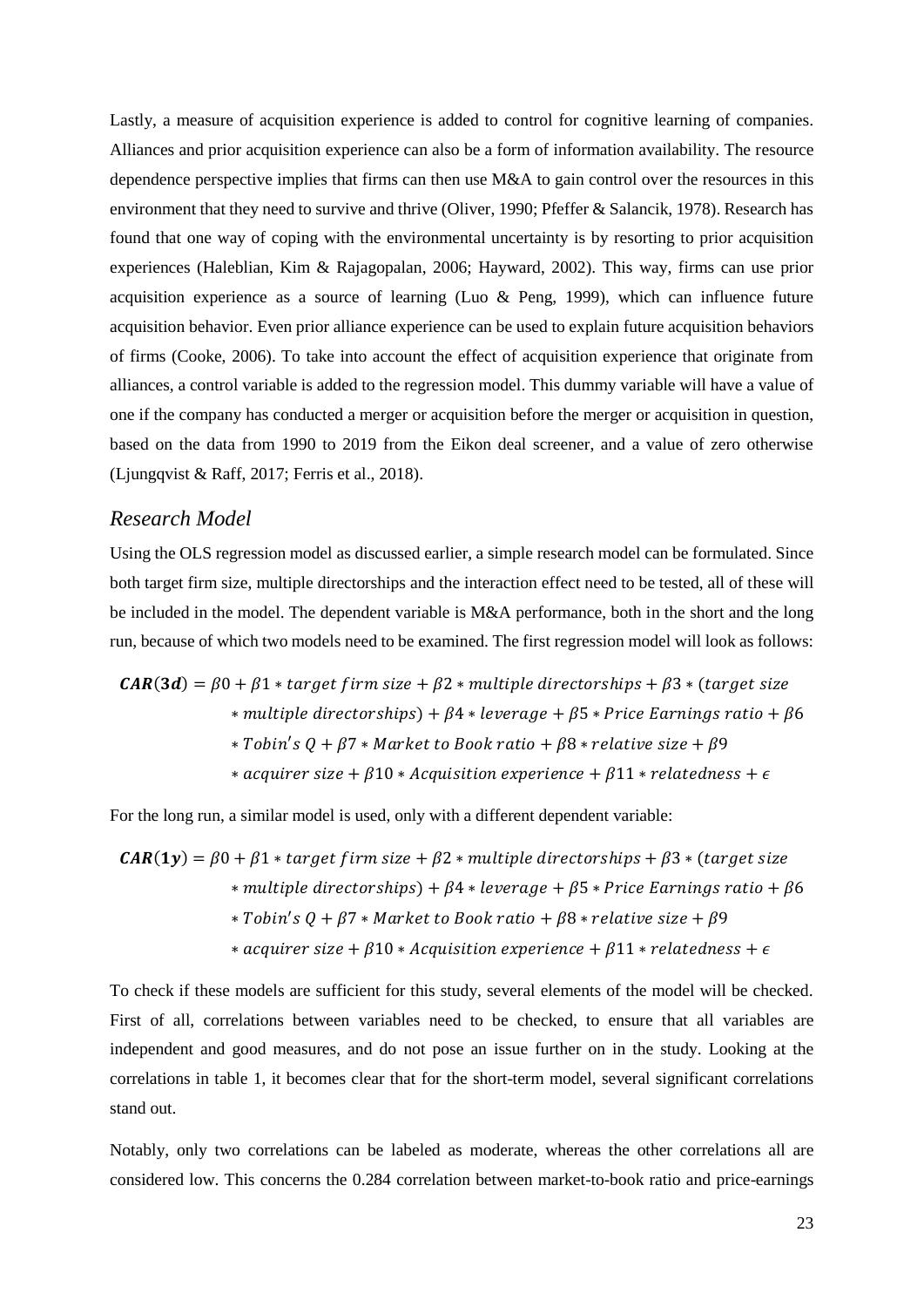ratio, which is positive and significant at the 1% level and the 0.263 correlation between market-to-book ratio and Tobin's Q, which is also positive and significant at the 1% level. The correlation between price-earnings ratio and market-to-book ratio can be partially explained by the way these variables are calculated. Both measures use the market value of the firm as a numerator, since price-earnings ratio is calculated using the share price and market-to-book ratio uses the market value of assets. If a firm is overvalued, both are likely to be relatively high. The importance of these variables, however, lies in the denominator. Since both measure different aspects of conducting business, they will both be incorporated in the model. Furthermore, both market-to-book ratio and Tobin's Q are measured with total book value of assets as a denominator. The difference between these measures is found in the numerator, which is market value of assets for the market-to-book ratio and market value of equity for Tobin's Q. This might indeed cause these two values to correlate significantly with each other. Appropriate steps will be taken later to check whether this will become a problem for this model.

Furthermore, the negative significant correlation between prior acquisition experience and target size is very logical, considering that smaller firms are better acquisition targets. Acquirers that have used cognitive learning are then capable to understand that smaller targets are preferred over bigger ones (Yang et al., 2010). This gives a first indication of recognition of the target size effect in the sample. A highly significant and positive correlation is found between three-day CARs and target size. This is a first indication that the target size effect might not hold in China, since CARs are found to increase if target size increases. This correlation might pose issues with the model later on, and appropriate steps need to be taken. Next, the price-earnings ratio is found to correlate positively and significantly with target size, Tobin's Q and relative size. These correlations are economically small, but significant nonetheless. For this reason, the measure for price-earnings ratio will be examined further later on. A negative significant correlation is found between acquirer three-day CARs and deal relatedness. For these variables, further examination is needed to ensure that no statistical issues will be posed later on. Deal relatedness also has a positive significant correlation with prior acquisition experience. This is no more than logical, considering that the found correlation is most likely due to industry characteristics. Also, a negative and significant correlation is found between target size and relative size. This makes sense, as if target size increases, the relative size of the acquirer would decrease. Leverage is found to correlate significantly with Tobin's Q, market-to-book ratio and relative size. The negative correlation between market-to-book ratio and leverage is attributable to their measures. Both market-to-book ratio and leverage are measured with total amount of assets as a denominator. The negative correlation between leverage and relative size might be due to larger firms being more likely to use debt to finance their firm, whereas smaller firms and start-ups are more likely to use their own capital instead of debt (Sarasvathy, 2001). Both Tobin's Q and leverage, and relative size and the market-to-book ratio might be correlated positively for a similar reason. Larger firms are more likely to use debt to finance the firm,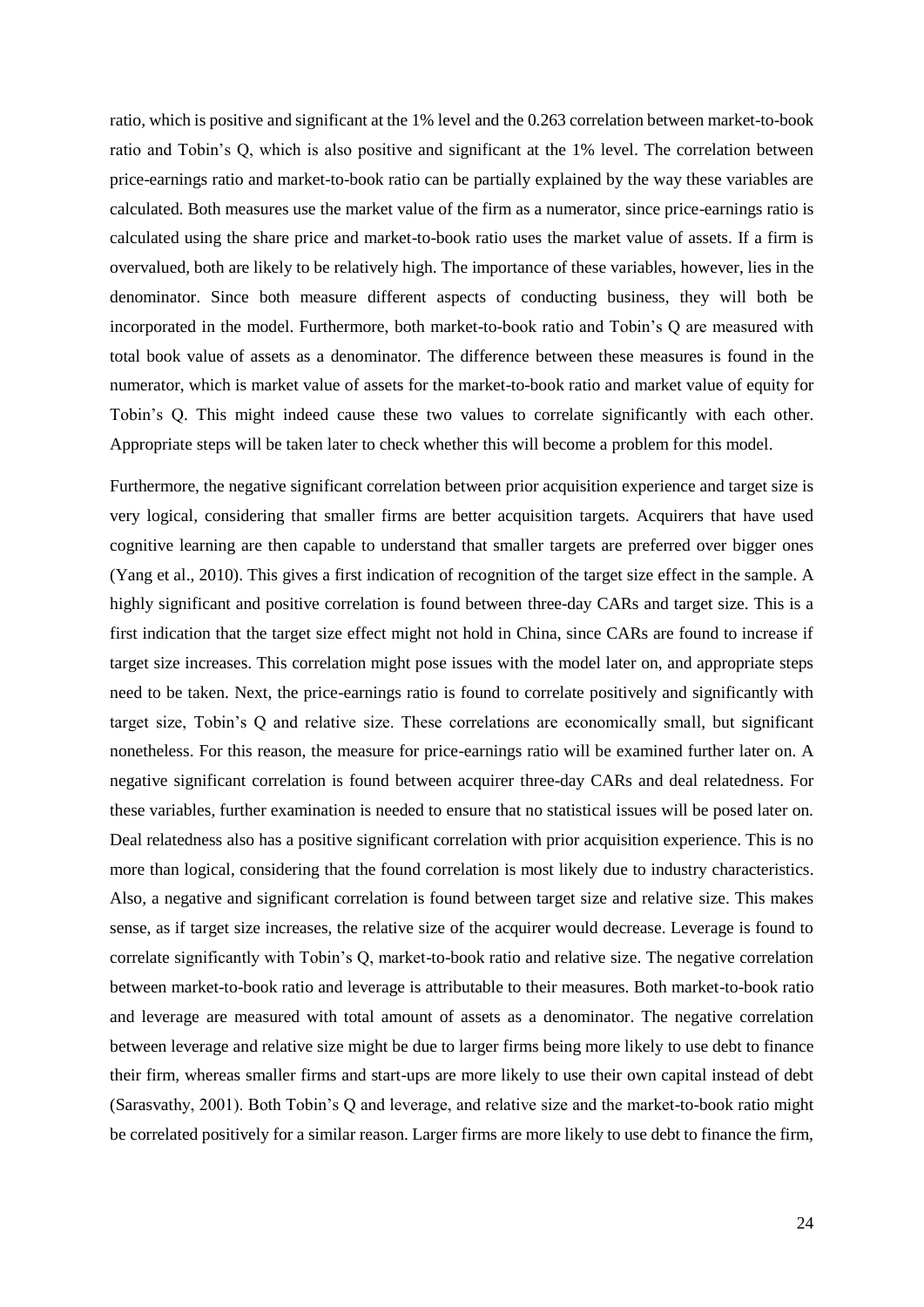but are also more likely to be overvalued (Moeller et al., 2003), increasing the market to-book ratio, Tobin's Q and relative size if acquirers are larger.

The negative and significant correlation between relative size and prior experience might indicate that the target size effect is present. Firms that have initiated takeovers before might know that acquiring smaller firms is a superior strategy. Firms with little experience will thus acquire relatively bigger firms, increasing the relative size of the acquirer in the deal. Lastly, a significantly negative correlation is found between deal relatedness and price-earnings ratio. This might be due to firms in the same industry being better able to accurately estimate the true value of a firm. Acquirers of related deals will then be more correctly viewed as overvalued, and targets will act accordingly if the overvalued acquirer makes an offer using their overvalued equity (Moeller et al., 2003).

Table 1: Correlation matrix of the short-term model:

The variables in this table are measured as described in the previous sections. The (ln) indicates whether the absolute values of the variable are adjusted with a natural logarithm to account for large skewedness or kurtosis. The Cumulative Abnormal Returns are unadjusted.

| Variables           |             |             | Multi            | Prior      |              | Price-     |                   |             | Relative | Relate |
|---------------------|-------------|-------------|------------------|------------|--------------|------------|-------------------|-------------|----------|--------|
|                     | CAR(3D)     | (ln) Target |                  |            | $(ln)$ Lever |            | $(ln) \text{Tob}$ | Market-     |          |        |
|                     |             | t Size      | ple              | Aq.Exp     | age          | Earning    | in's Q            | <b>Book</b> | Size     | d Deal |
|                     |             |             | Dir <sub>s</sub> |            |              | S          |                   |             |          |        |
| CAR(3D)             | 1.000       |             |                  |            |              |            |                   |             |          |        |
| (ln)Target Size     | $0.155***$  | 1.000       |                  |            |              |            |                   |             |          |        |
| Multiple $Dirs$     | $-0.010$    | 0.044       | 1.000            |            |              |            |                   |             |          |        |
| Prior Aq. Exp.      | $-0.003$    | $-0.051*$   | 0.018            | 1.000      |              |            |                   |             |          |        |
| (ln)Leverage        | $-0.008$    | 0.022       | $-0.025$         | 0.037      | 1.000        |            |                   |             |          |        |
| Price-Earnings      | 0.017       | $0.106***$  | $-0.013$         | $-0.022$   | $-0.023$     | 1.000      |                   |             |          |        |
| $(h)$ Tobin's Q     | $-0.051$    | $-0.020$    | 0.030            | 0.010      | $-0.142***$  | $0.110***$ | 1.000             |             |          |        |
| Market-Book         | $-0.040$    | $-0.041$    | $-0.005$         | $-0.039$   | $0.089***$   | $0.284***$ | $0.263***$        | 1.000       |          |        |
| Relative Size       | 0.038       | $-0.155***$ | $-0.026$         | $-0.056**$ | $-0.117***$  | $0.065**$  | 0.016             | $0.092***$  | 1.000    |        |
| <b>Related Deal</b> | $-0.091***$ | $-0.048$    | $-0.005$         | 0.054      | 0.038        | $-0.123**$ | $-0.035$          | $-0.027$    | 0.003    | 1.000  |
|                     |             |             |                  |            |              |            |                   |             |          |        |

\* shows significance at the .050 level; \*\* shows significance at the .025 level; \*\*\* shows significance at the .010 level

Looking at correlations for the long-term model in table 2, only a few outcomes need to be considered. As expected, correlations for the unchanged variables do not change correlations. Only the CARvariable is switched out for a long term one, and thus only this needs to be examined. First, a highly significant positive correlation is found between target size and CARs, which was found in the shortterm model as well. Furthermore, a highly significant negative correlation is found between both Tobin's Q ratio and price-earnings ratio, and CARs. This would imply that being more overvalued would decrease returns. This is consistent with the view of Moeller et al. (2003) that smaller firms are better able to spot overvalued targets, causing them to pay more for the takeover and thus reducing their returns. In the short-term model, the correlation between price-earnings ratio and CARs were not significant and positive. This implies that the long-term model might change the effect of the variables significantly. Lastly, the long-term model finds a negative and significant correlation between the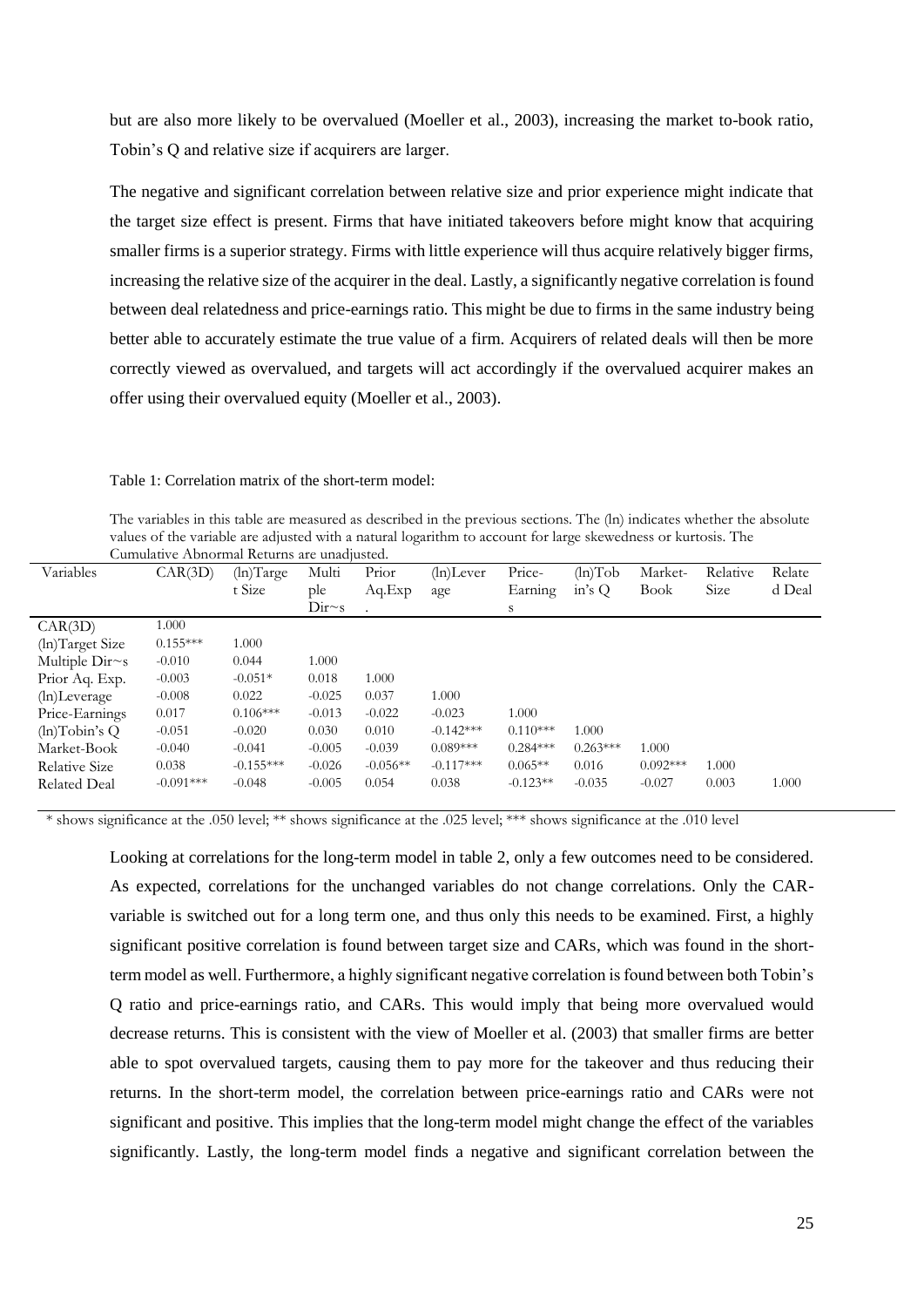market-to-book ratio and CARs, indicating that firms that are overvalued have lesser returns on their takeovers, in line with findings of Moeller et al. (2003).

#### Table 2: Correlation matrix of the long-term model:

The variables in this table are measured as described in the previous sections. The (ln) indicates whether the absolute values of the variable are adjusted with a natural logarithm to account for large skewedness or kurtosis. The Cumulative Abnormal Returns are unadjusted.

| Variables           | CAR(1Y)     | (ln) Target | Multi            | Prior     | $(ln)$ Lever | Price-      | $(ln) \text{Tob}$ | Market-     | Relative | Relate |
|---------------------|-------------|-------------|------------------|-----------|--------------|-------------|-------------------|-------------|----------|--------|
|                     |             | t Size      | ple              | Aq.Exp    | age          | Earnings    | in's $Q$          | <b>Book</b> | Size     | d Deal |
|                     |             |             | Dir <sub>s</sub> |           |              |             |                   |             |          |        |
| CAR(1Y)             | 1.000       |             |                  |           |              |             |                   |             |          |        |
| (ln)Target Size     | $0.124***$  | 1.000       |                  |           |              |             |                   |             |          |        |
| Multiple $Dirs$     | $-0.017$    | 0.044       | 1.000            |           |              |             |                   |             |          |        |
| Prior Aq. Exp.      | $-0.016$    | $-0.051*$   | 0.018            | 1.000     |              |             |                   |             |          |        |
| (ln)Leverage        | $-0.009$    | 0.022       | $-0.025$         | 0.037     | 1.000        |             |                   |             |          |        |
| Price-Earnings      | $-0.099***$ | $0.106***$  | $-0.013$         | $-0.022$  | $-0.023$     | 1.000       |                   |             |          |        |
| $(h)$ Tobin's Q     | $-0.093***$ | $-0.020$    | 0.030            | 0.010     | $-0.142***$  | $0.110***$  | 1.000             |             |          |        |
| Market-Book         | $-0.158***$ | $-0.041$    | $-0.005$         | $-0.039$  | $0.089***$   | $0.284***$  | $0.263***$        | 1.000       |          |        |
| Relative Size       | 0.045       | $0.155***$  | $-0.026$         | $-0.056*$ | $-0.117***$  | $0.065**$   | 0.016             | $0.092***$  | 1.000    |        |
| <b>Related Deal</b> | $-0.022$    | $-0.048$    | $-0.005$         | $0.054*$  | 0.038        | $-0.123***$ | $-0.035$          | $-0.027$    | 0.003    | 1.000  |

\* shows significance at the .050 level; \*\* shows significance at the .025 level; \*\*\* shows significance at the .010 level

Lastly, variance inflation factors (VIFs) and tolerance levels are calculated to check the model for multicollinearity. In the presence of multicollinearity, high correlations between predictor variables can possibly lead to unreliable regression outcomes. Research has pointed to the fact that relatively high levels of multicollinearity can be overlooked in the case of the concerned variable being a control or indicator variable, or a power or product of it being included (Allison, 2012). VIF and tolerance levels can be found in table 3. As proposed by Belsley et al. (1980), not high correlations, but rather high levels of multicollinearity can cause validity concerns to arise. As can be seen in table 3, VIF values are around one for all included variables. Allison (2012) states concern with VIF values approaching a value of three, and Belsley et al. (1980) only considers multicollinearity an issue when VIF values go past a value of ten. In this model, multicollinearity does not pose a threat. Tolerance levels are also included to show that no VIF values go below a 10% tolerance level, indicating that multicollinearity is not likely to be a problem in this model. When the same tests are executed for the long-term model, similar results are found. These results can be found in Appendix 1.

The results of the VIF statistics indicate that multicollinearity is not an issue in this study. Allison (2012) implies that multicollinearity is a much bigger issue in this OLS regressions than is correlation. Moreover, correlations were found to be low but significant, which is why their origins are explained in the previous paragraphs, but no actions were taken in order to control for this. For the market-to-book ratio, leverage, Tobin's Q and price-earnings ratio, correlations were more often significant than not. However, multicollinearity is not present in this sample, and thus no further issues are expected.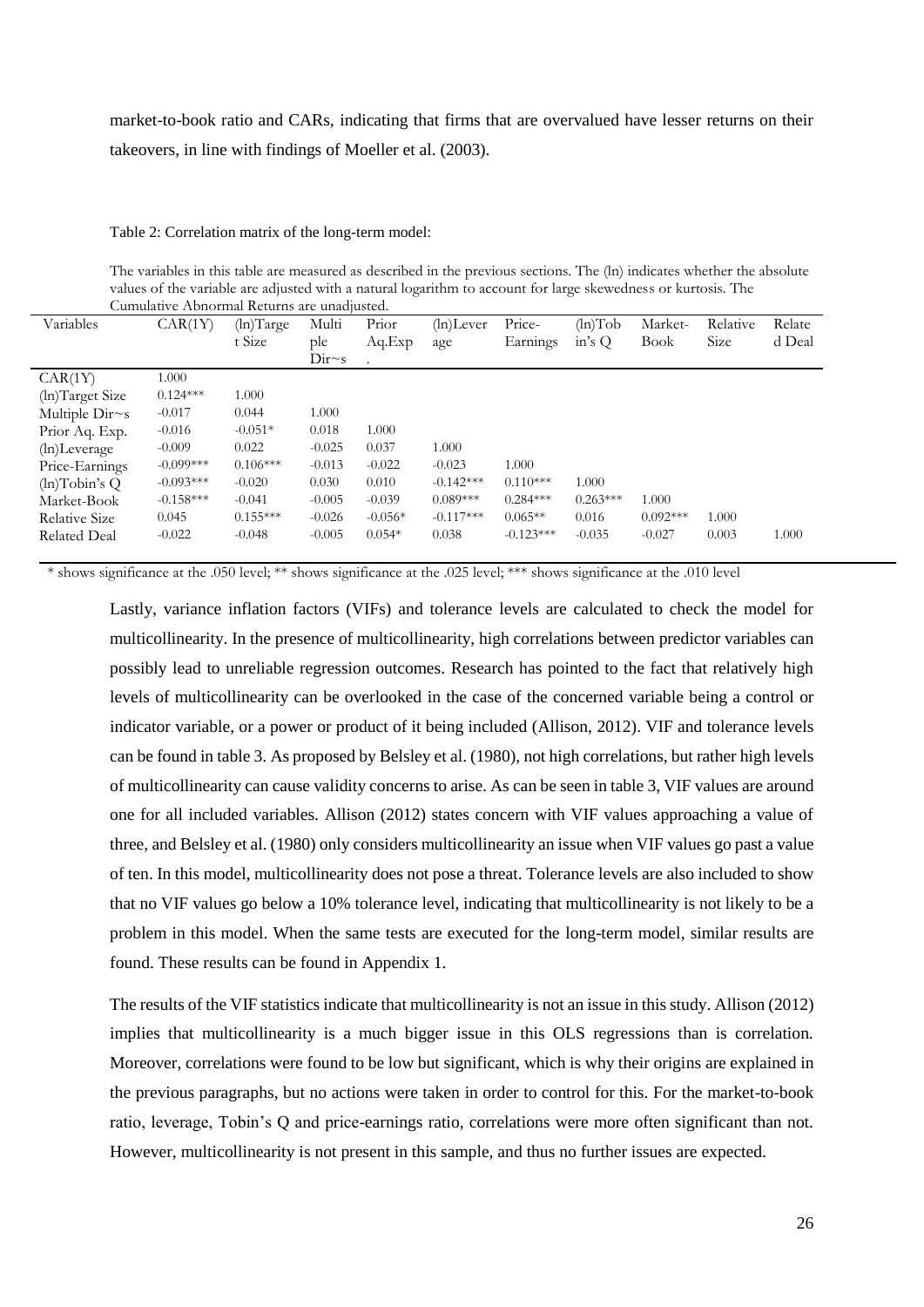Table 3: VIF statistics of multicollinearity of the short-term model:

The VIF statistics indicate whether multicollinearity is present in the model. The VIF value is expected to be no higher than three or ten (Belsley et al., 1980). Three is used as a safe measure to state that multicollinearity is not present, but actual issues with multicollinearity arise only above a level of ten. The 1/VIF statistic indicates whether tolerance levels are too low. If a 10% tolerance level is breached (1/VIF < 0.100), multicollinearity might be an issue.

| Variable                      | VIF   | $1/\text{VIF}$ |  |
|-------------------------------|-------|----------------|--|
| <b>Target Size</b>            | 1.380 | 0.723          |  |
| Multiple Dir~s                | 1.380 | 0.725          |  |
| [Multiple Dir~s* Target size] | 1.300 | 0.768          |  |
| Leverage                      | 1.250 | 0.799          |  |
| Tobin's Q                     | 1.180 | 0.846          |  |
| Relative Size                 | 1.160 | 0.864          |  |
| <b>Related Deal</b>           | 1.150 | 0.869          |  |
| Price-Earnings                | 1.100 | 0.906          |  |
| Market-to-book                | 1.070 | 0.937          |  |
| Acquirer Size                 | 1.020 | 0.979          |  |
| Prior Experience              | 1.010 | 0.989          |  |
| Mean Value                    | 1.180 |                |  |

# <span id="page-27-0"></span>*Results*

In this section of the thesis, the results will be discussed. First, a descriptive overview of the available data is given. With a link to prior research, any anomalies in the data will be explained, and any limitations will be discussed. Second, the hypotheses embedded in the literature will be tested using and OLS regression model discussed in chapter 3.4. Finally, some more tests will be executed to check the robustness of the results given below.

#### <span id="page-27-1"></span>*Descriptive results*

The raw data extracted from both the Eikon and CSMAR database contained some anomalies within the data. The data showed for instance a leverage (debt to assets) of 4000%, negative Price-Earnings ratios, and negative sales data. Neither of these findings made any sense economically and did not occur together in several individual observations. This led to the assumption that not the firms itself should be excluded, but these values needed to be dealt with in a different way. To account for some anomalies in the data, the control variables are winsorized at a 1% level. Following prior research, winsorizing at the 1% level should be enough to allow the data to be corrected for outliers (Vijh & Yang, 2012). As shown in Table 4, this is certainly the case. Each variable was winsorized at either the  $1<sup>st</sup>$  or the 99<sup>th</sup> percentile, or both, depending on what would make sense economically, and how the data was erred. For instance, the negative sales were only winsorized at the first percentile, whereas market-to-book ratio needed to be winsorized at both percentiles, due to both extraordinarily high and negative values.

#### *Main variables*

The descriptive data shown in table 4 is the dataset after winsorizing. As can be seen straight away, the data makes much more sense economically. Some of the variables will be described in more detail. First of all, the dependent variables are shown, containing both the CARs at the three day and one-year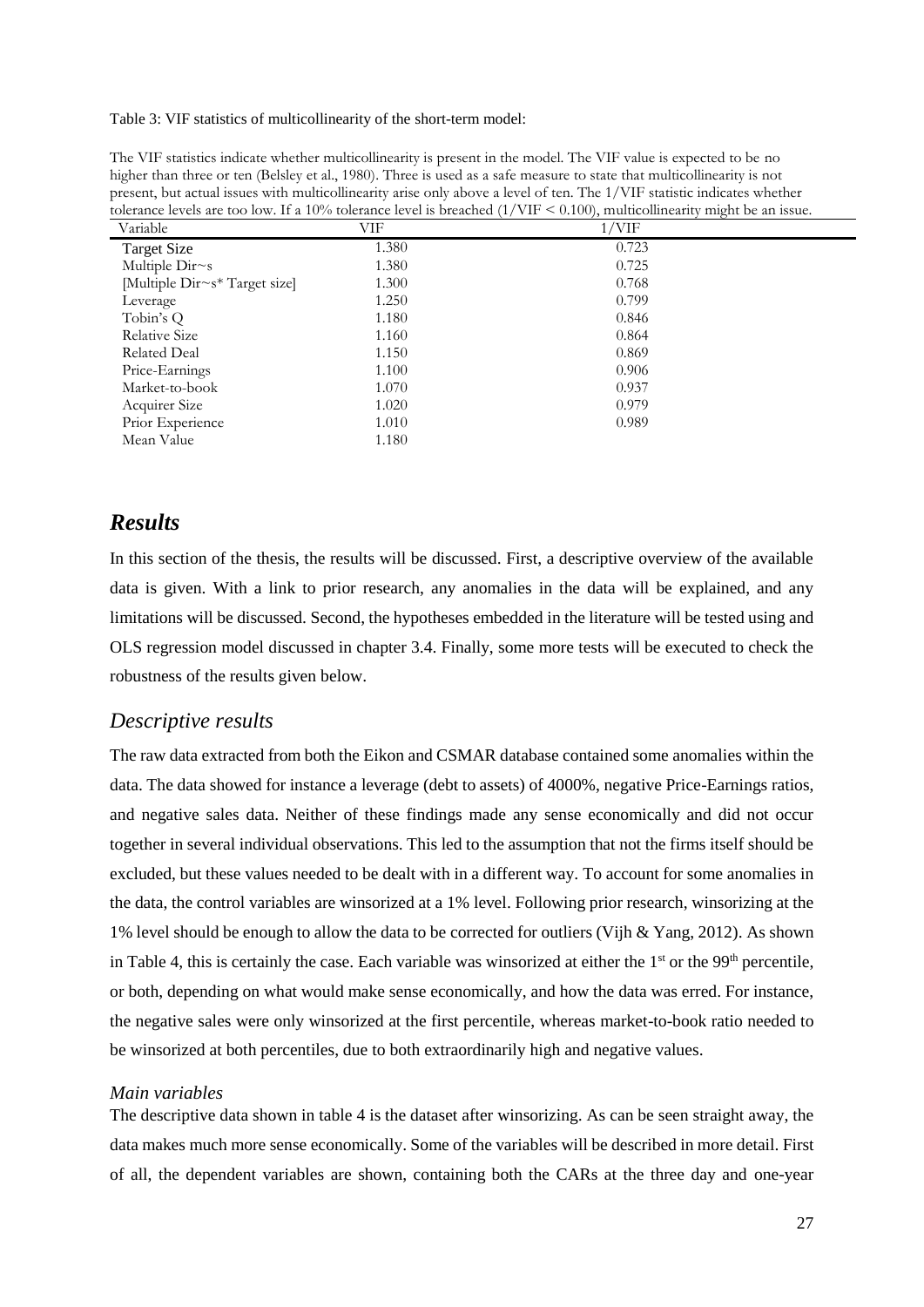window that are used in the regression analysis, and the CARs at the seven day and two-year window that are used later in robustness checks. The means of both the three-day, seven day and one-year window are very close to each other, indicating that there is a correlation between short and long term buy-and-hold performance, similar to what Ferris et al. (2018) found in their analysis. This indication is tested in Appendix 2, showing that these values are all correlated positively at the 1% significance level. Furthermore, as expected the correlation between three day and seven-day window, and the one year and two-year window, are considered high, whereas the other correlations are classified as low (Ferris et al., 2018). The mean values of the different CAR windows are relatively close to zero, compared to their minimum and maximum values, and for the first three windows their standard deviation is not that great. This would indicate that their minimum and maximum values are outliers. However, these outliers are important to keep in the study, as they might signal an extreme form of the target size effect that is being studied. Nonetheless, the last of the four CAR windows stands out a little bit. Its mean has suddenly become negative, and its standard deviation bigger, whereas both the minimum and maximum valued have decreased. This leads to believe that in the second year after announcement, all mergers perform worse, and that long-term operating performance becomes negative. This prediction will be tested in the robustness checks.

For the independent variables, the descriptive data also shows some noteworthy elements. The measure of target size is the natural logarithm of the deal value, since this compensates for the large differences in target sizes. Vijh & Yang (2012) find similar differences between target sizes of large and small targets. It is noteworthy that the average target size of around seventeen is higher than the average size of the acquirer, which is around fourteen but the acquirer is not smaller than the target very often, since the relative size is quite high on average. The interpretation of these target sizes is difficult, as the natural logarithm makes it nearly impossible to interpret the absolute values of the descriptive data. Further analysis of the size of the target is done at the end of the chapter. Second, the board connections are focused on. From the descriptive data, it becomes clear that directors sit on 1.8 boards on average, with a 0.8 standard deviation, indicating that having multiple directorships is a common practice. There are even cases of directors holding over thirty concurrent directorates in the data. Board sizes differ between companies in this sample as well, with total board sizes ranging between ten and thirty-nine. On average, a board consists of around nineteen directors, in line with predictions of Di Pietra et al. (2008), who find about eleven board members on average in Italy.

#### *Control variables*

Furthermore, control variables are also focused on in more detail. Acquirers are found to have initiated around two mergers or acquisitions on average before the acquisition in question. The most experienced company has executed ten mergers before announcing the one that is examined closer, which is not surprising if companies choose to acquire multiple smaller targets instead of one bigger one (Maney et al., 2011). Furthermore, the leverage ratio of acquiring firms is measured with a natural logarithm as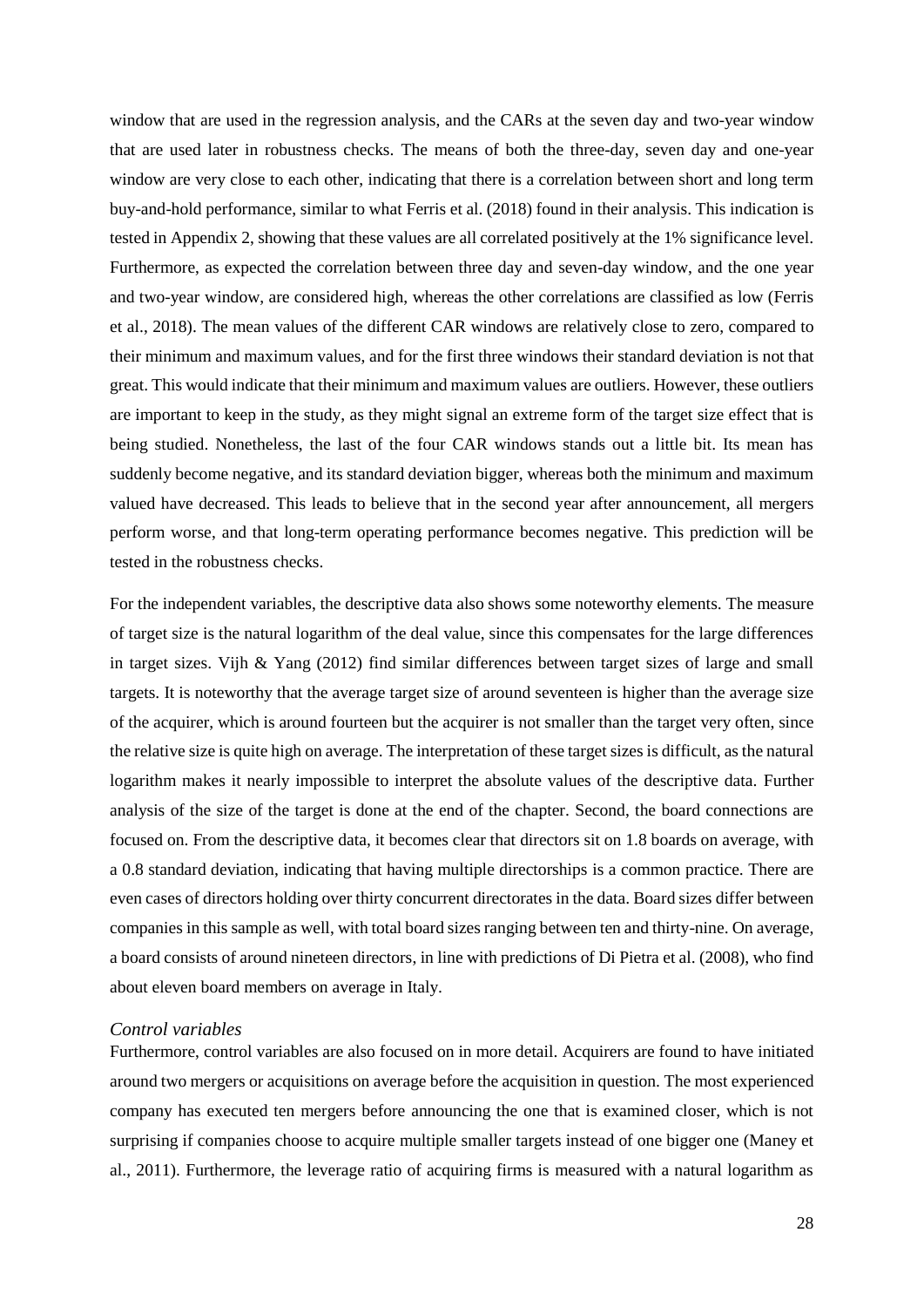well, as the differences between firms were very large. A high leverage ratio might become an issue if these companies need to attract further debt to complete the takeover (DePamphilis, 2015). Further interpretation of this measure is intuitively hard. The Price-Earnings ratio of the sample is ninety-two on average, which is fairly high. It suggests that investors are willing to pay eighty-seven Yuan for one Yuan in earnings, the average of which lies somewhere around twenty-five in prior research (Vijh & Yang, 2012). This implies that the acquirers in this sample are quite overvalued, and possible might have trouble offering their stock as payment for a deal (Moeller et al., 2003). Next, the average Tobin's Q ratio of acquiring firms is also measured with a natural logarithm to account for big differences. A high Tobin's Q suggests that the replacement costs of the assets of a firm is much lower than the market value of replacing these assets. This implies that the average acquiring firm in the sample is overvalued (Dong et al., 2006). The lowest natural logarithm values of the Q-ratio turn negative, but the absolute values do not. This is a good sign, signalling that the companies are relatively healthy. A negative absolute Q-ratio would signal that a firm might be on the verge of a bankruptcy (Fuhrmann et al., 2017).

The Market-to-book ratio of acquiring firms is another control in this study. It shows an average value of around four, indicating that the market value of assets is around four times as high as the book value of assets. This confirms that the stocks of acquirers indeed are overvalued (DePamphilis, 2015). The size of the acquirer is measured by the natural logarithm of annual sales. This is done, to account for the big difference in the sizes of different acquirers. As can be seen in the descriptive data, even the natural logarithm of sales spans between around nine and around twenty-one. This indicates that even though some acquirers are relatively small, some are quite big too. The mean of fourteen and standard deviation of merely one and a half corroborate these statements. Little can be said about the absolute size of the acquirers when using this measure, but it is necessary to measure it in this way to avoid trouble in the regression analysis. Next, it can be seen that only nineteen percent of deals are considered related deals. This indicates that most mergers and acquisitions are conducted outside of the acquirers market and industry. This is lower than expected, following research of Ferris et al. (2018) who find that mergers and acquisitions are most common within industries. It can be seen that in nearly all mergers and acquisitions all shares of the target are bought. This makes sense, as in the sample selection, all repurchasing activities that are not full acquisitions or full mergers were excluded. On average ninetyeight percent of shares were bought, indicating that the average acquirer already had a stake in the target's shares. This could be an indication that these firms were in each others network prior to the takeover. On one occasion only fifty percent of shares were bought. This concerns a very small company in which the governement ended up with a large portion of shares as well.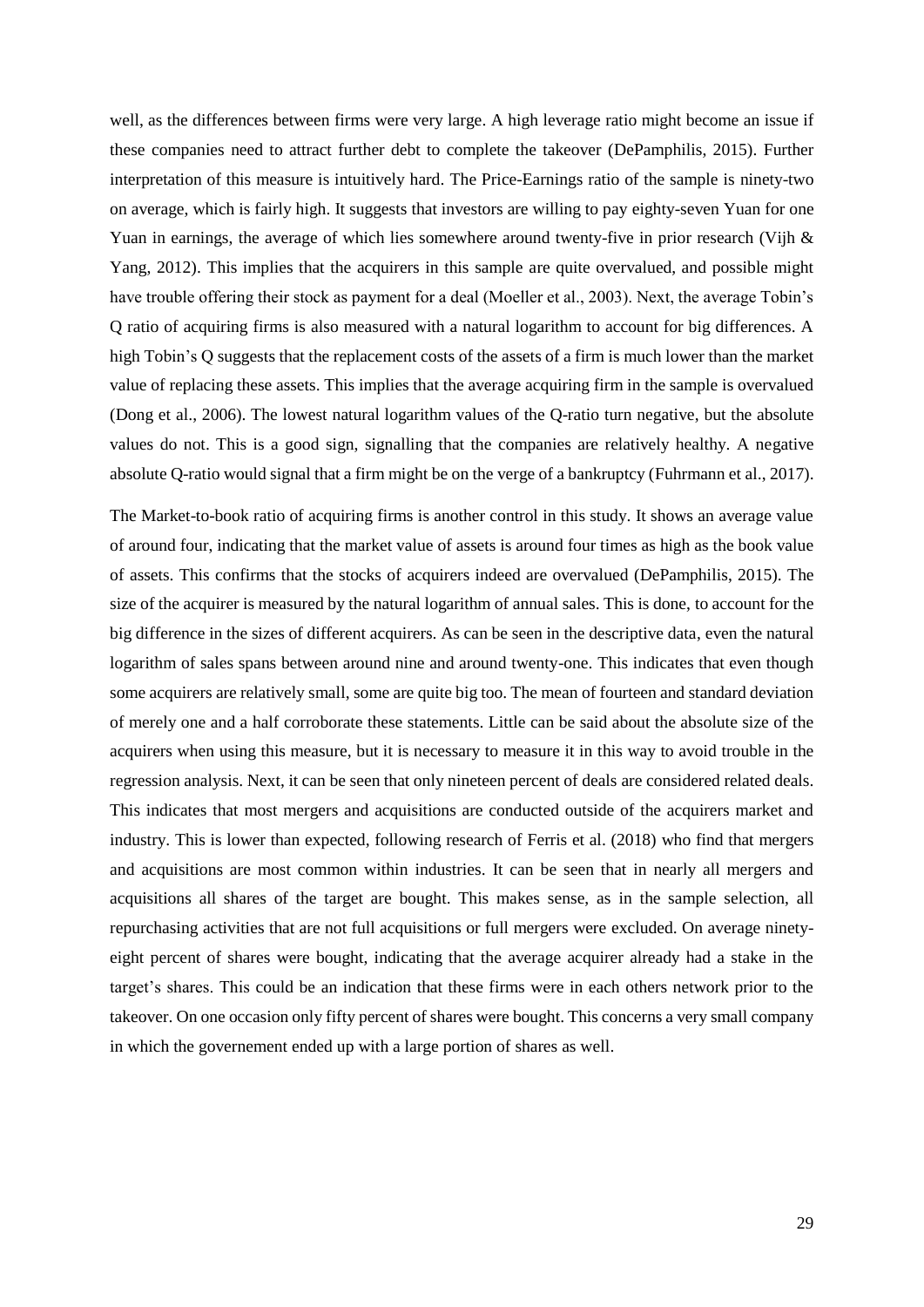#### Table 4: Descriptive analysis of the variables:

| Variables              | Obs  | Mean     | Std.Dev. | Min            | Max          |
|------------------------|------|----------|----------|----------------|--------------|
| CAR (3-day window)     | 1596 | 3.811    | 8.861    | $-31.037$      | 41.19        |
| CAR (7-day window)     | 1596 | 5.515    | 14.189   | $-47.492$      | 51.161       |
| CAR (1-year window)    | 1596 | 5.105    | 89.93    | $-677.408$     | 1932.69      |
| CAR (2-year window)    | 1596 | $-8.105$ | 124.713  | $-1313.144$    | 1890.07      |
| (ln) Target Size       | 1596 | 17.545   | 1.947    | 11.768         | 23.396       |
| Multiple Directorates  | 1596 | 1.787    | .793     | 1.025          | 9.455        |
| <b>Board Size</b>      | 1596 | 19.158   | 5.196    | 10             | 39           |
| Prior Acquisitions     | 1596 | 2.262    | 1.521    | $\mathbf{1}$   | 10           |
| (ln) Leverage          | 1464 | 3.114    | 1.607    | $-2.04$        | 6.183        |
| Price-Earnings         | 1322 | 87.417   | 129.038  | 1.1            | 789          |
| (ln) Tobin's Q         | 1596 | 1.051    | 2.241    | $-7.216$       | 6.59         |
| Market-to-book         | 1587 | 4.263    | 3.79     | .26            | 26.41        |
| (ln) Acquirer Size     | 1595 | 14.212   | 1.444    | 9.86           | 20.767       |
| Deal Relatedness       | 1596 | .192     | .394     | $\overline{0}$ | $\mathbf{1}$ |
| <b>Relative Size</b>   | 1595 | 400.041  | 3548.365 | .008           | 104000       |
| <b>Acquired Shares</b> | 1596 | 98.175   | 7.813    | 50             | 100          |

The variables in this table are measured as described in the previous sections. The (ln) indicates whether the absolute values of the variable are adjusted with a natural logarithm to account for large skewedness or kurtosis. The Cumulative Abnormal Returns are unadjusted. The measure of relative size is based on absolute sizes of the acquirer and target, and not the logarithmically adjusted sizes.

#### <span id="page-30-0"></span>*Testing Hypotheses*

To properly test the hypotheses that were set up in the previous chapter, two separate regressions need to be ran. First of all, the short-term model needs to be tested. This model, however, is thought to only indicate the market reaction to the announcement of a takeover, and not truly measure M&A performance (Zollo & Meier, 2008). To be able to find results on true M&A performance, a long-term model needs to be ran as well. Only after both results are considered, the hypotheses can be answered properly.

#### <span id="page-30-1"></span>*Testing the Short-Term Model*

The results of the regression analysis of the short-term model can be found in table 5. It immediately becomes clear that the model has fairly low explanatory power, with an adjusted r-squared of only 6.7 percent. This, however, is very common in M&A performance research, with most researchers finding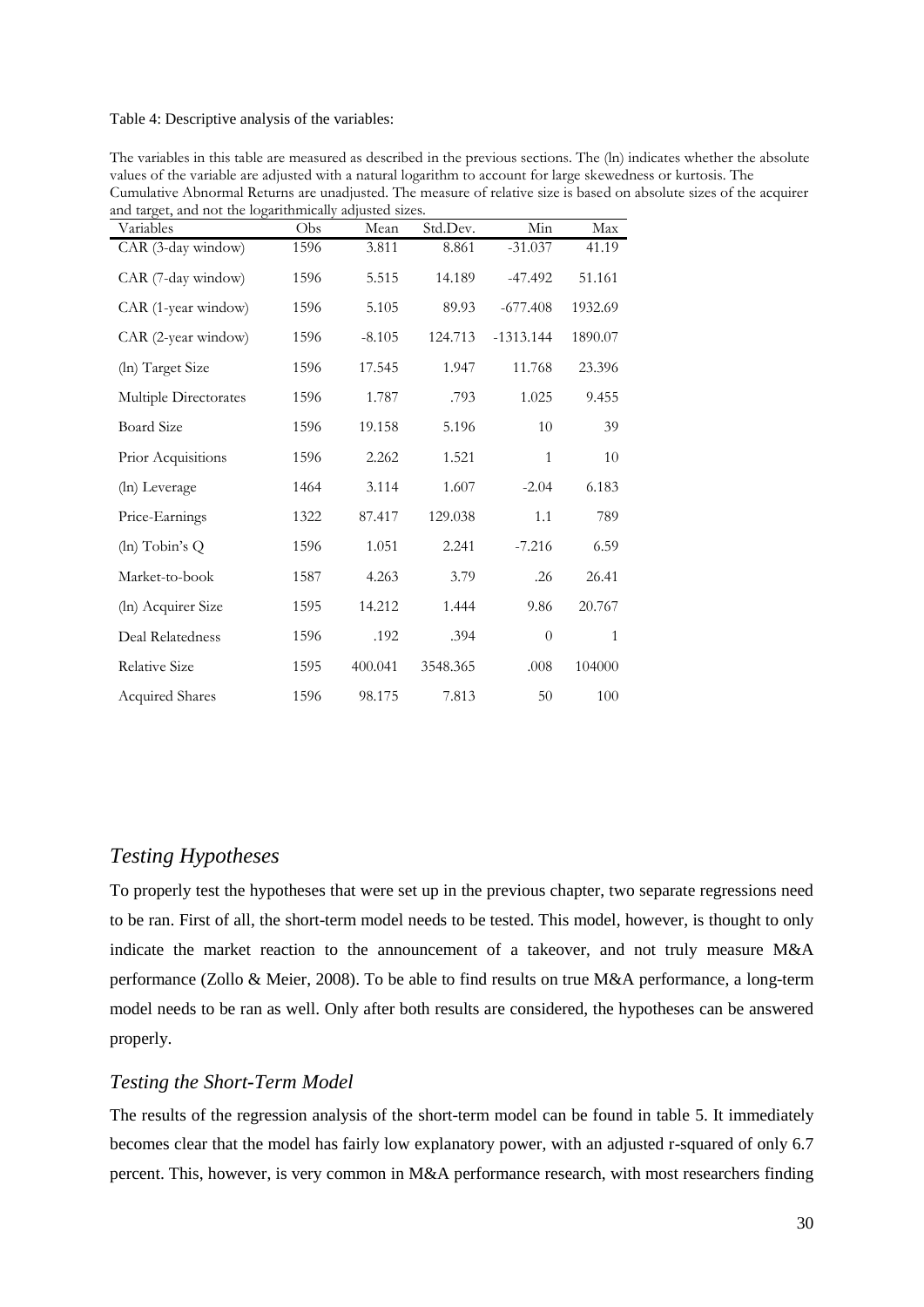an r-squared of their models of only around two percent (Moeller et al., 2003; Vijh & Yang, 2012; Humphery-Jenner & Powell, 2014). There are some studies that do find adjusted r-squared values of around ten percent, but these are longer term-based studies (e.g. Alexandridis et al., 2017).

#### *Main variables*

The short-term regression model shows a highly significant and positive relation between M&A performance and target size, which is the opposite of what was expected from the literature. The target size effect predicts a negative relation between target size and M&A performance (Vijh & Yang, 2012). The positive relation that is found might be partially attributable to the fact that being well connected to the government, which is common firms in China (Song et al., 2011), might reduce M&A performance. Furthermore, smaller firms might be more inclined to use corruption and bribery to achieve its goals (Meon & Sekkat, 2005), since their limited capacity, credibility and creditworthiness make it nearly impossible to do so in another way. For these reasons, taking over a smaller firm might reduce an acquirer's capacity to realize expected synergies. Nonetheless, the short-term model considers an event window of only three days, limiting the public's ability to properly assess the impact and profitability of the takeover. Zollo and Meier (2008) already describe that this event window cannot explain true M&A performance, but only the market reaction of the widely uninformed public to the announcement of the merger. To see whether these results are indicative for M&A performance in general, the longterm model must also be considered, and these findings must be checked for robustness under different event windows.

Even though the target size is found to have a significant effect on M&A performance, relative size too is important to take into account. Relative size is found to have a positive and significant relation at the 10% level to M&A performance, indicating that if the gap between acquirer and target becomes bigger, M&A performance improves. This is in line with the target size effect as described in the literature. Moreover, when acquirer size is focused on, supporting results are found. Its negative significant effect at the 1% level on M&A performance indicates that if the acquirer gets bigger, M&A performance drops. Even though this might seem contradictory, these two findings are in line with the target size effect. If relative size increases, but acquirer size stays constant, the decrease in target size alone would be responsible for the increase in M&A performance. If acquirer size were to rise, and target size were to remain constant, a negative relation would be found.

For the second independent variable, a negative and insignificant relation to M&A performance is found. This implies that adding an average directorship to one of the directors on the board of the acquirer does not impact the performance of a takeover. The negative sign does indicate that having more directorships might impede a director's ability to conduct proper monitoring of the firms the director holds a directorship on (Liu & Paul, 2015; Ferris et al., 2018), but does so insignificantly. However, some caution is necessary with the interpretation of this relationship. The measure for multiple directorships considers the average amount of directorships per director on a board of acquirer directors at the time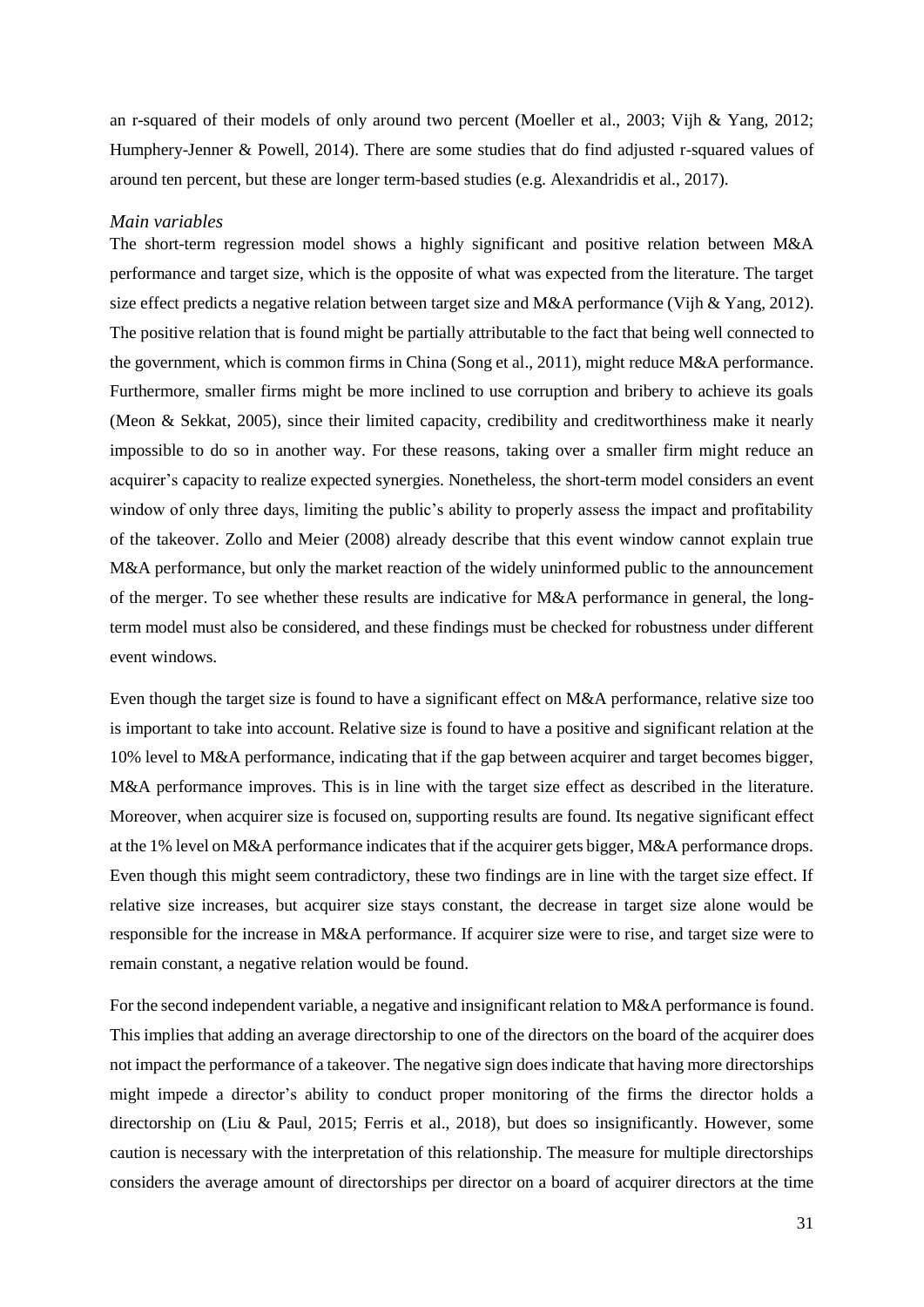of announcement of a takeover. So not the individual director characteristics, but rather an average of directorships within the board is measured. This is useful in further M&A research, since the information that is available to the board of acquirer directors is what is important, and not the individual that initiates the interlock (Shropshire, 2010). This is in line with prior research, which also was unable to find consistent or definitive results of the effect of multiple directorships on firm or M&A performance. Rosenstein and Wyatt (1990) find that stock prices increase with the announcement of the addition of an additional outside director to the company's board. These findings are supportive of the reputational view of director busyness. In addition, other studies have identified that the busyness of boards is positively associated with firm performance (e.g. Harris & Shimizu, 2004; Di Pietra, Grambovas, Raonic, & Riccaboni, 2008). However, directors may become ineffective if the directors become too busy, reducing firm and M&A performance (Core, Holthausen & Larcker, 1999; Ferris et al., 2003). Fich and Shivdasani (2006) find that additional directorships of outside directors decrease firm performance, as the directors are becoming less efficient monitors and might get distracted. However, they fail to take into account the benefits of multiple directorates to any extent. Other research also finds a predominantly negative effect of director busyness on firm value and performance (e.g. Liu & Paul, 2015), or finds no relation at all (Ferris et al., 2003).

The interaction-effect between multiple directorships and target size that is included in the model to answer the second hypothesis is found to have a slightly positive but insignificant effect on M&A performance. These results indicate that the slopes of the target size effect and the effect of multiple directorships is not influenced by the interaction between the two. This might indicate that the second hypothesis might have to be rejected altogether, however, this finding is not significant in the short-term model, but might become significant in the long-term model. Only after both models are examined in more detail can further conclusions be drawn.

To see whether these results hold if the interaction effect is excluded from the analysis, another regression is ran. The results of this regression can be found in Appendix 3. As can be seen in the outcomes of the regression analysis, not much has changed. All significances of variables remain the same, and the effects of variables do not change direction because of this exclusion. Even though the adjusted r-squared drops a little, the exclusion is found to have little effect on the generalizability of these results.

#### *Control variables*

Focussing on the control variables, a positive relation between leverage and M&A performance is found that is significant at the 10% level. This would imply that having more equity compared to debt increases M&A performance. Having more equity relative to debt, decreases the possibility that a firm would become distressed and thus decreases the premium an acquirer has to pay, increasing M&A performance. A negative and insignificant relationship is found between the acquirer's price-earnings ratio and M&A performance. Furthermore, a negative and insignificant relation is found between an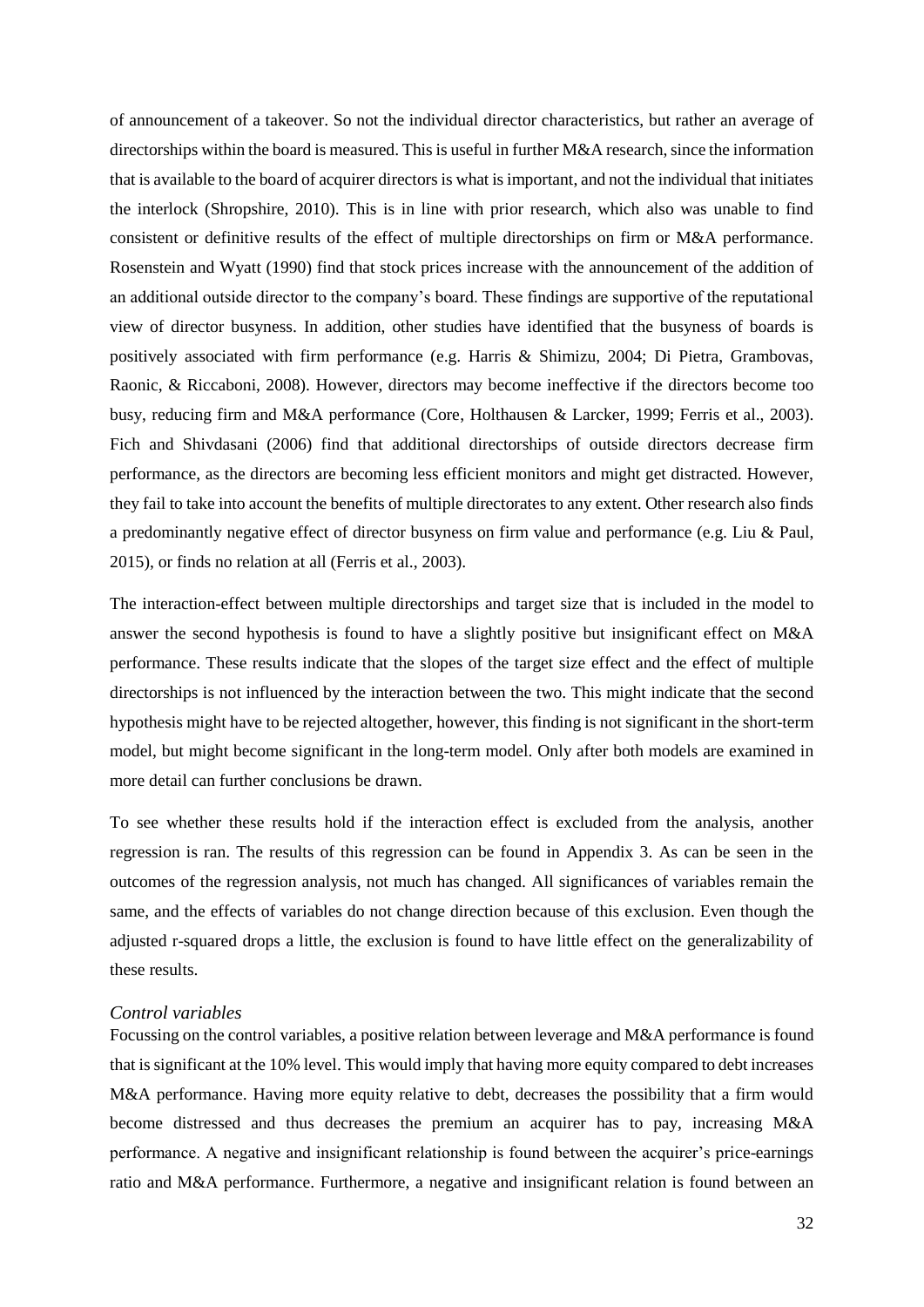acquirer's Tobin's Q ratio and M&A performance. The market-to-book ratio is found to have a negative and highly significant relation to M&A performance at the 1% level. This implies that having a higher market value of assets compared to a book value of assets, decreases M&A performance. Moeller et al. (2003) indicate that this is due to smaller firms being more able to spot overvalued acquirer equity, and thus being able to bargain a better deal if this is the case. A high market-to-book ratio is believed to signal overvalued equity. Prior acquisition experience is found to have an insignificant positive relation to M&A performance. Lastly, if a deal is found to be related, meaning that the target and the acquirer are from the same industry, it impacts M&A performance negatively. This is significant at the 1% level, and indicates that M&A performance drops with around 185 basis points if the deal is found to be related. This is in line with expectations from theory, as a target in the same industry is more likely to have valuable information about the acquirer that can increase the price paid for the takeover and thus reduce performance (Cai & Sevilir, 2012; Ferris et al., 2018).

Table 5: Short term model regression.

The variables in this table are measured as described in the previous sections. The (ln) is no longer added to the description to facilitate easier understanding of the results. The adjusted r-squared and F-tests are added in the table as well.

| CAR(3D)             | Coef.    | St. Err. | $t-$          | p-value              | [95% Conf | Interval] | Sig |
|---------------------|----------|----------|---------------|----------------------|-----------|-----------|-----|
|                     |          |          | value         |                      |           |           |     |
| <b>Target Size</b>  | 0.664    | 0.133    | 4.98          | 0.000                | 0.402     | 0.925     | *** |
| Multiple $Dirs$     | $-0.001$ | 0.294    | $-0.01$       | 0.996                | $-0.578$  | 0.576     |     |
| Multiple Dir~s*     | 0.001    | 0.000    | 1.34          | 0.182                | 0.000     | 0.002     |     |
| Target size]        |          |          |               |                      |           |           |     |
| Leverage            | 0.288    | 0.169    | 1.70          | 0.089                | $-0.044$  | 0.619     | *   |
| Tobin's Q           | $-0.133$ | 0.114    | $-1.17$       | 0.241                | $-0.357$  | 0.090     |     |
| Relative Size       | 0.000    | 0.000    | 1.87          | 0.061                | 0.000     | 0.001     | *   |
| <b>Related Deal</b> | $-1.853$ | 0.620    | $-2.99$       | 0.003                | $-3.069$  | $-0.637$  | *** |
| Price-Earnings      | $-0.002$ | 0.002    | $-0.89$       | 0.376                | $-0.006$  | 0.002     |     |
| Market-to-book      | $-0.259$ | 0.088    | $-2.95$       | 0.003                | $-0.431$  | $-0.087$  | *** |
| Acquirer Size       | $-1.223$ | 0.213    | $-5.75$       | 0.000                | $-1.641$  | $-0.806$  | *** |
| Prior Experience    | 0.145    | 0.160    | 0.90          | 0.368                | $-0.170$  | 0.459     |     |
| Constant            | 9.869    | 3.540    | 2.79          | 0.005                | 2.924     | 16.814    | *** |
| Mean dependent var  |          | 3.454    |               | SD dependent var     |           | 8.778     |     |
| R-squared           |          | 0.067    | Number of obs |                      |           | 1213.000  |     |
| F-test              |          | 7.845    | Prob > F      |                      |           | 0.000     |     |
| Akaike crit. (AIC)  |          | 8650.998 |               | Bayesian crit. (BIC) |           | 8712.208  |     |

*\*\*\* p<0.01, \*\* p<0.05, \* p<0.1* 

# <span id="page-33-0"></span>*Testing the Long-Term Model*

For the long-term model, a similar regression is ran. The only difference, as explained in the previous chapter, is the dependent variable. The buy-and-hold return on acquirer stock for a period of one year,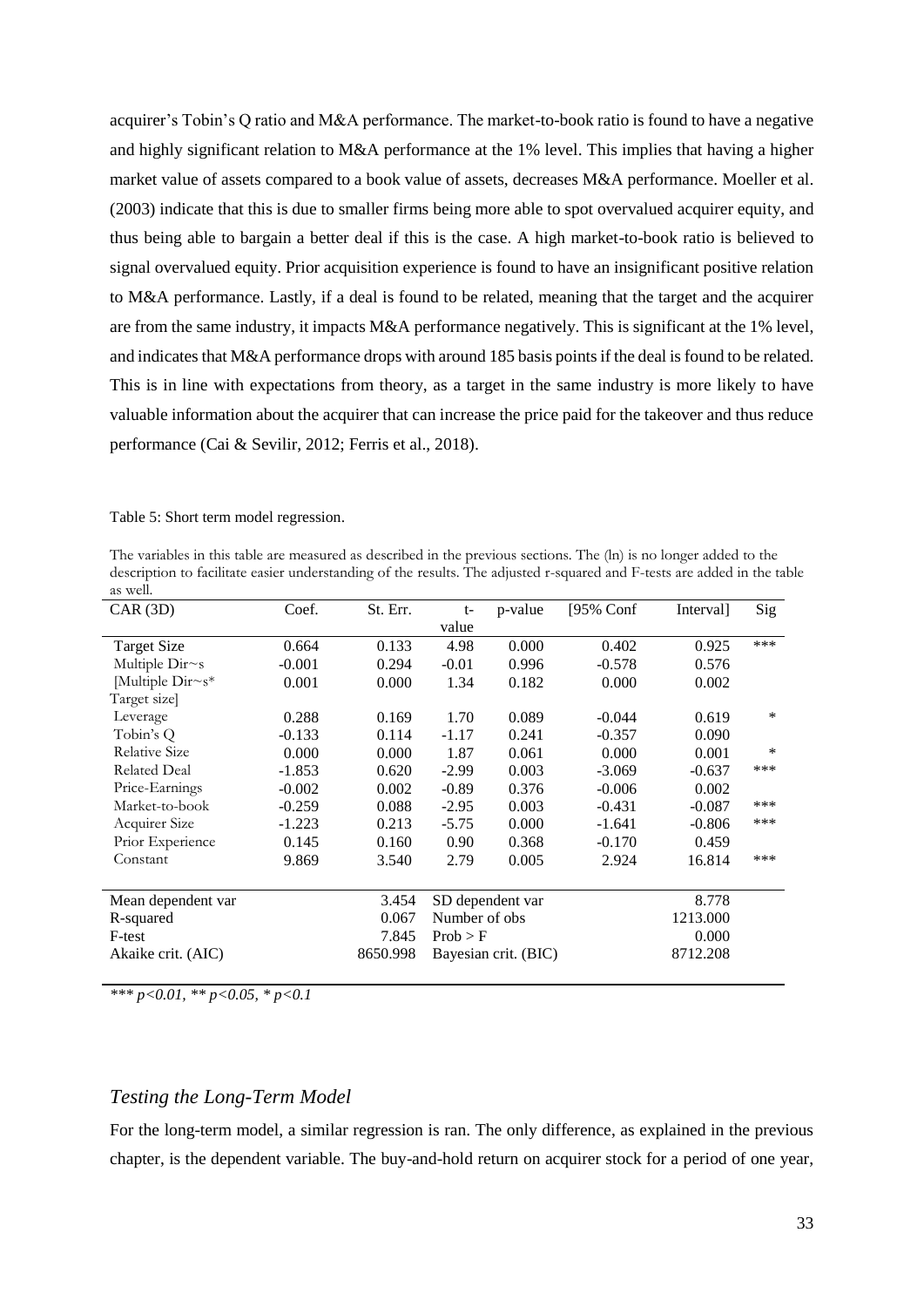instead of a mere three days is used as a supplement to short term results to explain M&A performance (Zollo & Meier, 2008). This model has an adjusted r-squared of thirteen percent. This is in line with research that focusses on long term M&A performance, especially if longer term buy-and-hold returns are focussed on (Alexandridis et al., 2017).

#### *Main variables*

Looking at the results from this regression, which are portrayed in table 6, a few things stand out. First, the relation between target size and M&A performance is found to be positive and significant at the 1% level. This is remarkable, since the target size effect predicts an opposite relationship. Consistent with the short-term results that are discussed earlier, this would indicate that not the target size effect might not be present in China, but rather its effect might be reversed. The reason for this might be that several cultural, social and institutional differences might influence the performance of the merger. One example of this is the relative importance of reputation in Chinese markets (Hines, 2007). Managers with better reputation can signal good performance to the Chinese markets more easily, as the markets do not have a lot of other information to use for their financial decisions (Fletcher & Harris, 2012). Smaller firms that signal this good reputation can thus increase their return in the markets and become less undervalued and more efficient. This will reduce the firms targetiveness and reduce the potential synergies that may be realized if this firm were to be taken over.

Relative size has a positive effect on M&A performance, and acquirer size a negative effect. Both are found to be significant, and in line with the short-term model. This might be an indication that the target size effect might still be present, as not the absolute size of the target matters, but the relative size. Furthermore, the negative effect of acquirer size on M&A performance indicates that smaller acquirers perform better in the takeover markets. This result is similar to what Moeller et al. (2003) find in their study.

Second, the effect of multiple directorships on M&A performance is positive and significant. This implies that adding a directorship on average to the directors of an acquirer board does not increase M&A performance. These results contradict the earlier results of the short-term model, in which multiple directorships had an insignificant and negative relationship to M&A performance. This would be a good example of why both a short and a long-term model need to be used in M&A research, as they are both found to measure different elements (Zollo & Meier, 2008). The different setting might explain these contradictions to some extent.

Ahn, Jiraporn, and Kim (2010) find that mergers of a busy board lead to a more negative abnormal return to acquiring shareholders at the time of announcement. They, however, only consider U.S. firms in their sample, generating limited generalizability to other samples (Ferris et al., 2018). However, since nearly all of the studies on multiple directorships are executed in the United States, there are some issues with its generalizability of the target size effect. For a pure Chinese sample study, like this one, the limits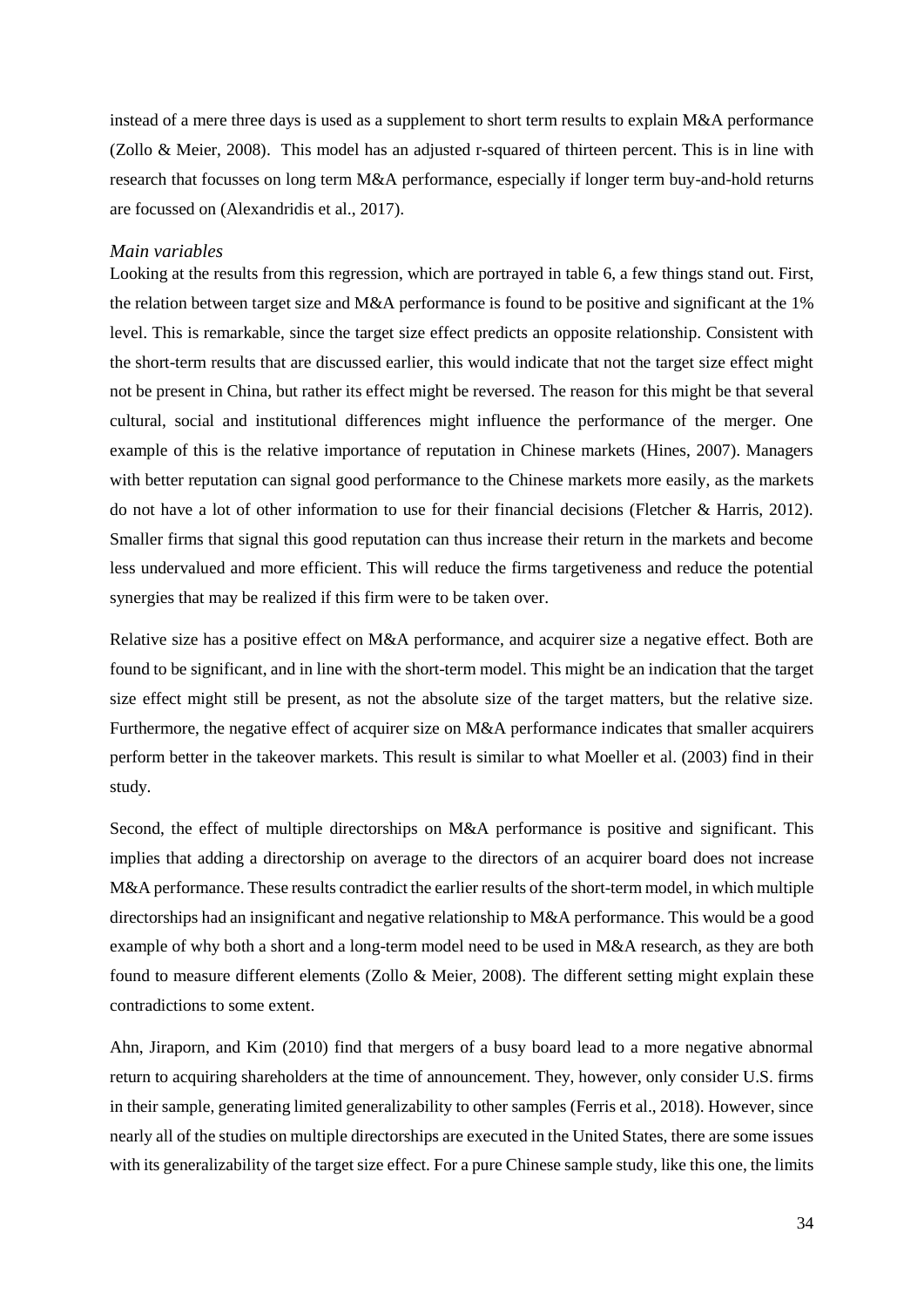of generalizability of the results from the U.S. have to be accounted for. Ferris et al. (2003), for example, expresses concerns about the generalizability of the results of Brown and Maloney (1999) and Cotter et al. (1997). Brown and Maloney (1999) do find superior positive returns for acquirers in M&A deals that enjoy benefits of multiple directors, but their unique settings and circumstances make it hard to generalize this to, for instance, a Chinese setting (Ferris et al., 2003).

The interaction effect between target size and multiple directorships is found to have a positive and significant relation to M&A performance at the 5% level. This would imply that the interaction between target size and multiple directorships influences the relation these two variables have on M&A performance. Even though the interaction effect was found to be insignificant in the short run model, its significance in the long-term model signals that this effect is important to take into account. This is especially true, since the effect of multiple directorships itself also is significant in only the long-term model. To determine the economic impact of the interaction effect, a similar regression is executed without the interaction effect present. This makes it easier to interpret the results of the main effects, which are found to not change much, as can be seen in Appendix 4.

#### *Control variables*

For the control variables, more significant relationships are found, which will be discussed next. First, the level of leverage of acquiring firms has a positive but insignificant effect on long term M&A performance. Second, the price-earnings ratio has a negative and significant effect on M&A performance. It becomes clear, that even though a similar effect is found in the short-term model, but it only becomes significant if a longer time horizon is considered. A higher price-earnings ratio indicates that an investor is willing to pay more now for a stock for one Yuan of earnings in the future. In the descriptive analysis, it became clear that the mean value of the price-earnings ratio is relatively high in this sample, compared to average values in prior research. This might indicate that an increase in the price-earnings ratio might bring about a negative reaction to M&A performance in the long run.

The Tobin's Q ratio is found to have a negative and significant effect on M&A performance, in line with the findings of the short-term model. The significant effect indicates that being overvalued reduces M&A performance, as Moeller et al. (2003) predicted. The market-to-book value is found to have a negative relation to M&A performance, which indicates that an overvalued acquirer is likely to realize less profitable synergies in the long run. This might be due to an increase in the premium paid to acquire the target (DePamphilis, 2015) or due to punishment by the markets for having overvalued stock (Moeller et al., 2003). This is again consistent with the findings in the short-term model. It is notable that prior acquisition experience is found to have almost no effect at all on long term M&A performance. Prior literature stated that being an experienced acquirer would increase future M&A performance, since synergies are realized more easily (Zollo & Meier, 2008). These results indicate that this is not the case in this sample. Lastly, deal relatedness has a negative, significant relation with M&A performance at the 5% level. This is in line with the results of the short-term model, indicating that acquiring a target in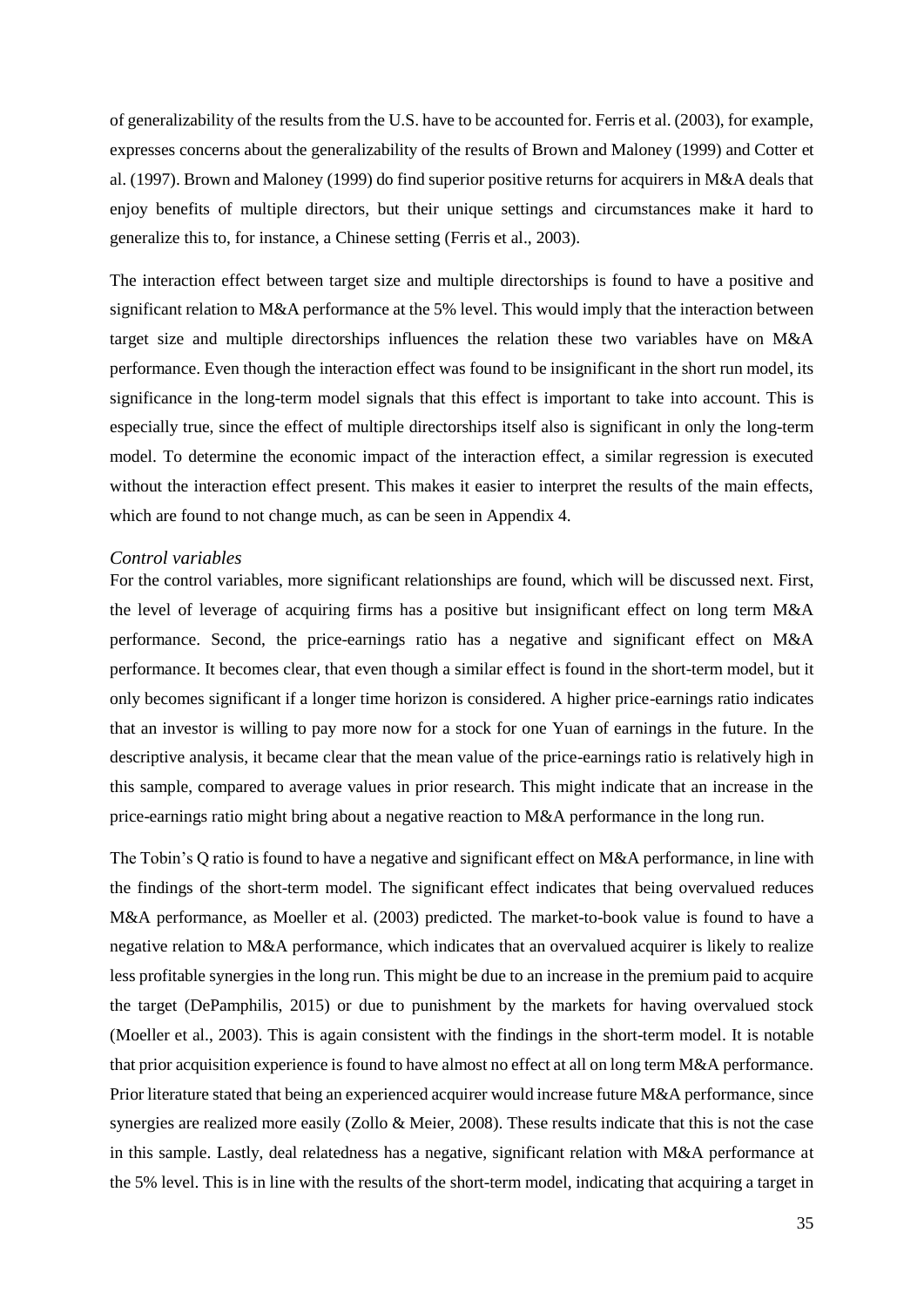the same industry might reduce M&A performance. This might be the case as long term operational synergies might be higher in diversifying mergers (Ferris et al., 2018), since the expertise of the target can be used when entering different industries. Within the same industry, a merger or acquisition can only realize synergies with innovative technologies or ineffective use of a target's assets (Maney et al., 2011).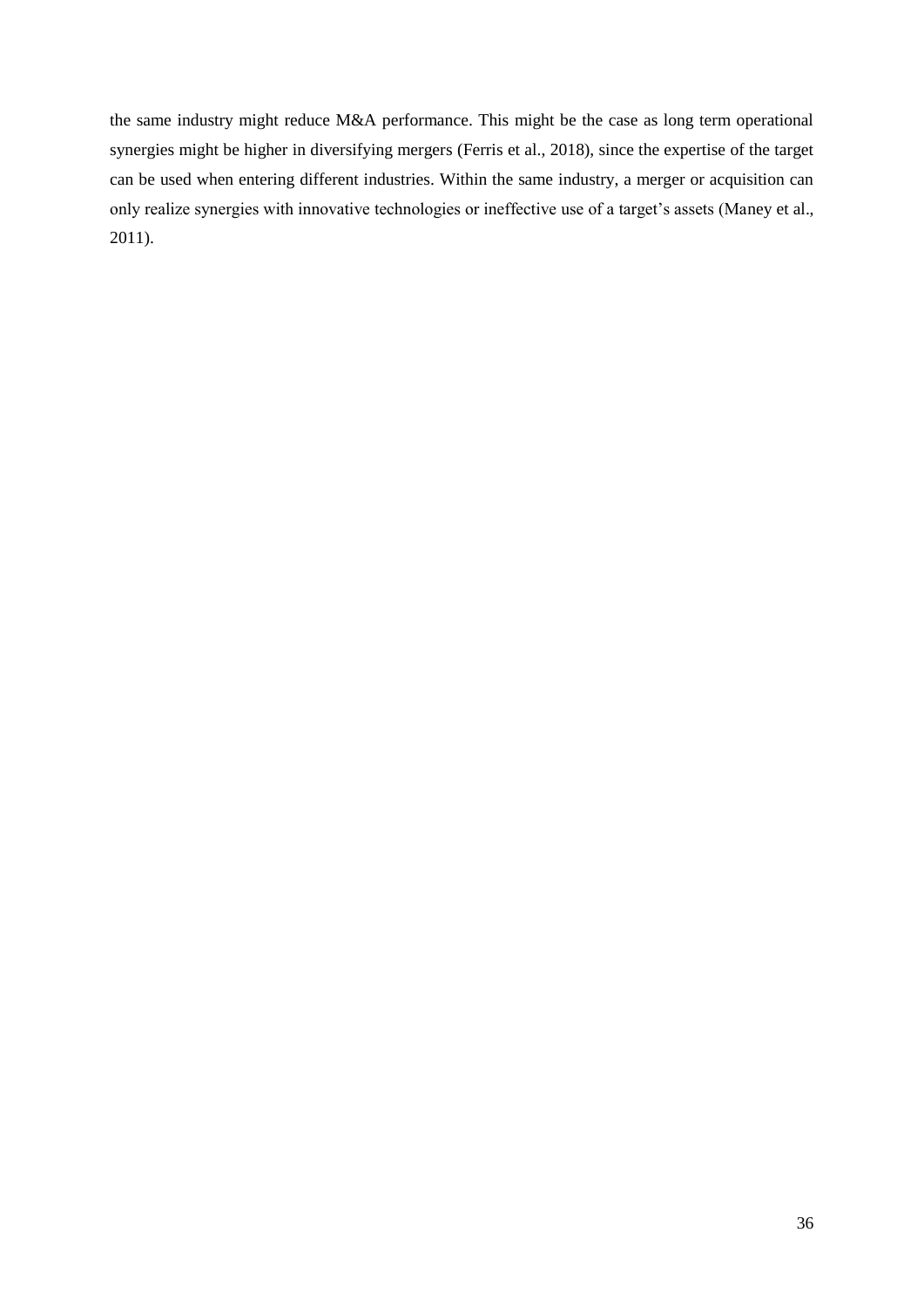#### Table 6: Long term model regression.

The variables in this table are measured as described in the previous sections. The (ln) is no longer added to the description to facilitate easier understanding of the results. The adjusted r-squared and F-tests are added in the table as well.

| CAR(1Y)              | Coef.    | St. Err.  | t-            | p-value              | [95% Conf | Interval] | Sig   |
|----------------------|----------|-----------|---------------|----------------------|-----------|-----------|-------|
|                      |          |           | value         |                      |           |           |       |
| <b>Target Size</b>   | 3.644    | 0.989     | 3.68          | 0.000                | 1.703     | 5.585     | ***   |
| Multiple Dir~s       | 2.532    | 1.182     | 1.62          | 0.096                | 0.749     | 6.813     | ∗     |
| Multiple Dir~s*      | 0.008    | 0.004     | 2.30          | 0.021                | 0.001     | 0.015     | $***$ |
| Target size]         |          |           |               |                      |           |           |       |
| Leverage             | 1.787    | 1.255     | 1.42          | 0.155                | $-0.675$  | 4.249     |       |
| Tobin's Q            | $-1.718$ | 0.845     | $-2.03$       | 0.042                | $-3.375$  | $-0.061$  | $***$ |
| <b>Relative Size</b> | 0.004    | 0.002     | 2.26          | 0.024                | 0.001     | 0.008     | $***$ |
| <b>Related Deal</b>  | $-9.076$ | 4.600     | $-1.97$       | 0.049                | $-18.100$ | $-0.051$  | $***$ |
| Price-Earnings       | $-0.043$ | 0.015     | $-2.84$       | 0.005                | $-0.073$  | $-0.013$  | ***   |
| Market-to-book       | $-6.318$ | 0.651     | $-9.70$       | 0.000                | $-7.596$  | $-5.040$  | ***   |
| Acquirer Size        | $-8.136$ | 1.578     | $-5.16$       | 0.000                | $-11.232$ | $-5.039$  | ***   |
| Prior Experience     | $-0.239$ | 1.190     | $-0.20$       | 0.841                | $-2.574$  | 2.096     |       |
| Constant             | 74.693   | 26.269    | 2.84          | 0.005                | 23.154    | 126.232   | ***   |
| Mean dependent var   |          | $-1.007$  |               | SD dependent var     |           | 67.450    |       |
| R-squared            |          | 0.130     | Number of obs |                      |           | 1213.000  |       |
| F-test               |          | 16.297    | Prob > F      |                      |           | 0.000     |       |
| Akaike crit. (AIC)   |          | 13513.422 |               | Bayesian crit. (BIC) |           | 13574.632 |       |

*\*\*\* p<0.01, \*\* p<0.05, \* p<0.1* 

With the results of both the short-term model and the long-term model laid out, the hypotheses that were developed in the second chapter can be discussed. Some caution is needed when answering the hypotheses, as the short- and long-term model have some conflicting results. One of the most important examples of this is the difference of the effect of multiple directorships on M&A performance between the short- and long-term model. In the short-term model, a negative and insignificant relation is found, whereas the long-term model predicts a positive and insignificant relation. Even though both effects are insignificant, it might signal a possible reason for the inconsistencies in prior literature. This might be due to the short-term model not truly measuring M&A performance, but rather the market reactions (Zollo & Meier, 2008). Multiple directorships might affect M&A performance positively in the long run, but the market might perceive a board with more directorships as unable to have the time to monitor the firm, let alone properly realizing the potential synergies (Liu & Paul, 2015; Ferris et al., 2018).

The first hypothesis stated: *H1: The size of the target is negatively associated with short- and long-term acquirer intra-China M&A performance.* To answer this hypothesis, the effect of target size on M&A performance is used. In the short-term model, this effect was positive and significant, similar to the longterm model. This implies that the target size effect, as theorized, is not present in this sample, since a negative relation between target size and M&A performance was hypothesized. The cultural differences between the U.S. and China might explain these seemingly conflicting results for several reasons. First, the relative importance of a director's or a firm's reputation can indeed cause for smaller firms to have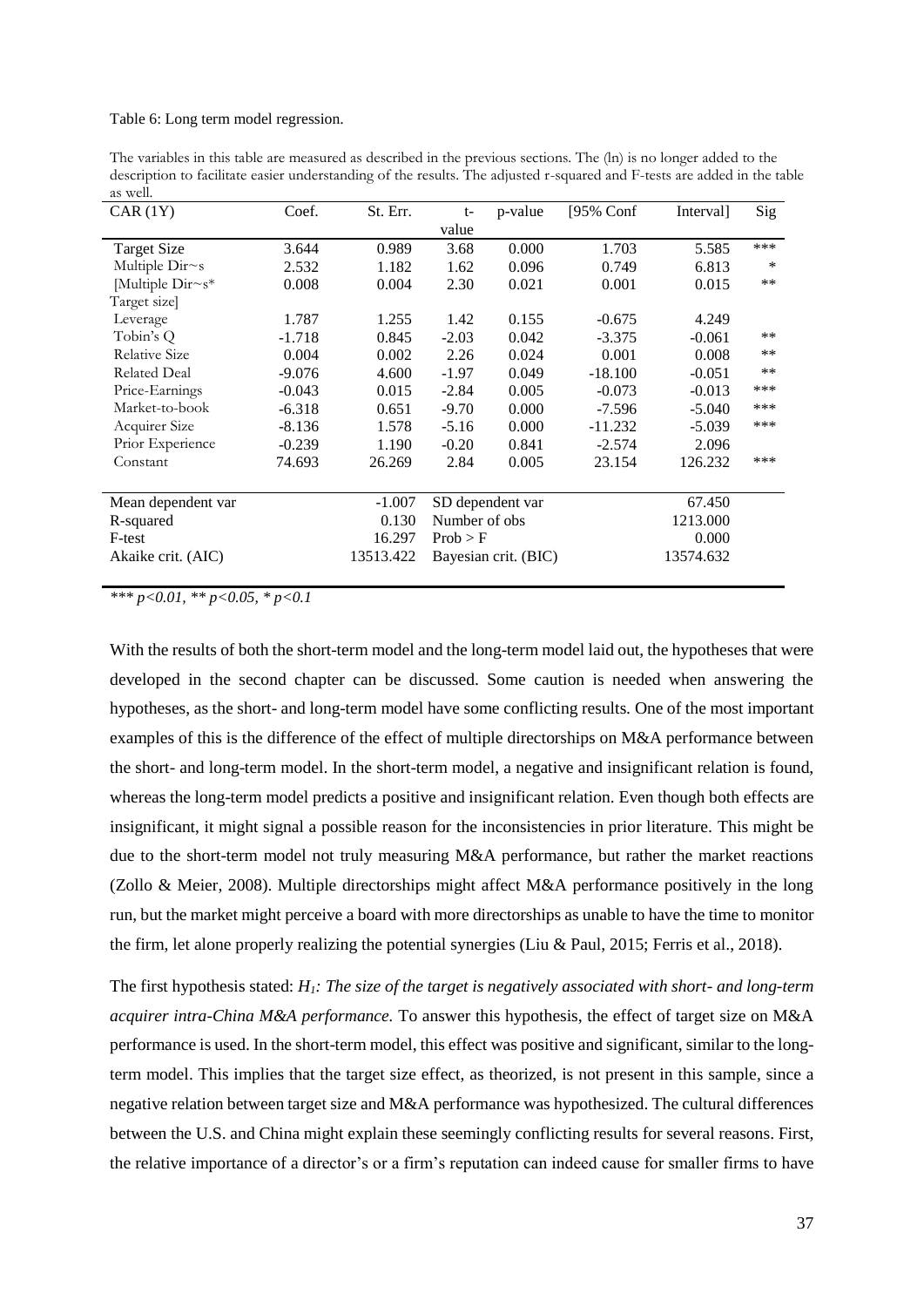more trouble signaling their good reputation to the market, as they do not have much history to show for it. On the other hand, it might give smaller firms the opportunity to signal good reputation more easily. If a smaller firm, for instance, has directors that also are directors on a board of a reputable big company, the market might react to this firm more favorably (Zhang  $\&$  He, 2014). Moreover, managers in China are incentivized to maintain good relations and not to lose reputation on either a personal or a professional level (Hines, 2007). This can amplify the reason stated above, that might explain the contradictions in the target size effect. A manager that tries to maintain relations and reputation is rewarded by the market. Furthermore, if the acquirer is partially owned by the government, the takeover might be perceived as value-destroying or perverse, as government owned companies are found to acquire other companies less efficiently and for the wrong motives (Zhou et al., 2015). Only if the merger is value-creating in the long run, will the market slightly adapt its view (Fan et al., 2007).

However, when looking at the control variables for relative size and acquirer size, which are found to impact M&A performance positively and negatively respectively in both models, it becomes clear that the target size effect might be present after all. Since the relative size matters, relatively smaller targets or relatively bigger acquirers will have a positive influence on M&A performance. Moreover, since acquirer size is negatively related to M&A performance, a bigger acquirer would reduce the CARs. This implies that the effect of relative size on M&A performance is due to the diminishing of target size, in line with the target size effect. Prior research has indicated that using relative size instead of actual size of the target is better fit for M&A research (Moeller et al., 2003; Vijh & Yang, 2012). Following these reasons, the first hypothesis might be accepted.

In short, it is uncertain which of these effects is dominant. Following the absolute size of the target, the first hypothesis needs to be rejected, whereas with the relative size, the first hypothesis needs to be accepted. In robustness checks, this study will look at different measures of target size and if these result in acceptance of the hypothesis or not. For now, this hypothesis will be rejected, as no consistent results are found.

The second hypothesis was unclear which direction would have the upper hand, and therefore split up in two similar hypotheses: *H2a: Acquirer multiple directorships have a negative effect on the target size effect of acquirer inter-China M&A performance.* And *H2b: Acquirer multiple directorships have a positive effect on the target size effect of acquirer inter-China M&A performance.*

The hypothesis was unclear about the effect it was thought to have, since prior research could not decide on whether the effect of multiple directorships on the target size effect of M&A performance in China was positive or negative (Liu & Paul, 2015; Ferris et al., 2018). When looking at tables 5 and 6, similar conflicting results are found. In the short-term model, multiple directorships are found to have a negative, but insignificant, effect on M&A performance, whereas in the long-term model it is found to have a positive and significant effect. The interaction term between target size and multiple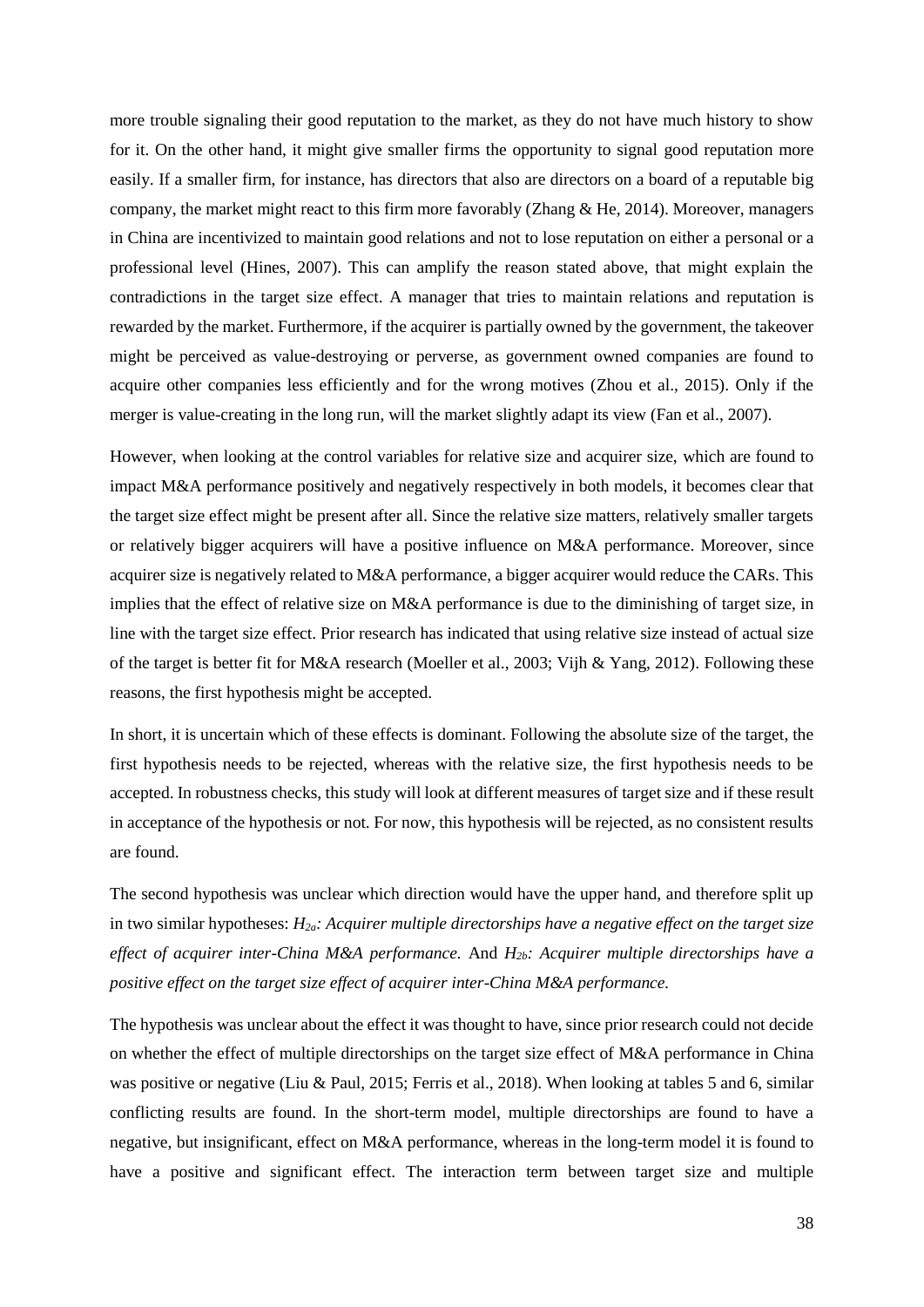directorships, which is the most important variable to consider for answering the second hypothesis, is positive in both models and significant in the long-term model. This implies that it is something that does impact M&A performance, in the sense that it changes the slopes of the main variables' effect on M&A performance. If an acquirer adds another directorship on average to their board, the M&A performance of this acquirer will rise. This is consistent with the reputational view of multiple directorships. The impact of multiple directorships on the target size effect is therefore considered to be positive and significant, resulting in the acceptance of hypothesis 2b and rejection of hypothesis 2a. The economic impact of this effect, however, is found to be minimal. The exclusion of the interaction effect between target size and multiple directorships does not increase the explanatory power of the model or causes any major changes to the remaining effects in the model to occur. This can be found in appendix 3 and 4.

However, the literature stated that the target size effect might be reduced, or its direction flipped if it was implemented in a Chinese setting. The theories behind multiple directorships, even when applied to China, did corroborate these statements. The finding that the first hypothesis did not hold is therefore not surprising, but that the effect of multiple directorships is positive and significant is. This would mean that not only results having larger targets in higher M&A performance, this effect is reinforced with the presence of multiple directorships.

#### <span id="page-39-0"></span>*Robustness Checks*

Research has expressed concerns with the use of a single measure of performance. Following insights from Thanos and Papadakis (2012), multiple measures of performance are used in this study as robustness checks. In the case of measuring short term performance, a seven-day event window  $[-3, +3]$ is useful to check if the findings are robust. Results might differ for a variety of reasons, including external shocks or markets having weak exchange rules. In these cases, up to a forty-one-day event window can possibly be used (Humphery-Jenner & Powell, 2014; Alexandridis et al., 2013). The Chinese markets are developed well enough for a seven-day window to suffice. For long termperformance, the one-year long-term event study currently captures the buy-and-hold returns. A window considering two years of performance will be helpful to explain if the performance measure is robust. A window starting one day after announcement and lasting either 504 trading days after that will capture these events [+1, +505] (Humphery-Jenner & Powell, 2014; Rao-Nicholson et al., 2016).

The results in table 7 show the outcomes of the first robustness check, which considers a seven-day alternative to the three-day short-term performance measure. In both models the adjusted r-squared is below ten percent. This indicates that around seven percent of the CAR data is explained with the use of this model. This is considerably more than prior research has found (Humphery-Jenner & Powell, 2014). However, the explanatory power has improved only slightly with the switch to a seven-day event window. When focusing on the variables in more detail, not much of a difference is found. All variables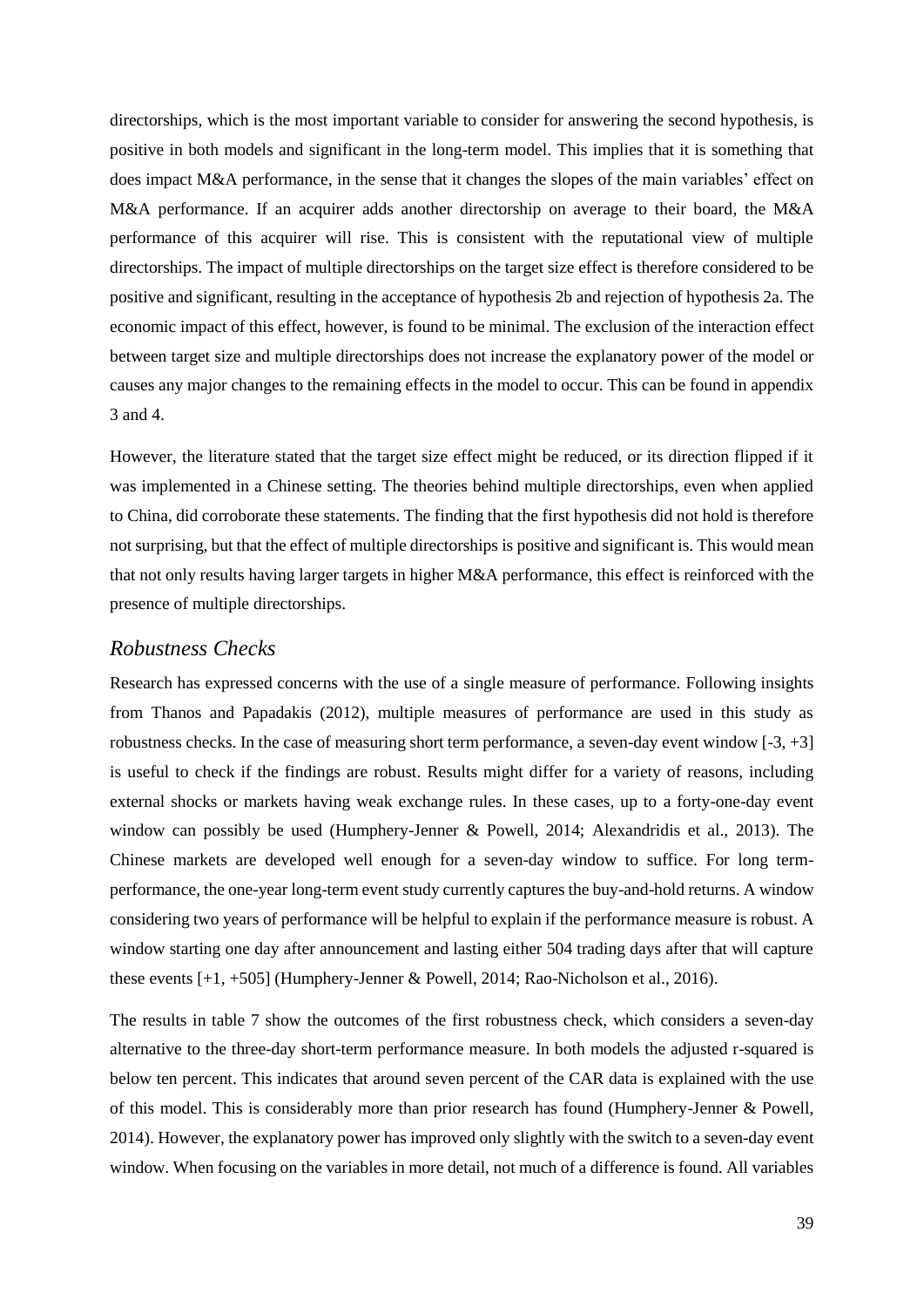show effects in the same direction, and all coefficients are slightly higher in the seven-day model. Only the measure for leverage is no longer found to influence M&A performance significantly.

Table 7: Short term model robustness check.

The variables in this table are measured as described in the previous sections. The (ln) is no longer added to the description to facilitate easier understanding of the results. The adjusted r-squared and F-tests are added in the table as well.

| CAR(7D)                 | Coef.    | St. Err. | $t-$          | p-value              | [95% Conf | Interval] | Sig   |
|-------------------------|----------|----------|---------------|----------------------|-----------|-----------|-------|
|                         |          |          | value         |                      |           |           |       |
| <b>Target Size</b>      | 1.349    | 0.211    | 6.40          | 0.000                | 0.935     | 1.762     | ***   |
| Multiple Dir~s          | $-0.627$ | 0.465    | $-1.35$       | 0.177                | $-1.539$  | 0.284     |       |
| Multiple Dir $\sim s$ * | 0.001    | 0.001    | 1.57          | 0.116                | 0.000     | 0.003     |       |
| Target size]            |          |          |               |                      |           |           |       |
| Leverage                | 0.382    | 0.267    | 1.43          | 0.153                | $-0.142$  | 0.906     |       |
| Tobin's Q               | $-0.126$ | 0.180    | $-0.70$       | 0.483                | $-0.479$  | 0.227     |       |
| Relative Size           | 0.001    | 0.000    | 2.29          | 0.022                | 0.000     | 0.002     | $***$ |
| <b>Related Deal</b>     | $-2.404$ | 0.980    | $-2.45$       | 0.014                | $-4.326$  | $-0.482$  | **    |
| Price-Earnings          | $-0.003$ | 0.003    | $-0.77$       | 0.441                | $-0.009$  | 0.004     |       |
| Market-to-book          | $-0.549$ | 0.139    | $-3.96$       | 0.000                | $-0.821$  | $-0.277$  | ***   |
| Acquirer Size           | $-1.722$ | 0.336    | $-5.12$       | 0.000                | $-2.382$  | $-1.063$  | ***   |
| Prior Experience        | 0.257    | 0.253    | 1.01          | 0.310                | $-0.240$  | 0.755     |       |
| Constant                | 8.271    | 5.594    | 1.48          | 0.140                | $-2.704$  | 19.246    |       |
|                         |          |          |               |                      |           |           |       |
| Mean dependent var      |          | 4.811    |               | SD dependent var     |           | 13.979    |       |
| R-squared               |          | 0.081    | Number of obs |                      |           | 1213.000  |       |
| F-test                  |          | 9.668    | Prob > F      |                      |           | 0.000     |       |
| Akaike crit. (AIC)      |          | 9761.145 |               | Bayesian crit. (BIC) |           | 9822.355  |       |

*\*\*\* p<0.01, \*\* p<0.05, \* p<0.1* 

The long-term model has also been tested with a different event window. This time, the buy-and-hold returns of two years of data is used to explain M&A performance. The results of robustness check for the long-term model can be found in table 8. It can be seen that the adjusted r-squared of the model has improved slightly, from thirteen percent to around fourteen percent. This indicates that the model is better able to explain M&A performance. Compared to prior research, which found an adjusted rsquared of around ten percent (Alexandridis et al., 2017), this is considered high.

For this model, several noteworthy differences are found. First, the measure for target size is no longer significant when using the two-year model, but it is still positive. A similar change can be noted in the variable for multiple directorships and the interaction effect. None of the effects this study is interested in has a significant effect in the two-year model. None of the effects in the model change direction, and the significances of the control variables stay more or less the same. Using the two-year regression model, the stated hypotheses would not be accepted.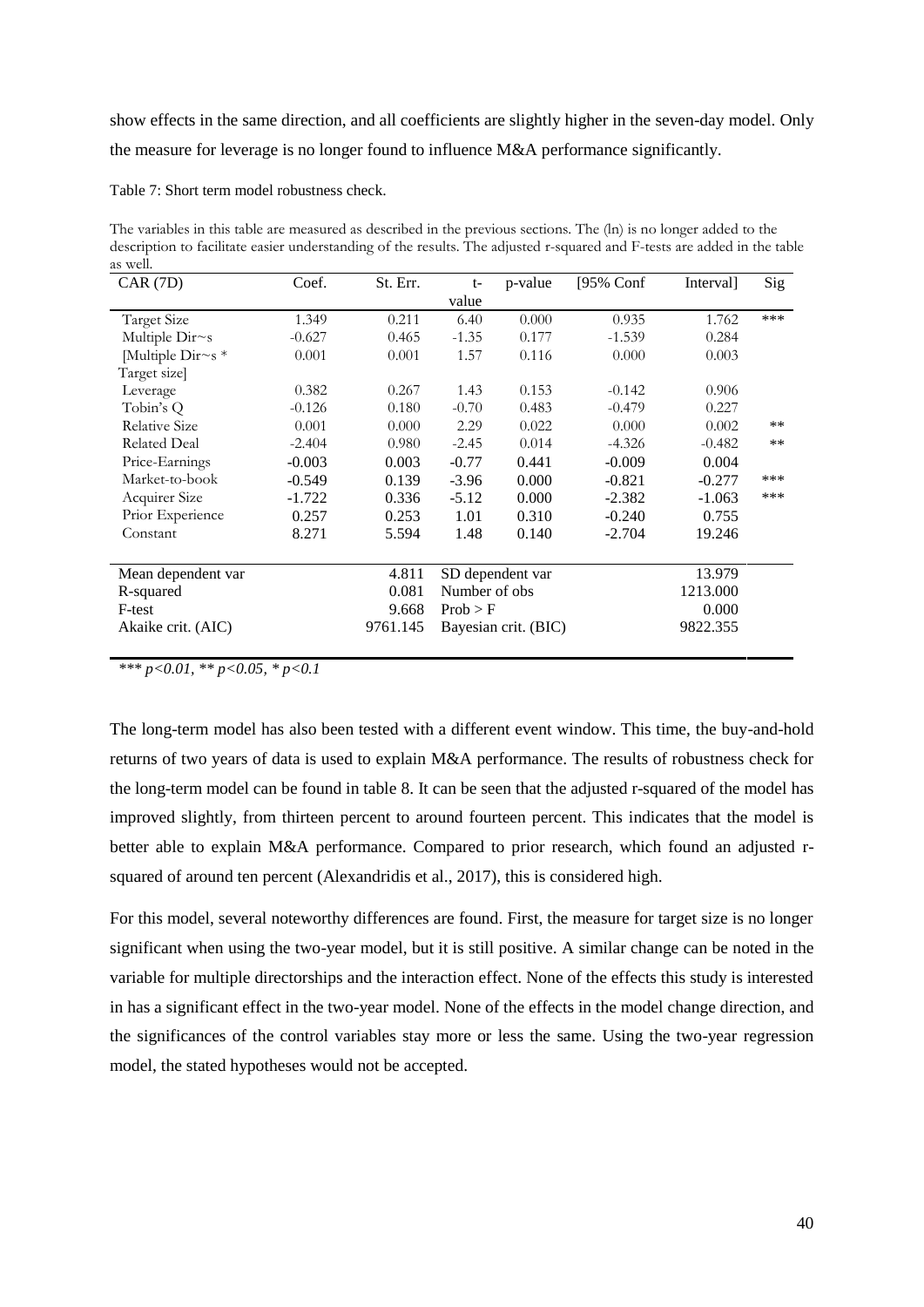#### Table 8: Long term model robustness check.

The variables in this table are measured as described in the previous sections. The (ln) is no longer added to the description to facilitate easier understanding of the results. The adjusted r-squared and F-tests are added in the table as well.

| CAR(2Y)             | Coef.     | St. Err.  | t-            | p-value              | $[95%$ Conf | Interval] | Sig    |
|---------------------|-----------|-----------|---------------|----------------------|-------------|-----------|--------|
|                     |           |           | value         |                      |             |           |        |
| <b>Target Size</b>  | 2.131     | 1.651     | 1.29          | 0.197                | $-1.108$    | 5.370     |        |
| Multiple $Dirs$     | 2.284     | 3.641     | 0.63          | 0.531                | $-4.859$    | 9.427     |        |
| Multiple Dir~s*     | 0.006     | 0.006     | 0.96          | 0.336                | $-0.006$    | 0.017     |        |
| Target size         |           |           |               |                      |             |           |        |
| Leverage            | 3.903     | 2.094     | 1.86          | 0.063                | $-0.204$    | 8.011     | $\ast$ |
| Tobin's Q           | $-2.125$  | 1.409     | $-1.51$       | 0.132                | $-4.890$    | 0.640     |        |
| Relative Size       | 0.008     | 0.003     | 2.56          | 0.011                | 0.002       | 0.015     | $***$  |
| <b>Related Deal</b> | $-15.476$ | 7.675     | $-2.02$       | 0.044                | $-30.533$   | $-0.419$  | $***$  |
| Price-Earnings      | $-0.118$  | 0.025     | $-4.64$       | 0.000                | $-0.168$    | $-0.068$  | ***    |
| Market-to-book      | $-11.445$ | 1.087     | $-10.53$      | 0.000                | $-13.577$   | $-9.313$  | ***    |
| Acquirer Size       | $-13.100$ | 2.633     | $-4.97$       | 0.000                | $-18.266$   | $-7.933$  | ***    |
| Prior Experience    | $-0.576$  | 1.986     | $-0.29$       | 0.772                | $-4.472$    | 3.320     |        |
| Constant            | 180.280   | 43.830    | 4.11          | 0.000                | 94.289      | 266.272   | ***    |
| Mean dependent var  |           | $-16.227$ |               | SD dependent var     |             | 113.164   |        |
| R-squared           |           | 0.139     | Number of obs |                      |             | 1213.000  |        |
| F-test              |           | 17.695    | Prob > F      |                      |             | 0.000     |        |
| Akaike crit. (AIC)  |           | 14755.307 |               | Bayesian crit. (BIC) |             | 14816.517 |        |
|                     |           |           |               |                      |             |           |        |

*\*\*\* p<0.01, \*\* p<0.05, \* p<0.1* 

Furthermore, the proxy that is used in this study to measure target size is prone to have some error. In the absence of actual target size data, the deal value corrected for the number of shares that are purchased, were used to measure target size. Previous research, such as Vijh & Yang (2012) and Moeller et al. (2003), used a different measure for target size. These researchers categorized the size of the target in ten decimals, with only the decimal with the lowest value being used as a proxy for target size. To check if the proxy in this study generates robust results, a similar strategy to prior research is used.

The value for target size is then categorized into ten identical groups to identify the smaller target from bigger ones. Following Moeller et al. (2003) and Vijh and Yang (2012), only the lowest decimal would indicate small firms. The other nine decimals are then used to indicate larger targets. Using table 9, one is able to see how the ten decimals are distributed. The smallest observation of target size is 129 thousand Yuan, indicating the starting point of the first decimal. The first decimal is used in the regression model as a measure for the target size effect and the other nine decimals together serve as a control group for the smaller sized firms, following Vijh and Yang (2012). The borders of other decimals are quite evenly distributed, with most of the smaller and higher valued targets positioned in the first and last decimal respectively.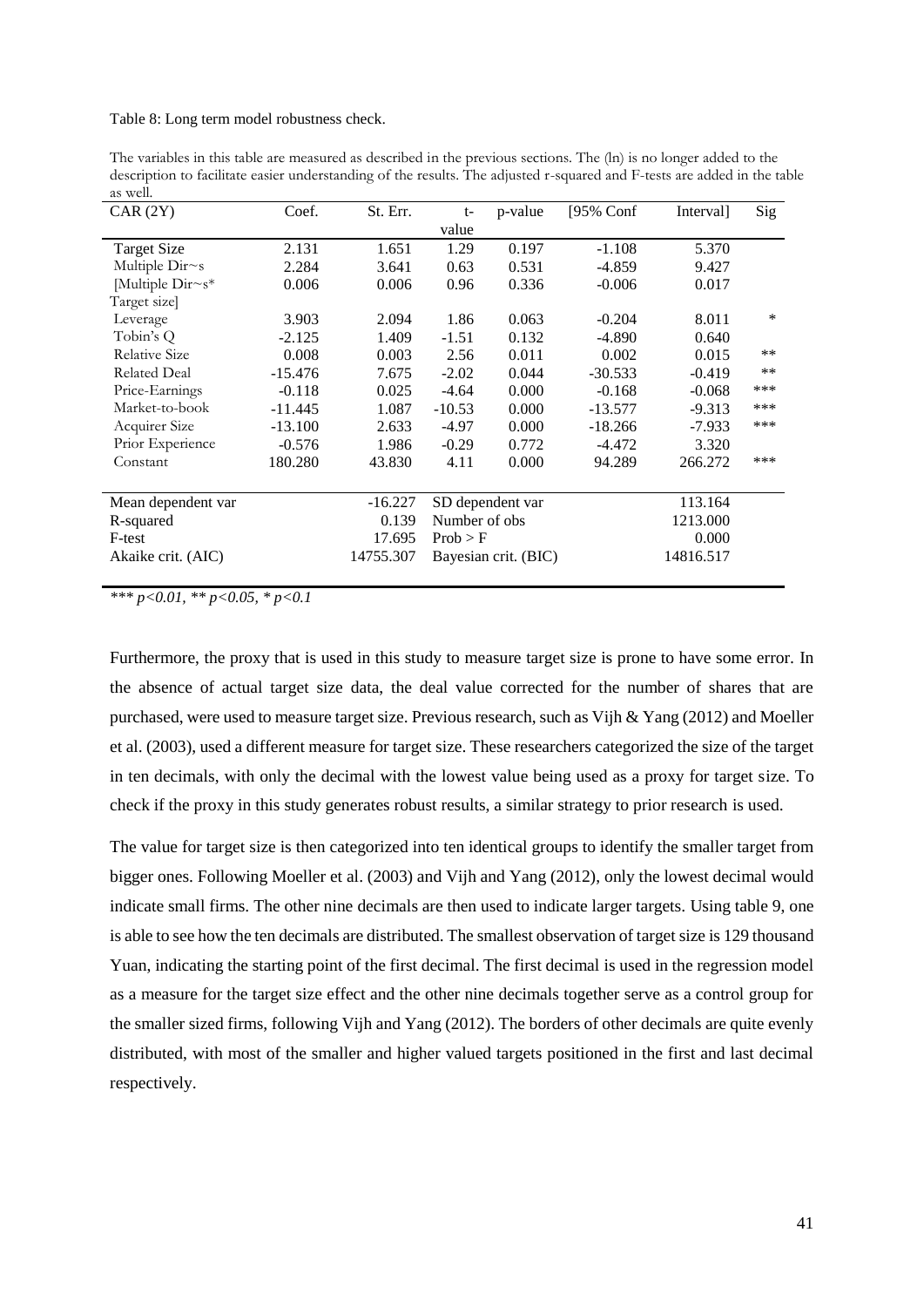Table 9: Categorical analysis of the target size decimals:

| Target Size  | Decimal | Frequency |
|--------------|---------|-----------|
| 129.000-     | 1       | 159       |
| 2.980.000-   | 2       | 160       |
| 8.122.000-   | 3       | 159       |
| 16.400.000-  | 4       | 160       |
| 29.400.000-  | 5       | 160       |
| 48.600.000-  | 6       | 159       |
| 78.700.000-  |         | 160       |
| 137.000.000- | 8       | 159       |
| 225.000.000- | 9       | 160       |
| 422.000.000- | 10      | 160       |

The values for target size in this table indicate the lowest value in which the decimal begins. For the first decimal, 129.000 is the first and lowest observation of target size. The lowest value of the tenth decimal is 422 million Yuan.

These decimals are implemented in the regression analysis to check the robustness of the measure of target size. The outcomes of this robustness check can be found in Appendix 5 and 6. For the short-term regression, the effect of being in the smallest decimal of target size on M&A performance is negative and significant at the 1% level. This is precisely the opposite what the target size effect expected to happen, which would indicate that the target size effect might only hold for groups of firms and not for absolute firm size. With the target being in the smallest decimal of firms, the CARs are lower compared to being in any of the other decimals of firms. This is in contrast to the findings of Vijh & Yang (2012), who first stated the notion of the target size effect. For the long-term model, similar, but insignificant results are found for the target size effect. In this long-term model, a positive and significant interaction effect is recorded. This would mean that the second hypothesis could be accepted when using this model.

To check whether having a target in one of the other nine decimals is most profitable, the smallest decimal is used as a control group and all other decimals are regressed to short- and long-term M&A performance. Appendices 7 and 8 show these results. Ironically, all decimals have either positively and significantly coefficients or have insignificant coefficients overall. This would indicate that of all decimals, the smallest decimal performs the worst. In other words, targets that are the smallest, have the worst M&A performance of all targets, which is the opposite of what the target size effect stated. Moreover, the decimals that contain the biggest target firms are found to have the highest CARs of all, implying that having bigger targets makes it more likely to have better M&A performance. As can be seen in Appendix 7 and 8, these outcomes are present for both the short and the long-term model.

In short, the robustness checks do not alter the effects that were found in the regression models much. The first hypothesis has to be rejected, as any measure for target size fails to find the correct direction to explain the target size effect. The measures for relative size and acquirer size do find some support for the target size effect, but this is insufficient to accept the first hypothesis. The second hypothesis finds support in most of the long-term models, but none of the short-term models. The effect of multiple directorships is therefore expected to matter for longer term M&A performance, and not for short term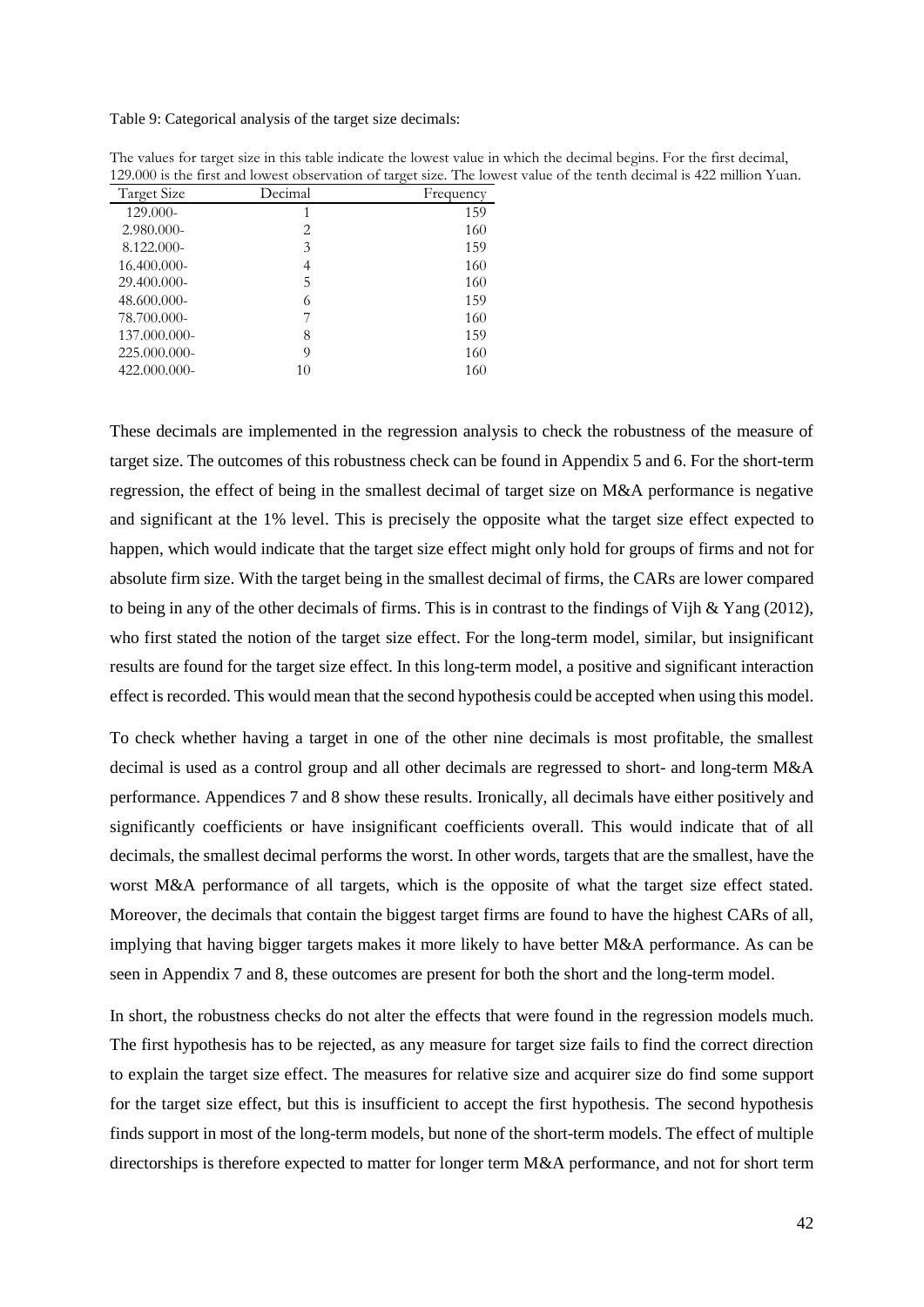market reactions to the announcement of a takeover (Zollo & Meier, 2008). For this reason, this study accepts the second hypothesis, and states that the direction of the effect is positive, in line with the reputational view of multiple directorships (Ferris et al., 2003; Liu & Paul, 2015; Ferris et al., 2018)

# <span id="page-43-0"></span>*Conclusions*

# <span id="page-43-1"></span>*Conclusions*

The aim of this thesis was to explain to what extent multiple directorships influence the target size effect, as portrayed in the United States, in a Chinese setting. Prior research has focused too little on settings like China, in which cultural differences may cause for theories to not be generalizable. Furthermore, the literature on multiple directorships is inconclusive on whether a positive or a negative effect on M&A performance is expected. The Chinese sample implies that not only the current theories on multiple directorships needs to be considered that originated in Europe or the U.S., but also the implications for Chinese firms need to be accounted for. This sample of 1.596 mergers and acquisitions between 2006 and 2018 in China was chosen to assure that a broad array of firms was included in the sample, and the results would be generalizable.

This study finds that the target size effect, as shown by Vijh & Yang (2012), does not hold in the Chinese sample. The short- and long-term regression analysis finds a positive effect of target size, instead of the negative effect that was hypothesized by prior research. These contradicting results cannot be fully explained by the differences in culture or sample, and thus a large portion of the data remains unexplained. In this regard, this study may have caused more questions to arise than it has answered. Multiple directorships are found to have no effect in the short-term model, and a positive effect in the long-term model. These findings are in line with prior research to some extent, as they too find contradicting results. A possible explanation for these findings is that the short-term model measures only the market reaction to the announcement of a takeover, and that it is simply not possible for the market to form an opinion about the board structure and multiple directorships in this time horizon. In the long run, it might become clear that the market reacts positively to multiple directorships in takeovers, and that the multiple directorships can actually increase the potential synergies the firm might realize, and thus increase long term M&A performance. The interaction effect between target size and multiple directorships that was included in this model tried to measure to what extent the target size effect was influenced by multiple directorships, answering the main research question of this paper. In the short-term model, little significant results were found. This might be due to the lack of significant results of the effect of multiple directorships in general. In the long-term model, however, a positive and significant value for the interaction effect was found, implying that multiple directorships do indeed influence the target size effect significantly.

These results are helpful for managers in the field of Chinese business, that try to choose a good takeover target, as they can now see that a larger target, and having more directorships on average will most likely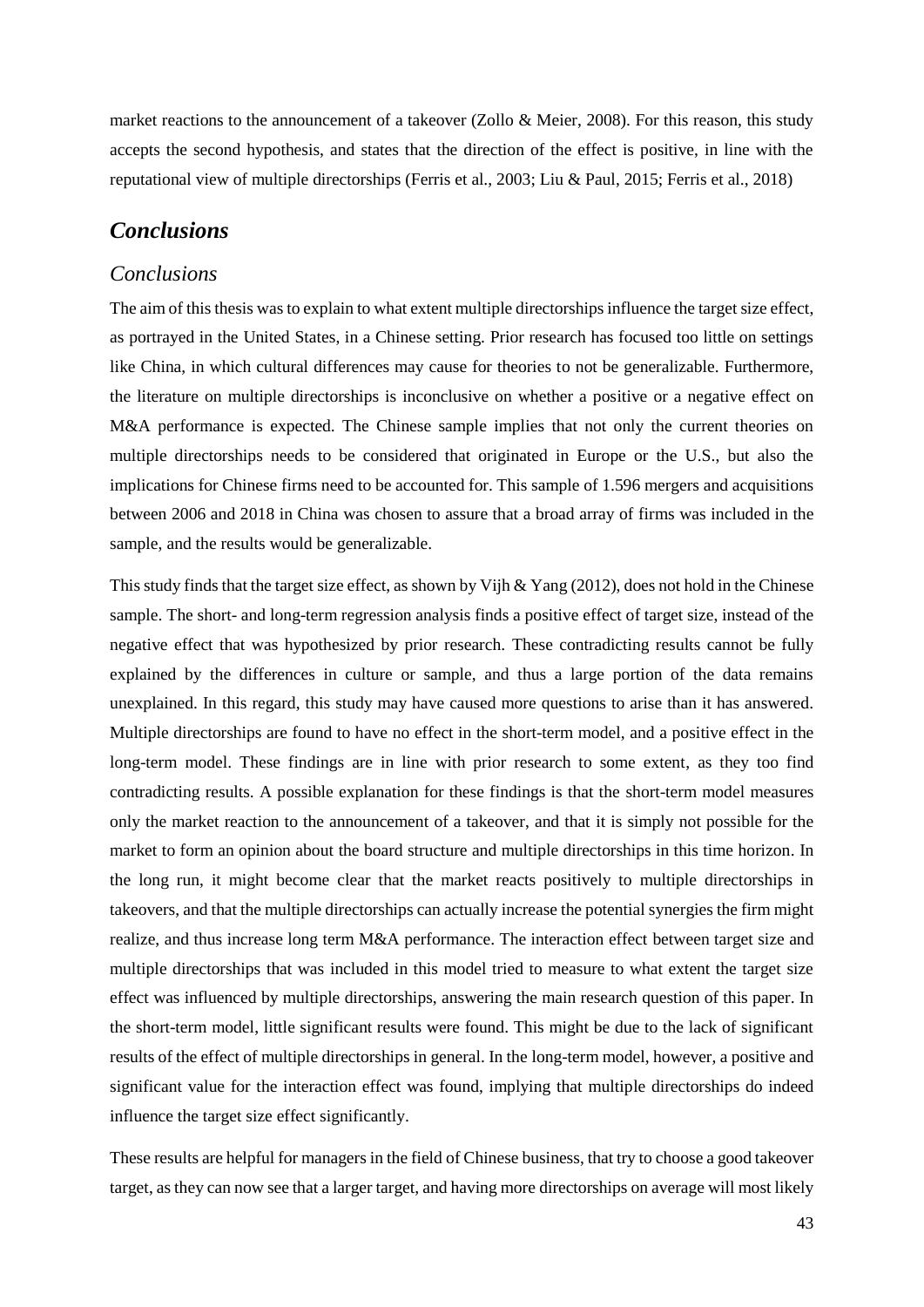increase long term M&A performance. Researchers can use the results of this study to examine the cultural differences between Europe, the U.S. and China further. Moreover, a direction to the effect of multiple directorships on M&A performance is given, allowing further research to explore multiple directorships and M&A deeper.

This study has posed a possible reason for the conflicting results in current multiple directorships literature. In the short term, the public might not be able to accurately assess the potential benefits from having multiple directorships in takeovers. Whereas in the long term, the markets are in favor of these multiple directorships. Prior research has focused on the short and long term interchangeably, and may therefore have found inconsistent results. Furthermore, this study finds that the target size effect does not hold in China, indicating that the cultural differences between the U.S. and China are a factor that might cause U.S. based theories to no longer hold in a Chinese setting. This is something future researchers must take into account when using foreign theories to predict or explain M&A performance.

#### <span id="page-44-0"></span>*Discussion*

Of course, none of the conclusions in this study is without limitations. Some generalizability issues might arise from the low explanatory power of the models in this study. Even though prior research has found similar, or even lower explanatory power in their models (e.g. Moeller et al., 2003; Vijh & Yang, 2012; Humphery-Jenner & Powell, 2014; Alexandridis et al., 2017), an r-squared of around five percent for the short term model and around twelve percent for the long term model is not very high. This might imply that the results of the study cannot be generalized to the entire Chinese setting. However, some new insights on the topic can be helpful to allow further research to understand this setting better. Second, the use of a proxy for target size is perhaps one of the greatest limitations to this study. Even though several robustness checks were executed to check if these results are impacted by different measures of target size, all of these different measures are based on the same underlying value of the target. The current literature is no stranger to using proxies for variables such as size, especially when true values are difficult to obtain, due to closed markets or poor institutional frameworks (Cai & Sevilir, 2012). However, the measure of target size cannot be seen as a solid proxy that would serve as a perfect substitute to actual target size.

For the actual testing of hypotheses, the OLS regression method has been found to properly explain M&A performance, but the use of the three-day and one-year event windows is still disputable. Even though robustness checks have indicated that most results are robust to the use of a seven-day and twoyear window, some research expresses concerns with the use of any less than eleven-day and three-year windows to properly explain M&A performance in weaker and less developed markets (Alexandridis et al., 2013; Humphery-Jenner & Powell, 2014; Rao-Nicholson et al., 2016).

Future research might be able to focus on the target size effect in more detail. Since this effect has an opposite effect in both China and the United States, cultural differences might play a big role in the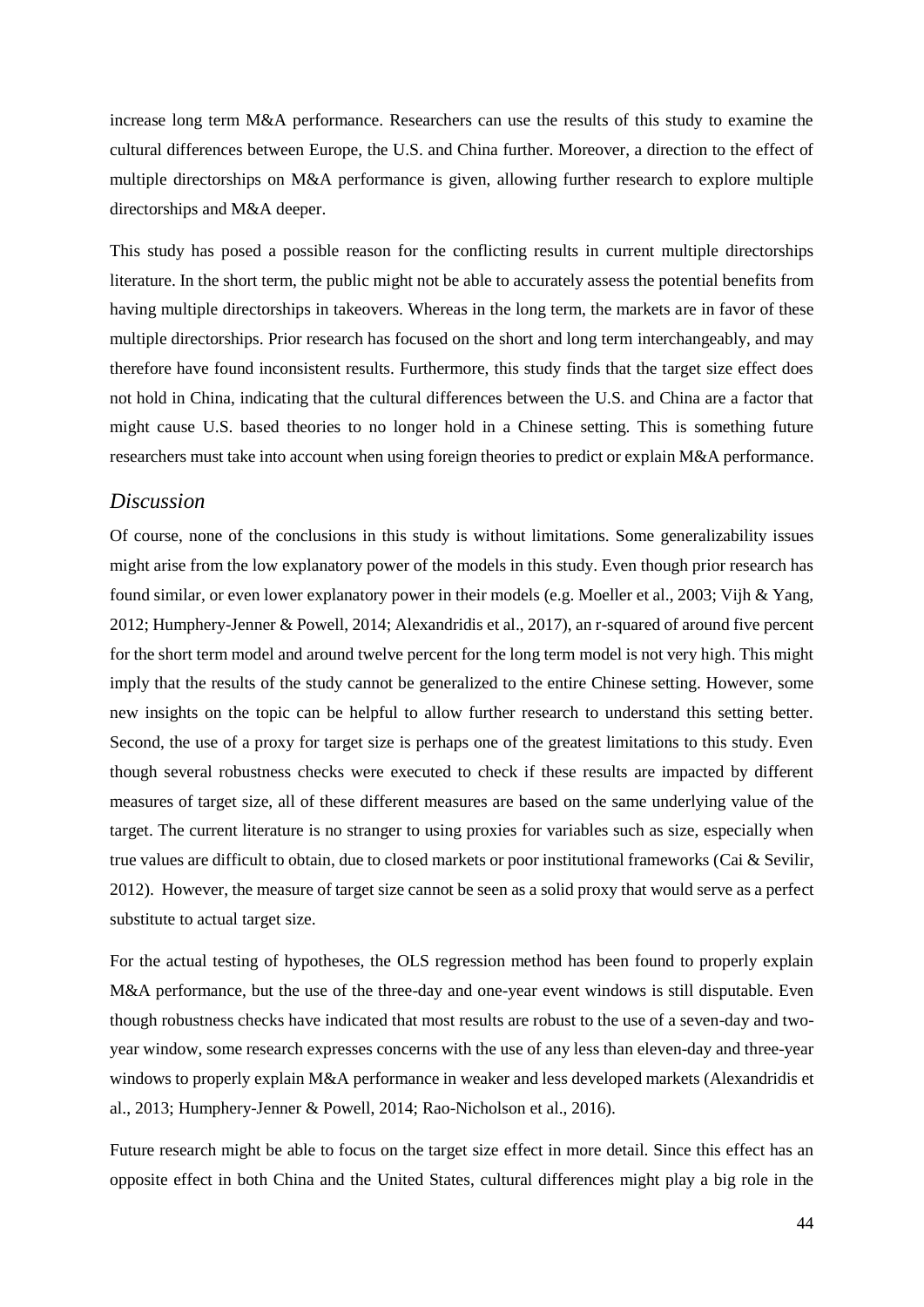origin of this effect. The factors that cause this effect to happen are yet unknown to researchers in the field. Even though this study finds that multiple directorships might be a long-term influence to this effect, other factors might also play a role. Furthermore, future research might be able to test the target size effect in China, with the use of a proper measure of target size. Only then can be said whether the proxy used in this study was sufficient or insufficient to explain M&A performance. Lastly, future research might be able to find a dominant view of multiple directorships, or which factors influence the differences in results of previous research. This study believes that the two views might be dominant over different time horizons, but other factors might also be at play.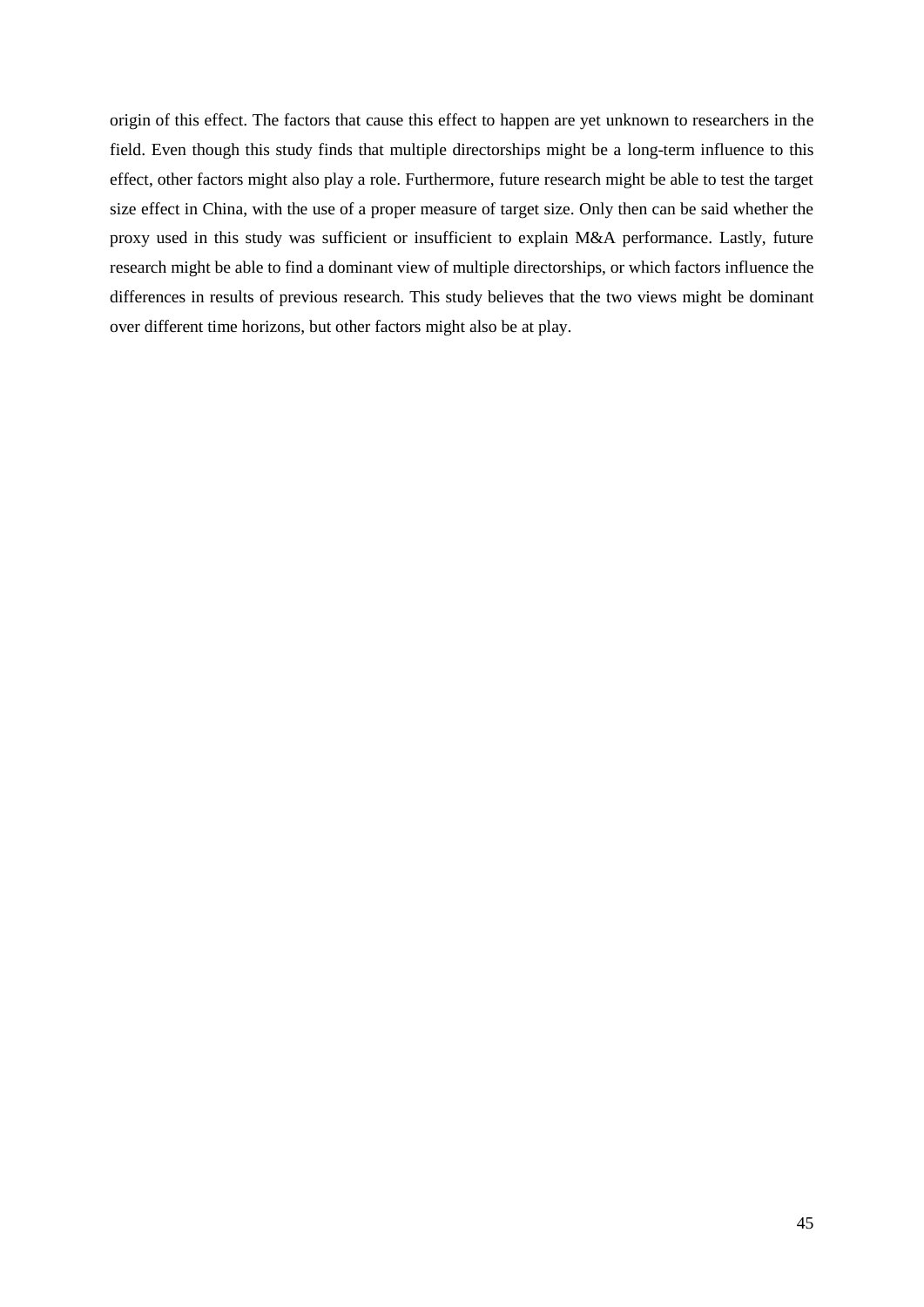# <span id="page-46-0"></span>*References*

Abrahamson, E. (1991). Managerial fads and fashions: the diffusion and rejection of innovations. Academy of Management Review, 16, 586-612.

Ahn, S., Jiraporn, P., & Kim, Y. S. (2010). Multiple directorships and acquirer returns. Journal of Banking & Finance, 34(9), 2011-2026.

Alexandridis, G., Antypas, N., & Travlos, N. (2017). Value creation from M&As: New evidence. Journal of Corporate Finance, 45, 632-650.

Alexandridis, G., Fuller, K. P., Terhaar, L., & Travlos, N. G. (2013). Deal size, acquisition premia and shareholder gains. Journal of Corporate Finance, 20, 1-13.

Allison, P. (2012). When can you safely ignore multicollinearity. Statistical Horizons, 5(1).

Andres, C., Van Den Bongard, I., & Lehmann, M. (2013). Is busy really busy? Board governance revisited. Journal of Business Finance & Accounting, 40(9-10), 1221-1246.

Bar-Hava, K., Feng, G., & Lev, B. (2013). Busy directors are detrimental to corporate governance. Working paper.

Beck, P. J., & Maher, M. W. (1986). A comparison of bribery and bidding in thin markets. Economics letters, 20(1), 1-5.

Becketti, S. (1986). Corporate mergers and the business cycle. Economic Review, 71(5), 13-26.

Beckman, C. M., & Haunschild, P. R. (2002). Network learning: The effects of partners' heterogeneity of experience on corporate acquisitions. Administrative science quarterly, 47(1), 92-124.

Belsley, D.A., Kuh, E.,Welsch, R.E. (1980). Regression diagnostics : identifying influential data and sources of collinearity. Printed book, New York : Wiley. xv 292 pp.

Bittlingmayer, G. (1996). Merger as a Form of Investment. Kyklos, 49(2), 127-153.

Boyle, J., & Winter, M. (2010). A different toolbox for M&A due diligence in China. Thunderbird International Business Review, 52(1), 55-59.

Brown, S.J., Warner, J.B., (1985). Using daily stock returns: the case of event studies. J. Financ. Econ. 14 (1), 3–31.

Brown, W. O., & Maloney, M. T. (1999). Exit, voice, and the role of corporate directors: Evidence from acquisition performance.

Burt, R. S. (1992). Structural holes. Cambridge: Harvard University Press.

Burt, R. S., & Burzynska, K. (2017). Chinese entrepreneurs, social networks, and guanxi. Management and Organization Review, 13(2), 221-260.

Burt, R. S., & Opper, S. (2017). Early network events in the later success of Chinese entrepreneurs. Management and Organization Review, 13(3), 497-537.

Cai, Y., & Sevilir, M. (2012). Board connections and M&A transactions. Journal of Financial Economics, 103(2), 327-349.

Cartwright, S., & Schoenberg, R. 2006. Thirty years of mergers and acquisitions research: Recent advances and future opportunities. British Journal of Management, 17: S1-S5.

Cashman, G. D., Gillan, S. L., & Jun, C. (2012). Going overboard? On busy directors and firm value. Journal of Banking & Finance, 36(12), 3248-3259.

Chatterjee, S., John, K., & Yan, A. (2012). Takeovers and divergence of investor opinion. The Review of Financial Studies, 25(1), 227-277.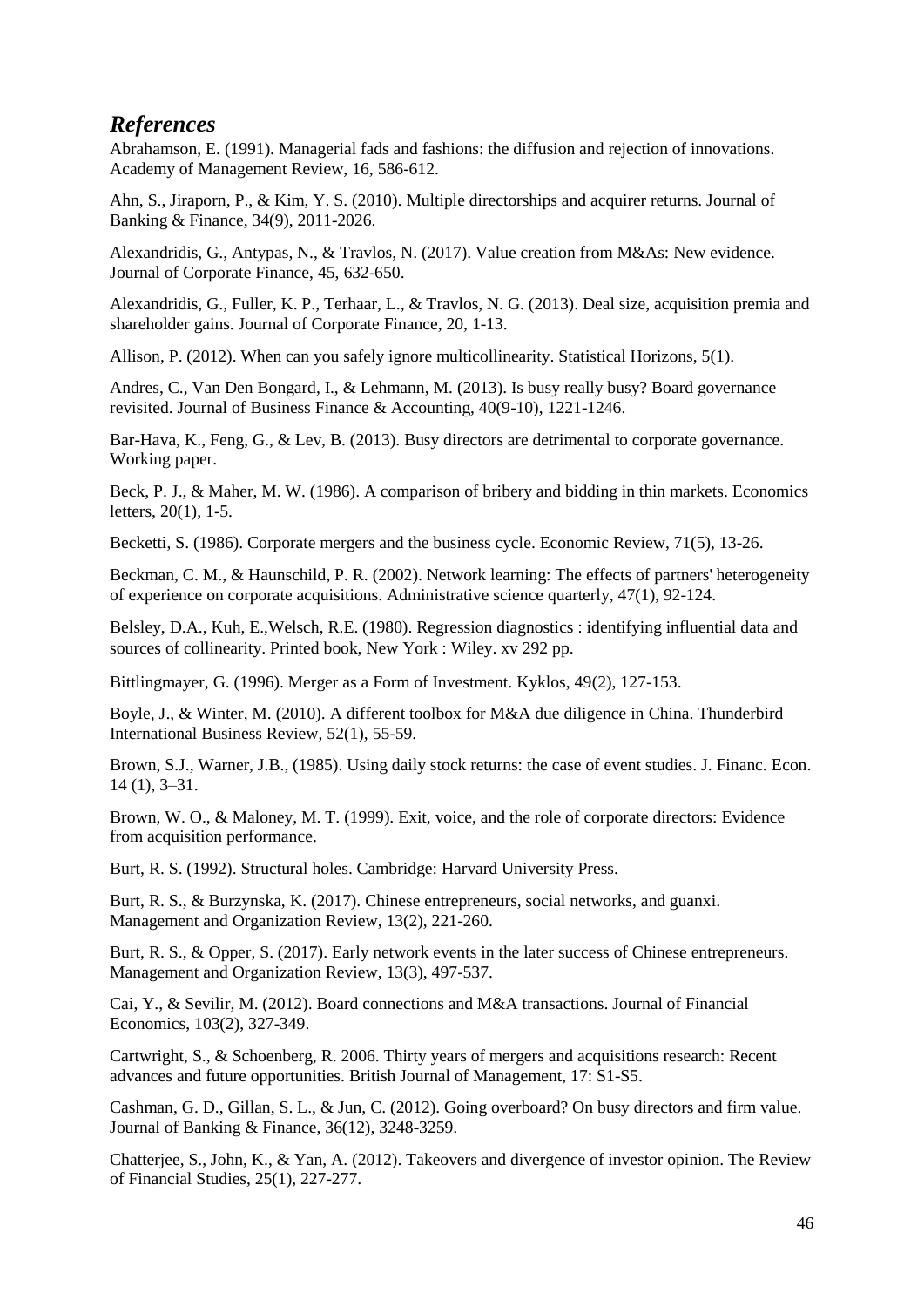Cheung, Y. L., Rau, P. R., & Stouraitis, A. (2012). How much do firms pay as bribes and what benefits do they get? Evidence from corruption cases worldwide (No. w17981). National Bureau of Economic Research.

Coleman, J. S. (1988). Social capital in the creation of human capital. American journal of sociology, 94, S95-S120.

Cooke, F.L. (2006). Acquisitions of Chinese state-owned enterprises by multinational corporations: driving forces, barriers and implications for HRM. British Journal of Management 17: S105–S121.

Core, J. E., Holthausen, R. W., & Larcker, D. F. (1999). Corporate governance, chief executive officer compensation, and firm performance. Journal of Financial Economics, 51, 371–406.

Cotter, J., Shivdasani, A., & Zenner, M. (1997). Do independent directors enhance target shareholder wealth during tender offers? Journal of Financial Economics, 43, 195–218.

DePamphilis, D.M. (2015). "Mergers, Acquisitions, and Other Restructuring Activities", 8th edition, Academic Press, 2015 (ISBN: 97801280139)

Dew, N., Read, S., Sarasvathy, S. D., & Wiltbank, R. (2009). Effectual versus predictive logics in entrepreneurial decision-making: Differences between experts and novices. Journal of business venturing, 24(4), 287-309.

Dewenter, K. L., & Malatesta, P. H. (2001). State-owned and privately owned firms: An empirical analysis of profitability, leverage, and labor intensity. American Economic Review, 91(1), 320-334.

Di Pietra, R., Grambovas, C. A., Raonic, I., & Riccaboni, A. (2008). The effects of board size and 'busy'directors on the market value of Italian companies. Journal of management & governance, 12(1), 73-91.

Dong, M., Hirshleifer, D., Richardson, S., & Teoh, S. H. (2006). Does investor misvaluation drive the takeover market?. The Journal of Finance, 61(2), 725-762.

Fairchild, A. J., & MacKinnon, D. P. (2009). A general model for testing mediation and moderation effects. Prevention Science, 10(2), 87-99.

Fan, J. P., Wong, T. J., & Zhang, T. (2007). Politically connected CEOs, corporate governance, and Post-IPO performance of China's newly partially privatized firms. Journal of financial economics, 84(2), 330-357.

Ferris, S. P., Jagannathan, M., & Pritchard, A. C. (2003). Too busy to mind the business? Monitoring by directors with multiple board appointments. The Journal of finance, 58(3), 1087-1111.

Ferris, S. P., Jayaraman, N., & Liao, M. Y. S. (2018). Mergers and the Market for Busy Directors: An International Analysis.

Fich, E. M., & Shivdasani, A. (2006). Are busy boards effective monitors?. The Journal of finance, 61(2), 689-724.

Field, L., Lowry, M., & Mkrtchyan, A. (2013). Are busy boards detrimental?. Journal of Financial Economics, 109(1), 63-82.

Fletcher, M., & Harris, S. (2012). Knowledge acquisition for the internationalization of the smaller firm: Content and sources. International Business Review, 21(4), 631-647.

Fu, F., Lin, L., & Officer, M. S. (2013). Acquisitions driven by stock overvaluation: Are they good deals?. Journal of Financial Economics, 109(1), 24-39.

Fuhrmann, S., Ott, C., Looks, E. and Guenther, T.W. (2017). The contents of assurance statements for sustainability reports and information asymmetry. Accounting and Business Research, 47:4, 369-400.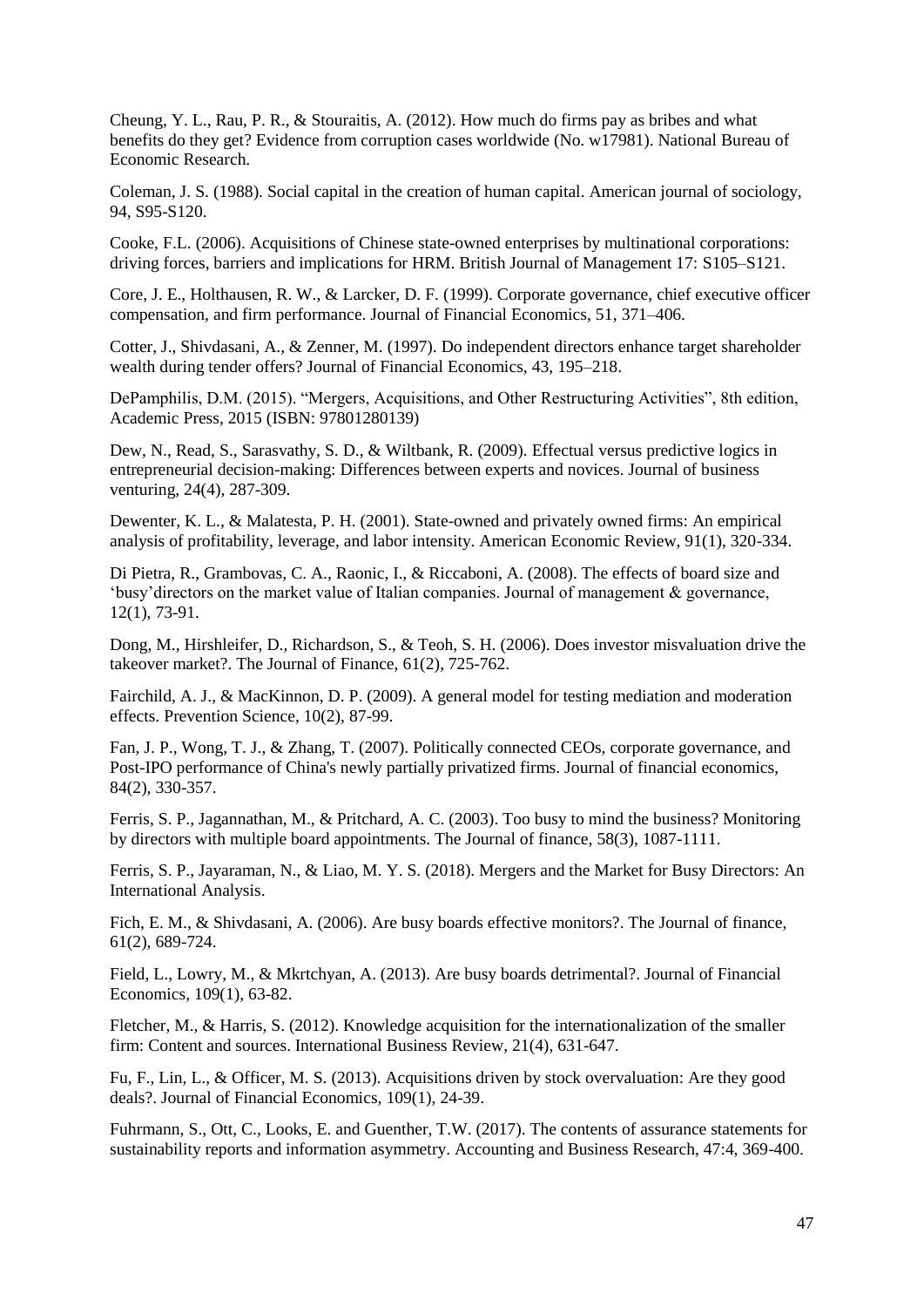Gargiulo, M., & Benassi, M. (2000). Trapped in your own net? Network cohesion, structural holes, and the adaptation of social capital. Organization Science, 11(2): 183-196.

Golbe, D. L., & White, L. J. (1988). A time-series analysis of mergers and acquisitions in the US economy. In Corporate takeovers: Causes and consequences (pp. 265-310). University of Chicago press.

Grave, K., Vardiabasis, D. & Yavas, B. (2012). The Global Financial Crisis and M&A. International Journal of Business and Management Vol. 7, No. 11; June 2012

Gulati, R., & Gargiulo, M. (1999). Where do interorganizational networks come from?. American Journal of Sociology, 104(5): 1439-1493.

Hackbarth, D., & Morellec, E. (2008). Stock returns in mergers and acquisitions. The Journal of Finance, 63(3), 1213-1252.

Haleblian, J.J., Kim, J.Y.J. & Rajagopalan, N. (2006). The influence of acquisition experience and performance on acquisition behavior: evidence from the U.S. commercial banking industry. Academy of Management Journal 49(2): 357–370.

Harris, I. C., & Shimizu, K. (2004). Too busy to serve? An examination of the influence of overboarded directors. Journal of Management Studies, 41(5), 775-798.

Haspeslagh, P. C., & Jemison, D. B. (1991). The challenge of renewal through acquisitions. Planning review, 19(2), 27-30.

Haunschild, P.R. & Beckman, C.M. (1998). When do interlocks matter? Alternate sources of information and interlock influence. Administrative Science Quarterly 43(4): 815–844.

Hayward, M.L.A. (2002). When do firms learn from their acquisition experience? Evidence from 1990–1995. Strategic Management Journal 23(1): 21–39.

Hines, N. Y. (2007). Cultural due diligence: The lost diligence that must be found by US corporations conducting M&A deals in China to prevent foreign corrupt practices act violations. Duq. Bus. LJ, 9, 19.

Humphery-Jenner, M., & Powell, R. (2014). Firm size, sovereign governance, and value creation: Evidence from the acquirer size effect. Journal of Corporate Finance, 26, 57-77.

Johanson, J., & Vahlne, J. E. (2003). Business relationship learning and commitment in the internationalization process. Journal of international entrepreneurship, 1(1), 83-101.

Johanson, J., & Vahlne, J. E. (2009). The Uppsala internationalization process model revisited: From liability of foreignness to liability of outsidership. Journal of international business studies, 40(9), 1411-1431.

Kagel, J. H., & Levin, D. (1986). The winner's curse and public information in common value auctions. The American economic review, 894-920.

Lehn, K. M., & Zhao, M. (2006). CEO turnover after acquisitions: are bad bidders fired?. The Journal of Finance, 61(4), 1759-1811.

Li, Y., & Peng, M. W. 2008. Developing theory from strategic management research in China. Asia Pacific Journal of Management, 25: 563-572.

Lin, Z., Peng, M. W., Yang, H., & Sun, S. L. (2009). How do networks and learning drive M&As? An institutional comparison between China and the United States. Strategic Management Journal, 30(10), 1113-1132.

Liu, B., & McConnell, J. J. (2013). The role of the media in corporate governance: Do the media influence managers' capital allocation decisions?. Journal of Financial Economics, 110(1), 1-17.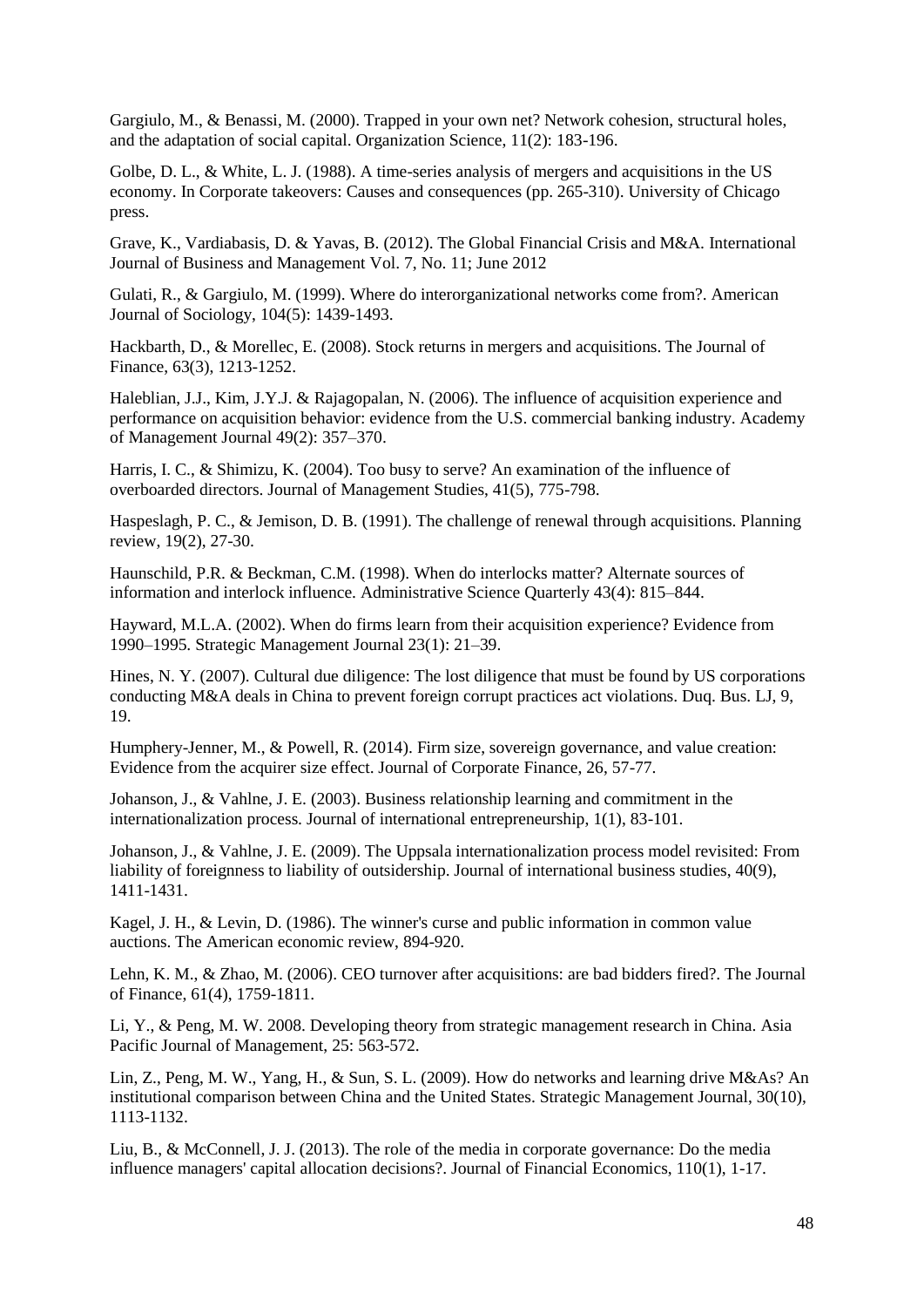Liu, C., & Paul, D. L. (2015). A new perspective on director busyness. Journal of Financial Research, 38(2), 193-218.

Liu, Q., Luo, T., & Tian, G. (2016). Political connections with corrupt government bureaucrats and corporate M&A decisions: A natural experiment from the anti-corruption cases in China. Pacific-Basin Finance Journal, 37, 52-80.

Ljungqvist, A., & Raff, K. (2017). Busy directors: strategic interaction and monitoring synergies (No. w23889). National Bureau of Economic Research.

Lu, Y., Tsang, E. W., & Peng, M. W. (2008). Knowledge management and innovation strategy in the Asia Pacific: Toward an institution-based view.

Luo, Y. & Peng, M.W. (1999). Learning to compete in a transition economy: experience, environment, and performance. Journal of International Business Studies 30(2): 269–296.

Lyon, J. D., Barber, B. M., & Tsai, C. L. (1999). Improved methods for tests of long-run abnormal stock returns. The Journal of Finance, 54(1), 165-201.

Maney, K., Hamm, S., & O'Brien, J. (2011). Making the World Work Better, The Ideas That Shaped a Century and a Company. New York, NY: IBMPress.

Martynova, M., & Renneboog, L. (2009). What determines the financing decision in corporate takeovers: Cost of capital, agency problems, or the means of payment?. Journal of Corporate Finance, 15(3), 290-315.

Megginson, W. L., & Netter, J. M. (2001). From state to market: A survey of empirical studies on privatization. Journal of economic literature, 39(2), 321-389.

Melicher, R. W., Ledolter, J., & D'Antonio, L. J. (1983). A time series analysis of aggregate merger activity. The review of economics and statistics, 423-430.

Méon, P. G., & Sekkat, K. (2005). Does corruption grease or sand the wheels of growth?. Public choice, 122(1-2), 69-97.

Moeller, S. B., Schlingemann, F. P., & Stulz, R. M. (2003). Firm size and the gains from acquisitions. Journal of financial economics, 73(2), 201-228.

Nelson, R. L., & National bureau of economic research (Etats-Unis). (1959). Merger movements in American industry, 1895-1956 (No. 66). Princeton: Princeton university press.

Oliver, C. (1990). Determinants of interorganizational relationships: integration and future directions. Academy of Management Review 15(2): 241–265.

Peng, M. W. (2003). Institutional transitions and strategic choices. Academy of management review, 28(2), 275-296.

Peng, M. W. (2012). The global strategy of emerging multinationals from China. Global Strategy Journal, 2(2), 97-107.

Peng, M. W., Zhang, S., & Li, X. (2007). CEO duality and firm performance during China's institutional transitions. Management and Organization Review, 3(2), 205-225.

Peng, M.W. & Heath, P.S. (1996). The growth of the firm in planned economies in transition: institutions, organizations, and strategic choice. Academy of Management Review 21(2): 492–528.

Peng, M.W. (2006). Making M&A fly in China. Harvard Business Review 84(3): 26–27.

Pfeffer, J. & Salancik, G.R. (1978). The External Control of Organizations. Harper: New York.

Pyles, M. K., & Mullineax, D. J. (2008). Constraints on loan sales and the price of liquidity. Journal of Financial Services Research, 33(1), 21-36.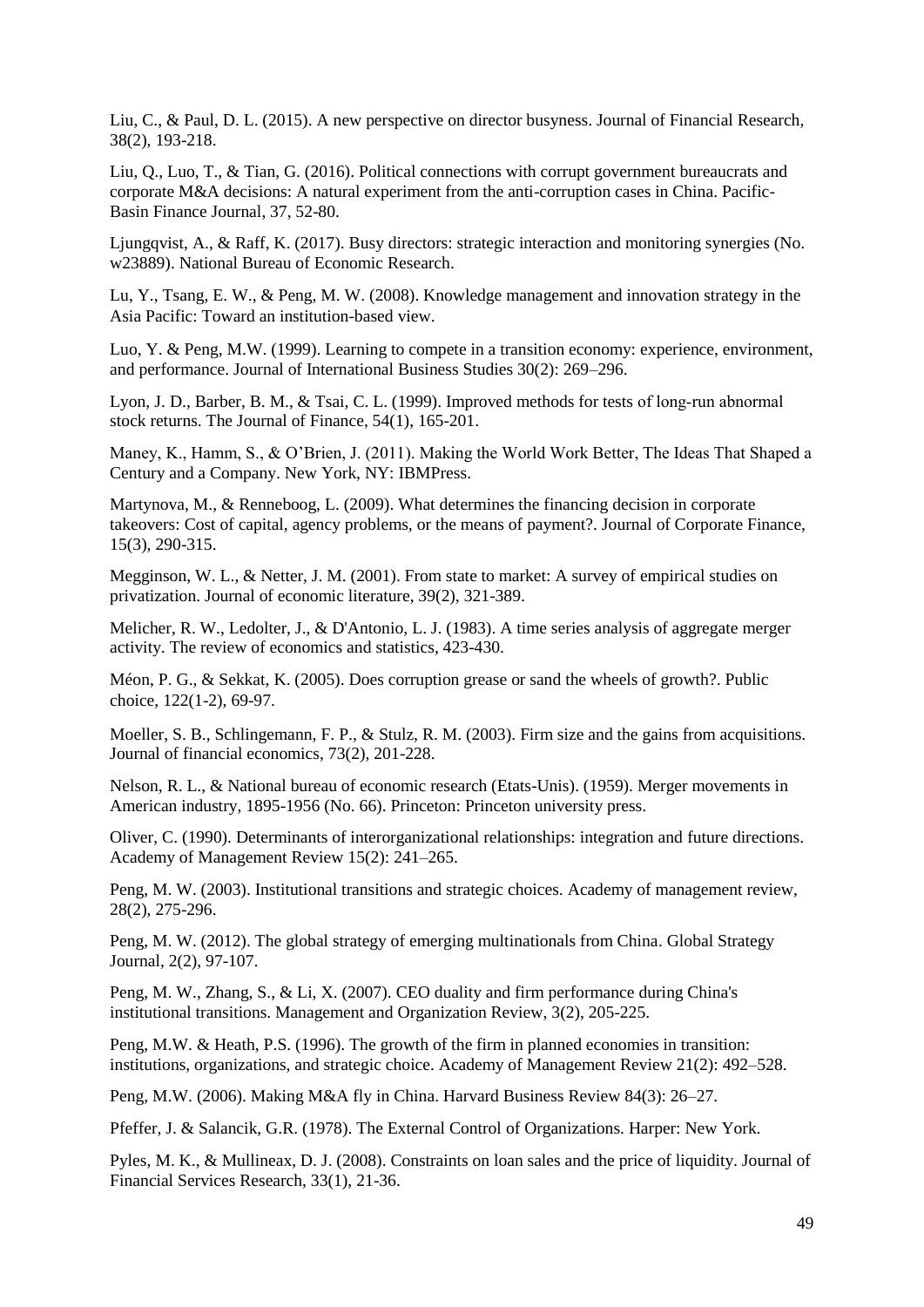Rao-Nicholson, R., Salaber, J., & Cao, T. H. (2016). Long-term performance of mergers and acquisitions in ASEAN countries. Research in International Business and Finance, 36, 373-387.

Reagans, R., & Zuckerman, E. W. (2001). Networks, diversity, and productivity: The social capital of corporate R&D teams. Organization science, 12(4), 502-517.

Reed, F. M., Walsh, K., & Grice, R. (2002). Information acquisition for technological innovation and technology strategy in small firms. In IEEE International Engineering Management Conference (Vol. 1, pp. 137-142). IEEE.

Romei, V. & Reed, J. (2019). The Asian century is set to begin. Financial Times news article, retrieved from<https://www.ft.com/content/520cb6f6-2958-11e9-a5ab-ff8ef2b976c7> on March 27, 2019.

Rosenstein, S. & Wyatt, J. (1990). Outside directors, board independence, and shareholder wealth. Journal of Financial Economics, 26, 175–184.

Ruihai, L., Hongmin, C. & Lirui, Z. (2006). Investigation on Evidence of Macroscopic Factors Influencing the Merger of Corporations in China. Management Review, 18, 50-53.

Sarasvathy, S. D. (2001). Causation and effectuation: Toward a theoretical shift from economic inevitability to entrepreneurial contingency. Academy of management Review, 26(2), 243-263.

Schwert, G. W. (1996). Markup pricing in mergers and acquisitions. Journal of Financial economics, 41(2), 153-192.

Shropshire, C. (2010). The role of the interlocking director and board receptivity in the diffusion of practices. Academy of Management Review, 35(2), 246-264.

Song, L., Yang, J., & Zhang, Y. (2011). State‐owned Enterprises' Outward Investment and the Structural Reform in China. China & World Economy, 19(4), 38-53.

Stähler, F., Ryan, M., & Raff, H. (2007). The Choice of Market Entry Mode: Greenfield Investment, M&A and Joint Venture, Economics working paper. Christian-Albrechts-Universität Kiel, Department of Economics, No. 2007,19.

Sufi, A. (2007). Information asymmetry and financing arrangements: Evidence from syndicated loans. The Journal of Finance, 62(2), 629-668.

Thanos, I.C., Papadakis, V.M., (2012). Unbundling acquisition performance: how do they perform and how can this be measured? In: Faulkner, D., Teerikangas, S., Joseph, R.J. (Eds.), Handbook of Mergers and Acquisitions. Oxford University Press, Oxford UK.

Tuschke, A., Sanders, W. G., & Hernandez, E. (2014). Whose experience matters in the boardroom? The effects of experiential and vicarious learning on emerging market entry. Strategic Management Journal, 35(3), 398-418.

UNCTAD. (2007). World Investment Report 2007: Cross-border Mergers and Acquisitions and Development, United Nations, Geneva.

Vasconcellos, G. M., & Kish, R. J. (1996). Factors affecting cross-border mergers and acquisitions: The Canada-US experience. Global Finance Journal, 7(2).

Vijh, A. M., & Yang, K. (2012). Are small firms less vulnerable to overpriced stock offers?. Journal of financial economics, 110(1), 61-86.

Wang, A. (2009). The choice of market entry mode: cross-border M&A or greenfield investment. International Journal of business and management, 4(5), 239-245.

Wysocki, P. D., Tuna, A. I. & Richardson, S. (2005). Accounting for taste: Board member preferences and corporate policy choices'. MIT Sloan School of Management Working Paper, December.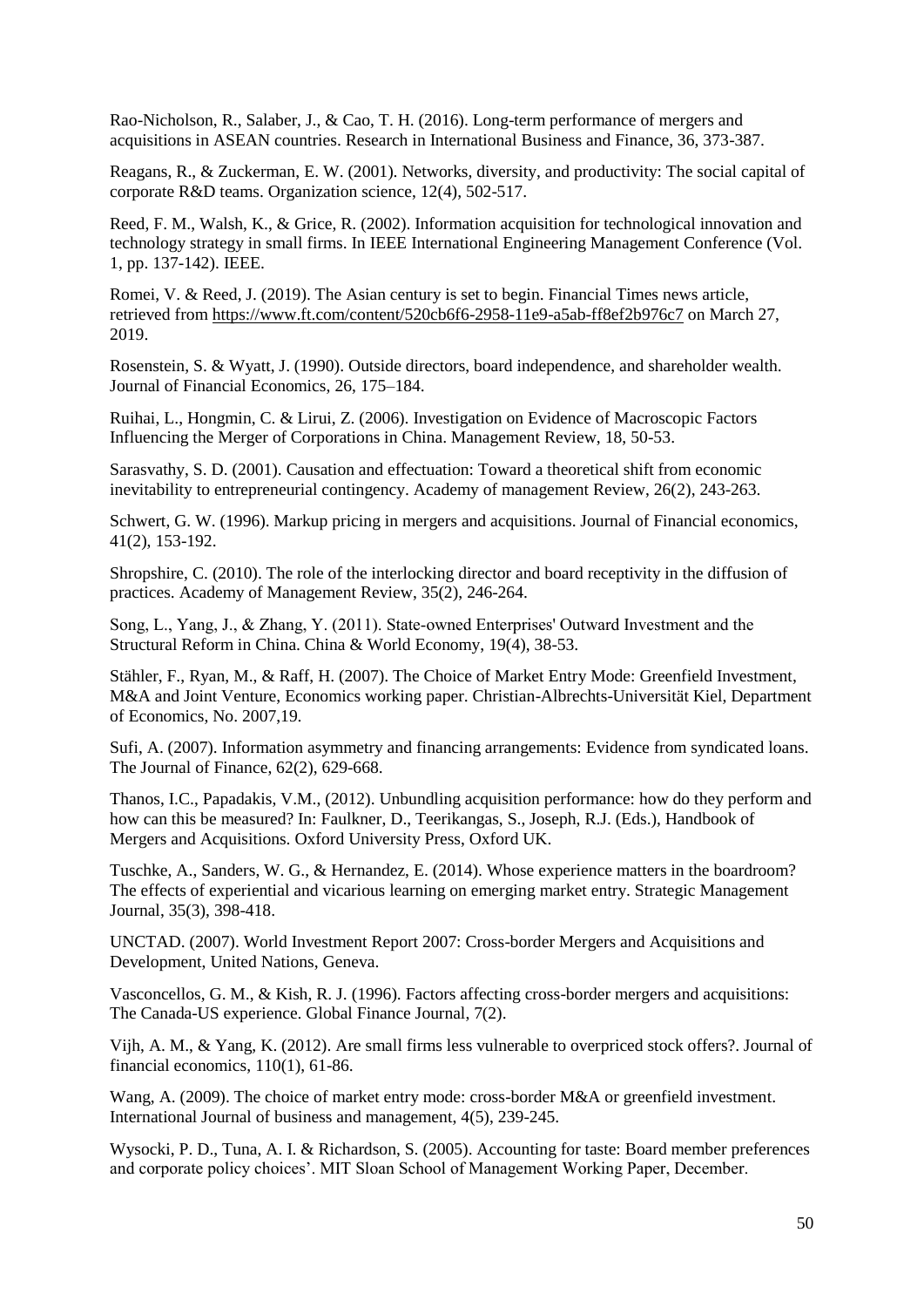Xiao, Z. X., & Tsui, A. S. (2007). When brokers may not work: The cultural contingency of social capital in Chinese high-tech firms. Administrative Science Quarterly, 52(1): 1-31.

Yang, J., Guariglia, A., & Guo, J. M. (2017). To what extent does corporate liquidity affect M&A decisions, method of payment and performance? Evidence from China. Journal of Corporate Finance.

Zaheer, A., & Bell, G. G. (2005). Benefiting from network position: Firm capabilities, structural holes, and performance. Strategic Management Journal, 26(9): 809-825.

Zhang, J., & He, X. (2014). Economic nationalism and foreign acquisition completion: The case of China. International Business Review, 23(1), 212-227.

Zhou, B., Guo, J., Hua, J., & Doukas, A. J. (2015). Does state ownership drive M&A performance? Evidence from China. European Financial Management, 21(1), 79-105.

Zollo, M., & Meier, D. (2008). What is M&A performance?. Academy of management perspectives, 22(3), 55-77.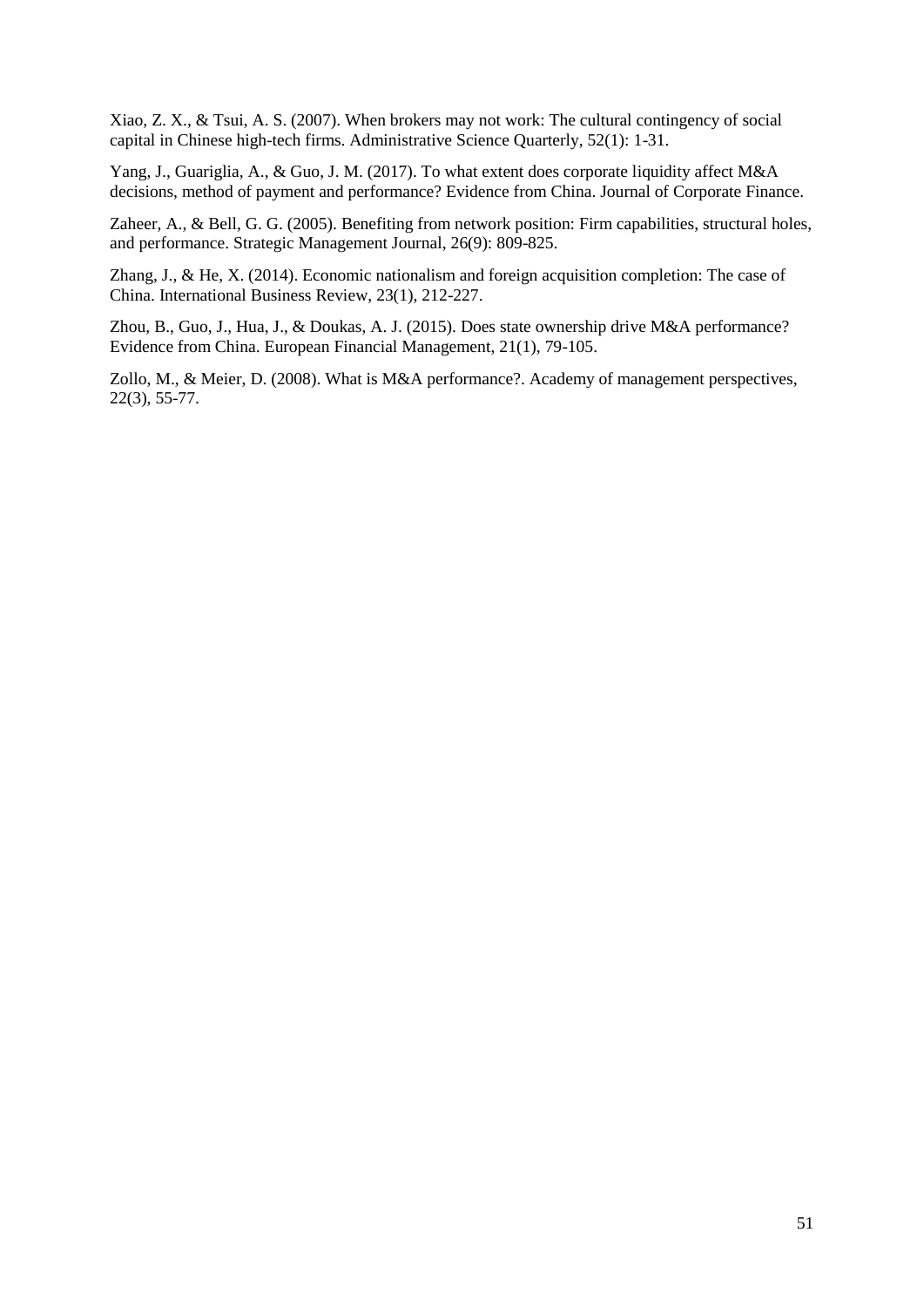# <span id="page-52-0"></span>*Appendices*

#### *Appendix 1: VIF statistics of multicollinearity of the long term model:*

The VIF statistics indicate whether multicollinearity is present in the model. The VIF value is expected to be no higher than three or ten (Belsley et al., 1980). Three is used as a safe measure to state that multicollinearity is not present, but actual issues with multicollinearity arise only above a level of ten. The 1/VIF statistic indicates whether tolerance levels are too low. If a 10% tolerance level is breached (1/VIF < 0.100), multicollinearity might be an issue.

| Variable                      | $\sqrt{ }$<br>VIF | $\sqrt{2}$<br>$1/\mathrm{VIF}$ |
|-------------------------------|-------------------|--------------------------------|
| <b>Target Size</b>            | 1.380             | 0.723                          |
| Multiple Dir~s                | 1.380             | 0.725                          |
| [Multiple Dir~s* Target size] | 1.300             | 0.768                          |
| Leverage                      | 1.250             | 0.799                          |
| Tobin's Q                     | 1.180             | 0.846                          |
| Relative Size                 | 1.160             | 0.864                          |
| Related Deal                  | 1.150             | 0.869                          |
| Price-Earnings                | 1.100             | 0.906                          |
| Market-to-book                | 1.070             | 0.937                          |
| Acquirer Size                 | 1.020             | 0.979                          |
| Prior Experience              | 1.010             | 0.989                          |
| Mean Value                    | 1.180             |                                |

*Appendix 2: Correlations between different CAR windows:*

| Variables    | $CAR$ (3D) | $CAR$ $(7D)$ | CAR (1Y)   | $CAR$ $(2Y)$ |
|--------------|------------|--------------|------------|--------------|
| $CAR$ (3D)   | 1.000      |              |            |              |
| $CAR$ $(7D)$ | $0.876***$ | 1.000        |            |              |
| CAR(1Y)      | $0.165***$ | $0.234***$   | 1.000      |              |
| CAR (2Y)     | $0.172***$ | $0.227***$   | $0.899***$ | 1.000        |
|              |            |              |            |              |

\*, \*\*\*. Correlations at the 5%; 2.5% and 1% significance levels respectively.

#### *Appendix 3: Short term model regression without interaction effect.*

The variables in this table are measured as described in the previous sections. The (ln) is no longer added to the description to facilitate easier understanding of the results. The adjusted r-squared and F-tests are added in the table as well.

| CARW3                | Coef.    | St. Err. | t-value       | p-value              | [95% Conf | <i>Intervall</i> | Sig    |
|----------------------|----------|----------|---------------|----------------------|-----------|------------------|--------|
| <b>Target Size</b>   | 0.674    | 0.133    | 5.06          | 0.000                | 0.413     | 0.935            | $***$  |
| Multiple Dir~s       | 0.029    | 0.293    | 0.10          | 0.921                | $-0.546$  | 0.604            |        |
| Leverage             | 0.274    | 0.169    | 1.62          | 0.105                | $-0.057$  | 0.605            |        |
| Tobin's Q            | $-0.138$ | 0.114    | $-1.21$       | 0.227                | $-0.361$  | 0.086            |        |
| <b>Relative Size</b> | 0.000    | 0.000    | 1.85          | 0.065                | 0.000     | 0.001            | $\ast$ |
| <b>Related Deal</b>  | $-1.826$ | 0.620    | $-2.95$       | 0.003                | $-3.042$  | $-0.610$         | ***    |
| Price-Earnings       | $-0.002$ | 0.002    | $-0.86$       | 0.388                | $-0.006$  | 0.002            |        |
| Market-to-book       | $-0.266$ | 0.088    | $-3.04$       | 0.002                | $-0.438$  | $-0.094$         | ***    |
| Acquirer Size        | $-1.222$ | 0.213    | $-5.74$       | 0.000                | $-1.639$  | $-0.804$         | ***    |
| Prior Experience     | 0.138    | 0.160    | 0.86          | 0.390                | $-0.177$  | 0.452            |        |
| Constant             | 9.702    | 3.539    | 2.74          | 0.006                | 2.759     | 16.645           | ***    |
| Mean dependent var   |          | 3.454    |               | SD dependent var     |           | 8.778            |        |
| R-squared            |          | 0.066    | Number of obs |                      |           | 1213.000         |        |
| F-test               |          | 8.445    | Prob > F      |                      |           | 0.000            |        |
| Akaike crit. (AIC)   |          | 8650.801 |               | Bayesian crit. (BIC) |           | 8706.911         |        |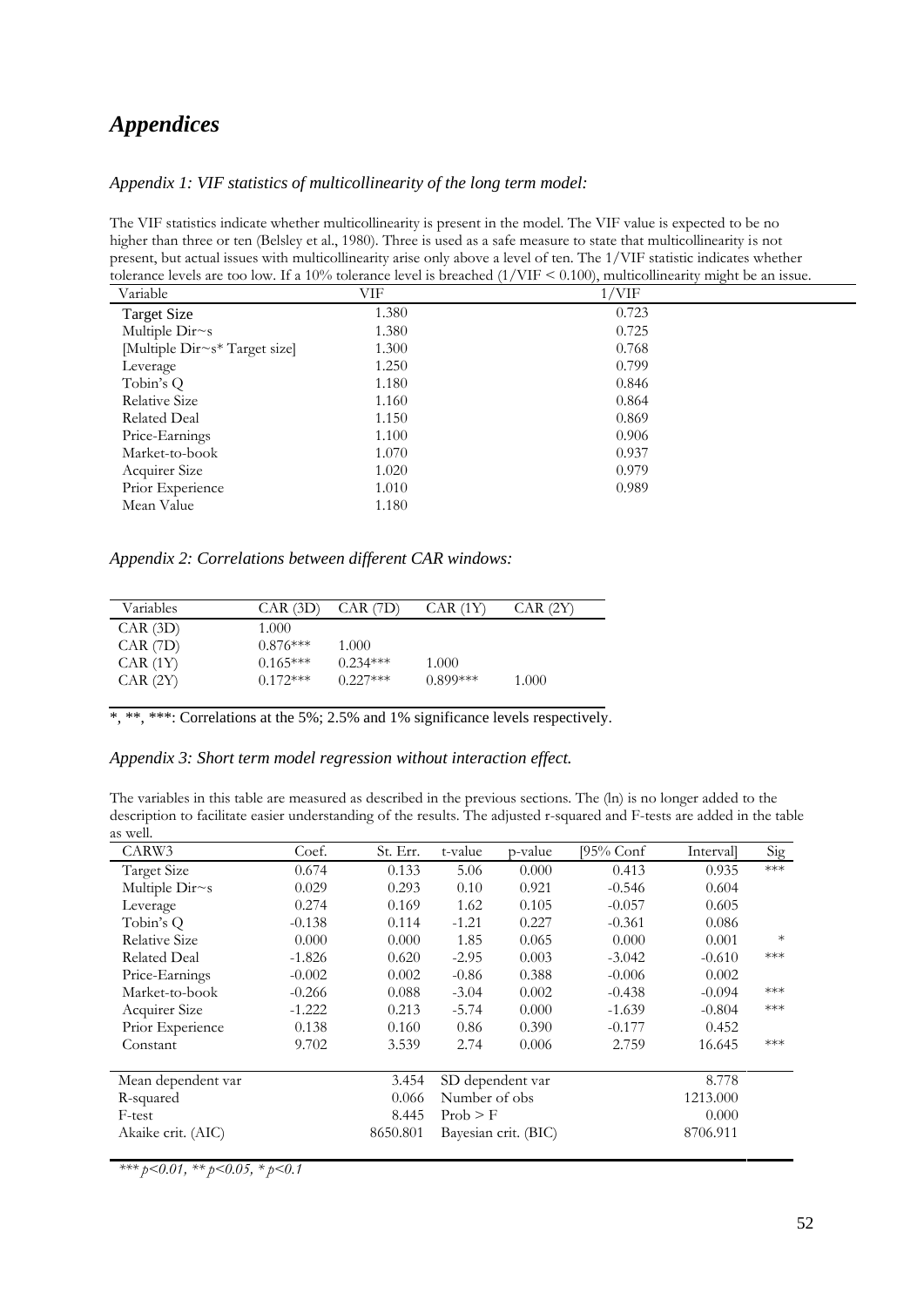*Appendix 4: Long term model regression without interaction effect.* 

The variables in this table are measured as described in the previous sections. The (ln) is no longer added to the description to facilitate easier understanding of the results. The adjusted r-squared and F-tests are added in the table as well.

| CARW1Y             | Coef.    | St. Err.  | t-value       | p-value              | [95% Conf | Intervall | Sig    |
|--------------------|----------|-----------|---------------|----------------------|-----------|-----------|--------|
| Target Size        | 3.774    | 0.990     | 3.81          | 0.000                | 1.832     | 5.715     | $***$  |
| Multiple Dir~s     | 2.920    | 2.179     | 1.34          | 0.181                | $-1.356$  | 7.196     |        |
| Leverage           | 1.615    | 1.255     | 1.29          | 0.198                | $-0.847$  | 4.077     |        |
| Tobin's Q          | $-1.771$ | 0.846     | $-2.09$       | 0.036                | $-3.431$  | $-0.112$  | $**$   |
| Relative Size      | 0.004    | 0.002     | 2.22          | 0.027                | 0.000     | 0.008     | $**$   |
| Related Deal       | $-8.734$ | 4.606     | $-1.90$       | 0.058                | $-17.770$ | 0.302     | $\ast$ |
| Price-Earnings     | $-0.043$ | 0.015     | $-2.80$       | 0.005                | $-0.073$  | $-0.013$  | ***    |
| Market-to-book     | $-6.408$ | 0.651     | $-9.84$       | 0.000                | $-7.686$  | $-5.131$  | ***    |
| Acquirer Size      | $-8.115$ | 1.581     | $-5.13$       | 0.000                | $-11.217$ | $-5.012$  | ***    |
| Prior Experience   | $-0.324$ | 1.192     | $-0.27$       | 0.786                | $-2.662$  | 2.014     |        |
| Constant           | 72.557   | 26.300    | 2.76          | 0.006                | 20.958    | 124.157   | ***    |
| Mean dependent var |          | $-1.007$  |               | SD dependent var     |           | 67.450    |        |
| R-squared          |          | 0.126     | Number of obs |                      |           | 1213.000  |        |
| F-test             |          | 17.334    | Prob > F      |                      |           | 0.000     |        |
| Akaike crit. (AIC) |          | 13516.766 |               | Bayesian crit. (BIC) |           | 13572.876 |        |
|                    |          |           |               |                      |           |           |        |

*\*\*\* p<0.01, \*\* p<0.05, \* p<0.1* 

#### *Appendix 5: Short term model regression with different measure of target size.*

The variables in this table are measured as described in the previous sections. The (ln) is no longer added to the description to facilitate easier understanding of the results. The adjusted r-squared and F-tests are added in the table as well.

| CAR(3D)              | Coef.    | St. Err. | t-value       | p-value              | [95% Conf | Interval | Sig   |
|----------------------|----------|----------|---------------|----------------------|-----------|----------|-------|
| <b>Target Size</b>   | $-2.464$ | 0.808    | $-3.05$       | 0.002                | $-4.049$  | $-0.879$ | $***$ |
| (lowest decimal)     |          |          |               |                      |           |          |       |
| Multiple Dir~s       | 0.037    | 0.296    | 0.13          | 0.899                | $-0.543$  | 0.618    |       |
| Multiple $Dirs*$     | 0.001    | 0.000    | 1.59          | 0.112                | 0.000     | 0.002    |       |
| Target size]         |          |          |               |                      |           |          |       |
| Leverage             | 0.260    | 0.170    | 1.53          | 0.127                | $-0.074$  | 0.594    |       |
| Tobin's O            | $-0.126$ | 0.115    | $-1.10$       | 0.270                | $-0.351$  | 0.098    |       |
| <b>Relative Size</b> | 0.001    | 0.000    | 2.94          | 0.003                | 0.000     | 0.001    | $***$ |
| <b>Related Deal</b>  | $-1.936$ | 0.624    | $-3.10$       | 0.002                | $-3.160$  | $-0.711$ | ***   |
| Price-Earnings       | $-0.001$ | 0.002    | $-0.37$       | 0.711                | $-0.005$  | 0.003    |       |
| Market-to-book       | $-0.285$ | 0.088    | $-3.23$       | 0.001                | $-0.458$  | $-0.112$ | ***   |
| Acquirer Size        | $-1.067$ | 0.211    | $-5.05$       | 0.000                | $-1.481$  | $-0.653$ | ***   |
| Prior Experience     | 0.118    | 0.161    | 0.73          | 0.465                | $-0.199$  | 0.434    |       |
| Constant             | 19.531   | 3.071    | 6.36          | 0.000                | 13.505    | 25.556   | ***   |
|                      |          |          |               |                      |           |          |       |
| Mean dependent var   |          | 3.454    |               | SD dependent var     |           | 8.778    |       |
| R-squared            |          | 0.055    | Number of obs |                      |           | 1213.000 |       |
| F-test               |          | 6.368    | Prob > F      |                      |           | 0.000    |       |
| Akaike crit. (AIC)   |          | 8666.403 |               | Bayesian crit. (BIC) |           | 8727.614 |       |
|                      |          |          |               |                      |           |          |       |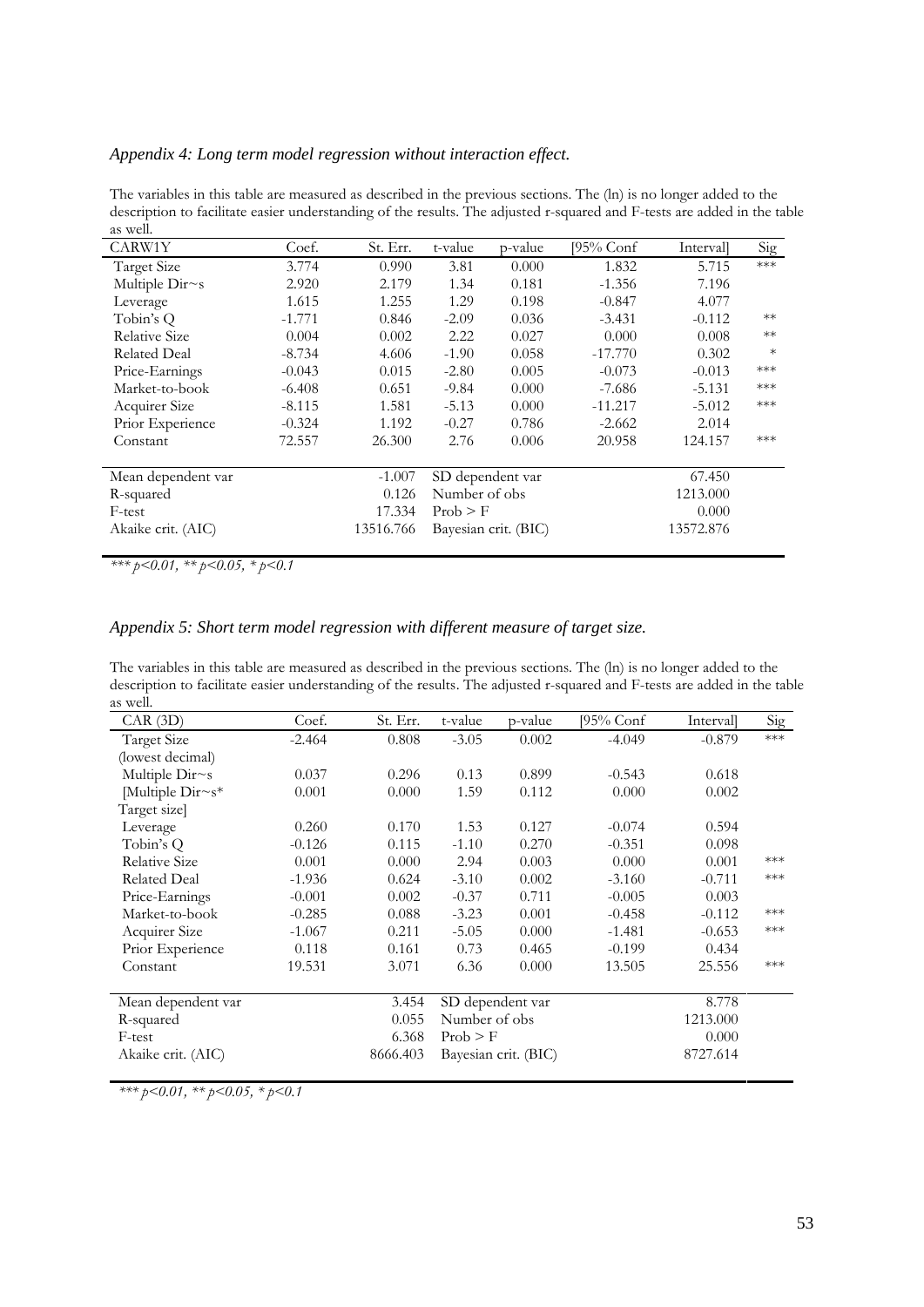#### *Appendix 6: Long term model regression with different measure of target size.*

| aescription to facilitate easier understanding of the results. The adjusted r-squared and F-tests are added too |          |           |               |                      |           |           |       |
|-----------------------------------------------------------------------------------------------------------------|----------|-----------|---------------|----------------------|-----------|-----------|-------|
| CAR (1Y)                                                                                                        | Coef.    | St. Err.  | t-value       | p-value              | [95% Conf | Intervall | Sig   |
| Target Size                                                                                                     | $-8.201$ | 5.986     | $-1.37$       | 0.171                | $-19.945$ | 3.542     |       |
| (lowest decimal)                                                                                                |          |           |               |                      |           |           |       |
| Multiple $Dirs$                                                                                                 | 2.797    | 2.191     | 1.28          | 0.202                | $-1.502$  | 7.097     |       |
| Multiple $Dirs*$                                                                                                | 0.009    | 0.004     | 2.50          | 0.013                | 0.002     | 0.016     | $**$  |
| Target size                                                                                                     |          |           |               |                      |           |           |       |
| Leverage                                                                                                        | 1.668    | 1.261     | 1.32          | 0.186                | $-0.807$  | 4.143     |       |
| Tobin's Q                                                                                                       | $-1.677$ | 0.849     | $-1.98$       | 0.048                | $-3.342$  | $-0.012$  | $**$  |
| Relative Size                                                                                                   | 0.006    | 0.002     | 3.13          | 0.002                | 0.002     | 0.010     | ***   |
| <b>Related Deal</b>                                                                                             | $-9.418$ | 4.624     | $-2.04$       | 0.042                | $-18.489$ | $-0.347$  | $**$  |
| Price-Earnings                                                                                                  | $-0.037$ | 0.015     | $-2.42$       | 0.016                | $-0.067$  | $-0.007$  | $**$  |
| Market-to-book                                                                                                  | $-6.470$ | 0.653     | $-9.91$       | 0.000                | $-7.751$  | $-5.189$  | ***   |
| Acquirer Size                                                                                                   | $-7.236$ | 1.565     | $-4.62$       | 0.000                | $-10.306$ | $-4.166$  | $***$ |
| Prior Experience                                                                                                | $-0.375$ | 1.196     | $-0.31$       | 0.754                | $-2.720$  | 1.971     |       |
| Constant                                                                                                        | 126.295  | 22.757    | 5.55          | 0.000                | 81.646    | 170.943   | ***   |
| Mean dependent var                                                                                              |          | $-1.007$  |               | SD dependent var     |           | 67.450    |       |
| R-squared                                                                                                       |          | 0.121     | Number of obs |                      |           | 1213.000  |       |
| F-test                                                                                                          |          | 15.090    | Prob > F      |                      |           | 0.000     |       |
| Akaike crit. (AIC)                                                                                              |          | 13525.148 |               | Bayesian crit. (BIC) |           | 13586.358 |       |

The variables in this table are measured as described in the previous sections. The (ln) is no longer added to the description to facilitate easier understanding of the results. The adjusted r-squared and F-tests are added too..

*\*\*\* p<0.01, \*\* p<0.05, \* p<0.1* 

#### *Appendix 7: Short term model regression with all decimals present.*

| description to facilitate easier understanding of the results. The adjusted r-squared and F-tests are added too. |          |          |               |                      |           |          |                         |  |  |  |
|------------------------------------------------------------------------------------------------------------------|----------|----------|---------------|----------------------|-----------|----------|-------------------------|--|--|--|
| CAR(3D)                                                                                                          | Coef.    | St. Err. | t-value       | p-value              | [95% Conf | Interval | $\overline{\text{Sig}}$ |  |  |  |
| 2.980.000-                                                                                                       | $-0.175$ | 1.080    | $-0.16$       | 0.871                | $-2.294$  | 1.943    |                         |  |  |  |
| 8.122.000-                                                                                                       | 2.355    | 1.086    | 2.17          | 0.030                | 0.224     | 4.486    | $\ast\ast$              |  |  |  |
| 16.400.000-                                                                                                      | 1.262    | 1.074    | 1.17          | 0.241                | $-0.847$  | 3.370    |                         |  |  |  |
| 29.400.000-                                                                                                      | 3.404    | 1.090    | 3.12          | 0.002                | 1.266     | 5.543    | ***                     |  |  |  |
| 48.600.000-                                                                                                      | 2.957    | 1.075    | 2.75          | 0.006                | 0.849     | 5.066    | $***$                   |  |  |  |
| 78.700.000-                                                                                                      | 2.525    | 1.071    | 2.36          | 0.019                | 0.424     | 4.626    | $\ast\ast$              |  |  |  |
| 137.000.000-                                                                                                     | 3.176    | 1.100    | 2.89          | 0.004                | 1.018     | 5.334    | $***$                   |  |  |  |
| 225.000.000-                                                                                                     | 3.227    | 1.109    | 2.91          | 0.004                | 1.052     | 5.403    | $***$                   |  |  |  |
| 422.000.000-                                                                                                     | 4.532    | 1.164    | 3.89          | 0.000                | 2.248     | 6.815    | $\ast\!\ast\!\ast$      |  |  |  |
| Multiple Dir~s                                                                                                   | $-0.018$ | 0.295    | $-0.06$       | 0.952                | $-0.596$  | 0.561    |                         |  |  |  |
| Multiple Dir~s*                                                                                                  | 0.001    | 0.000    | 1.40          | 0.163                | 0.000     | 0.002    |                         |  |  |  |
| Target size]                                                                                                     |          |          |               |                      |           |          |                         |  |  |  |
| Leverage                                                                                                         | 0.272    | 0.170    | 1.60          | 0.109                | $-0.061$  | 0.606    |                         |  |  |  |
| Tobin's Q                                                                                                        | $-0.163$ | 0.115    | $-1.42$       | 0.157                | $-0.388$  | 0.062    |                         |  |  |  |
| Relative Size                                                                                                    | 0.000    | 0.000    | 1.86          | 0.063                | 0.000     | 0.001    | $\ast$                  |  |  |  |
| <b>Related Deal</b>                                                                                              | $-1.829$ | 0.622    | $-2.94$       | 0.003                | $-3.049$  | $-0.608$ | $\ast\!\ast\!\ast$      |  |  |  |
| Price-Earnings                                                                                                   | $-0.002$ | 0.002    | $-0.91$       | 0.365                | $-0.006$  | 0.002    |                         |  |  |  |
| Market-to-book                                                                                                   | $-0.259$ | 0.088    | $-2.94$       | 0.003                | $-0.433$  | $-0.086$ | ***                     |  |  |  |
| Acquirer Size                                                                                                    | $-1.237$ | 0.215    | $-5.74$       | 0.000                | $-1.660$  | $-0.814$ | $\ast\!\ast\!\ast$      |  |  |  |
| Prior Experience                                                                                                 | 0.151    | 0.161    | 0.94          | 0.349                | $-0.165$  | 0.466    |                         |  |  |  |
| Constant                                                                                                         | 19.482   | 3.173    | 6.14          | 0.000                | 13.256    | 25.708   | ***                     |  |  |  |
| Mean dependent var                                                                                               |          | 3.454    |               | SD dependent var     |           | 8.778    |                         |  |  |  |
| R-squared                                                                                                        |          | 0.073    | Number of obs |                      |           | 1213.000 |                         |  |  |  |
| F-test                                                                                                           |          | 4.917    | Prob > F      |                      |           | 0.000    |                         |  |  |  |
| Akaike crit. (AIC)                                                                                               |          | 8659.704 |               | Bayesian crit. (BIC) |           | 8761.721 |                         |  |  |  |
|                                                                                                                  |          |          |               |                      |           |          |                         |  |  |  |

The variables in this table are measured as described in the previous sections. The (ln) is no longer added to the